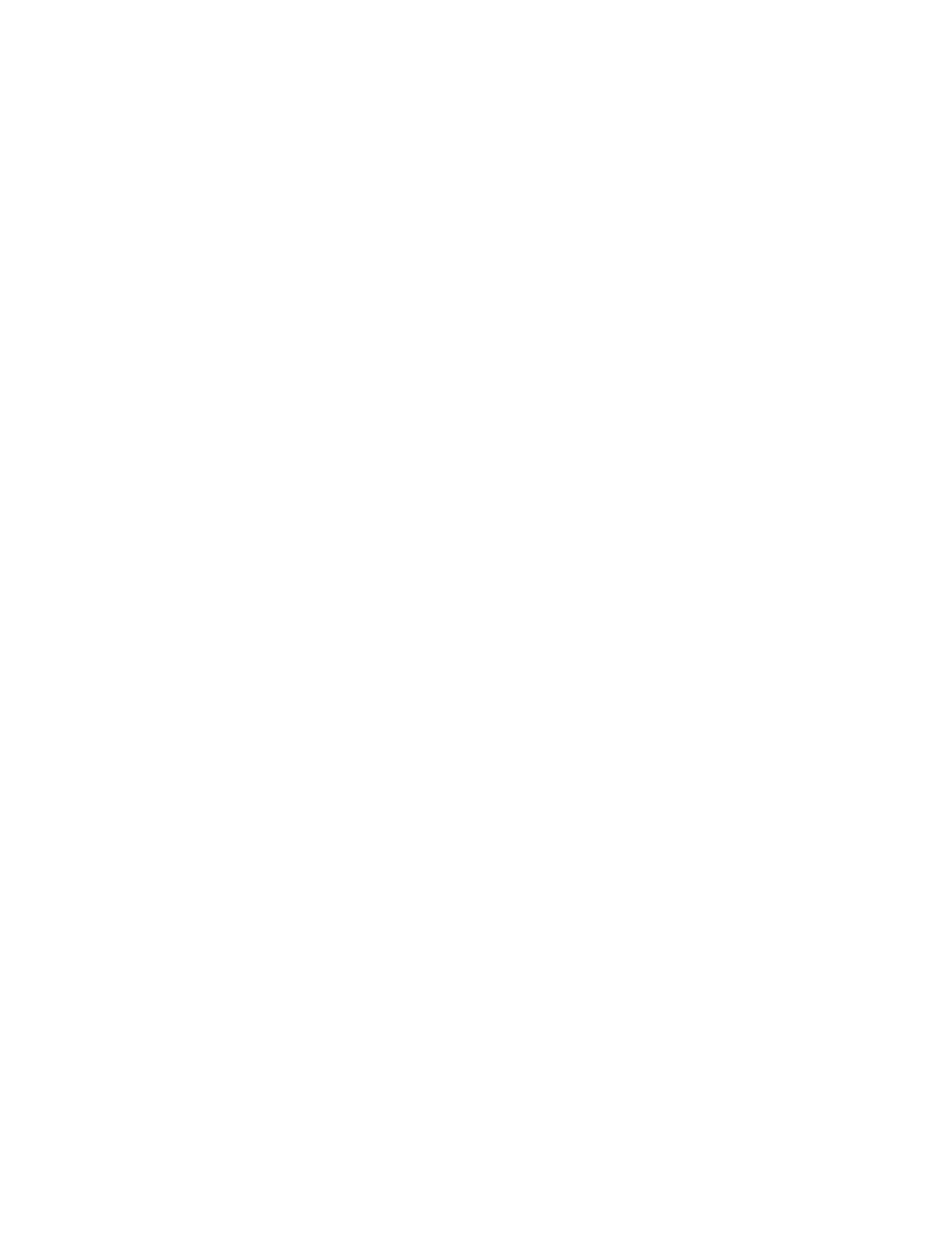### **BOARD OF DIRECTORS**

(As on 4th August, 2011)

Shri M M Dhanuka – *Chairman & Managing Director* Shri Nikunj Dhanuka Shri M M Jayakar Shri Anil Kochar Shri S N Maheshwari Shri Shrikant Somani

### **COMPANY SECRETARY**

Shri Anand Kadkol

### **AUDITORS**

M/s. Hariharan & Co. Chartered Accountants No. 133, 26th Cross 6th Block, Jayanagar Bangalore – 560 082

### **INTERNAL AUDITORS**

M/s. Malpani & Associates Chartered Accountants 307, Chartered House, 297/299, Dr. Cawasii Hormasii Street, Near Marine Lines Church Mumbai – 400 002

### **BANKERS**

The Saraswat Co-operative Bank Ltd.

### **REGISTERED OFFICE**

D/4, Jyothi Complex 134/1, Infantry Road Bangalore – 560 001 Tel : 080 - 22868372 Fax : 080 - 22868778 E-mail : mysore\_petro@vsnl.net

### **CORPORATE OFFICE**

401, Raheja Centre 214, Nariman Point Mumbai – 400 021 Tel : 30286100/30286133 Fax : 22040747/22836392 Email : igpetro@vsnl.com

### **FACTORY LOCATIONS PHTHALIC ANHYDRIDE Plant**

Near Chicksugur Railway Station Raichur, Karnataka Tel : 08532 – 246425/246269 Fax : 08532 - 246271 Email : myspetro@sancharnet.in

### **MALEIC ANHYDRIDE Plant**

T-1, MIDC Industrial Area Taloja - 410 208, Maharashtra Tel : 39289100 Fax : 39289148/149 Email : igpetro.talojapa@gems.vsnl.net.in

#### **REGISTRARS & SHARE TRANSFER AGENTS**

M/s. Bigshare Services Pvt. Ltd. E-2/3, Ansa Industrial Estate, Saki Vihar Road, Saki Naka, Andheri (East), Mumbai – 400 072. Tel.: 40430200 • Fax : 28475207 E-mail : info@bigshareonline.com

### **CONTENTS** Page Notice.................................................................. **2** Directors' Report, Management Discussion and Analysis..................................... **4** Report on Corporate Governance.................... **10** Auditors' Report................................................ **19** Balance Sheet................................................... **22** Profit & Loss Account........................................ **23** Schedules to Accounts..................................... **24** Balance Sheet Abstract..................................... **42** Cash Flow Statement........................................ **43**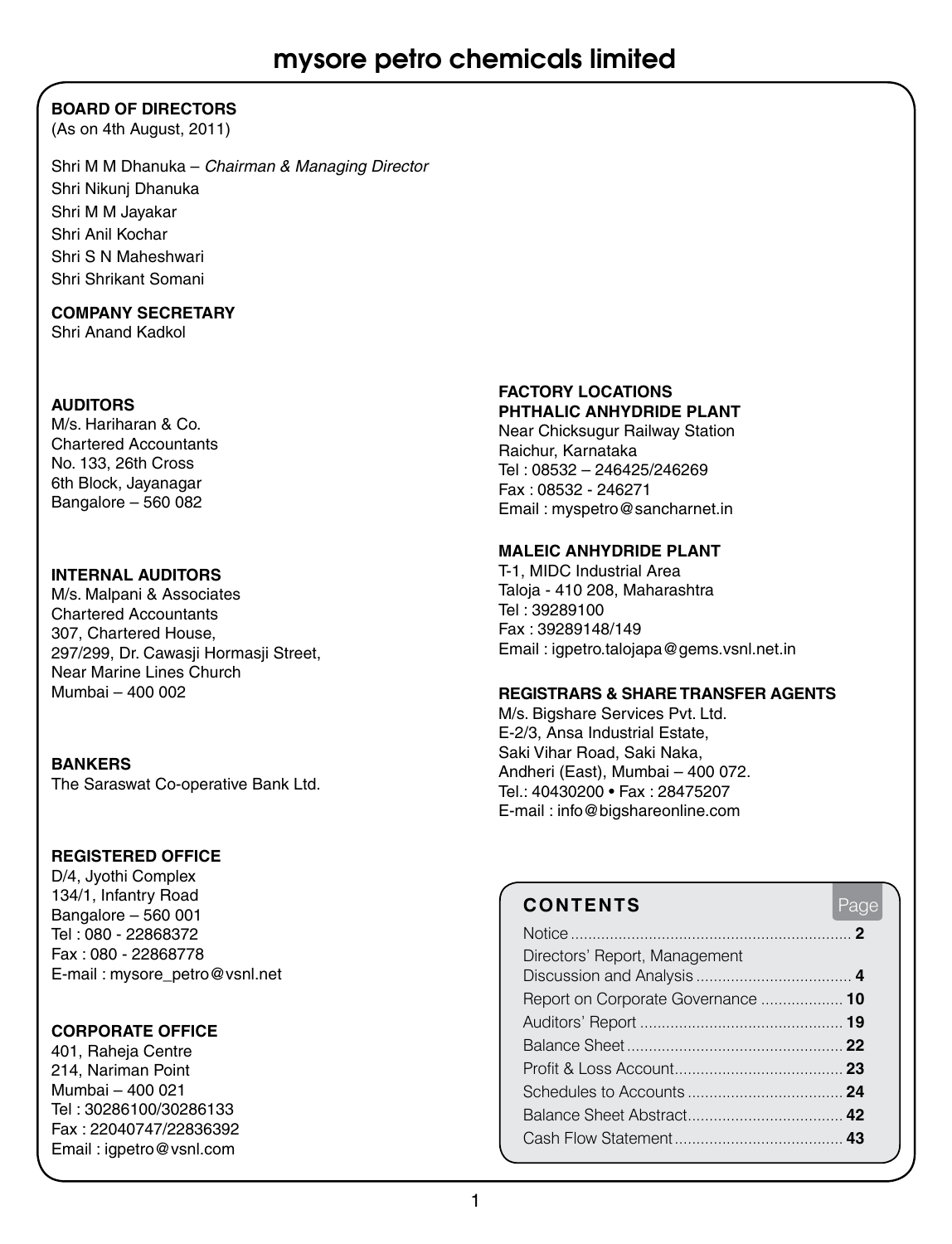### **NOTICE TO THE SHAREHOLDERS**

NOTICE is hereby given that the Fortyfirst Annual General Meeting of the members of **MYSORE PETRO CHEMICALS LIMITED** will be held at Woodlands Hotel, 5, Raja Rammohan Roy Road, Bangalore-560 025 on Saturday the 17th September, 2011 at 12.30 p.m. to transact the following business:

### **As Ordinary Business:**

- 1. To consider and adopt the Directors' Report and audited Statement of Accounts of the Company for the year ended 31 March, 2011.
- 2. To appoint a Director in place of Shri Anil Kochar who retires by rotation and being eligible offers himself for reappointment.
- 3. To appoint a Director in place of Shri Shrikant Somani who retires by rotation and being eligible offers himself for reappointment.
- 4. To appoint Auditors and fix their remuneration and for this purpose to consider and, if thought fit, to pass the following resolution as an Ordinary Resolution :

RESOLVED THAT pursuant to the provisions of Section 224 and other applicable provisions, if any, of the Companies Act, 1956, M/s. Hariharan & Co., Chartered Accountants, Bangalore,(Registration No. 001083S) the retiring Auditors be and are hereby reappointed Auditors of the Company to hold office from the conclusion of this meeting until the conclusion of the next Annual General Meeting of the Company at a remuneration to be fixed by the Board of Directors.

By order of the Board

For **Mysore Petro Chemicals Limited** 

**Anand Kadkol** Company Secretary

Mumbai 4th August, 2011

### **Registered Office :**

D - 4, Jyothi Complex 134/1, Infantry Road, Bangalore – 560 001.

### **Notes :**

- **1. A MEMBER ENTITLED TO ATTEND AND VOTE IS ENTITLED TO APPOINT A PROXY TO ATTEND AND VOTE INSTEAD OF HIMSELF AND THE PROXY NEED NOT BE A MEMBER. PROXIES IN ORDER TO BE EFFECTIVE MUST BE RECEIVED BY THE COMPANY NOT LESS THAN FORTY EIGHT HOURS BEFORE THE COMMENCEMENT OF THE MEETING. FORM OF PROXY IS ENCLOSED.**
- 2. The register of members and share transfer books of the Company will remain closed from 13th September, 2011 to 17th September, 2011 (both days inclusive) in connection with the Annual General Meeting.
- 3. Bodies Corporate who are members of the Company are requested to send duly certified copy of the Board resolution authorising their representatives to attend and vote at the Meeting on or before 15th September, 2011.
- 4. Members/Proxies are requested to bring their Attendance Slip duly filled in, while attending the Annual General Meeting.
- 5. Members are requested to intimate the Registrar & Transfer Agent (RTA) of the Company immediately about any change in their addresses. Where the shares are held in electronic form such change is to be informed to the Depository Participant (DP) and not to the Company/RTA.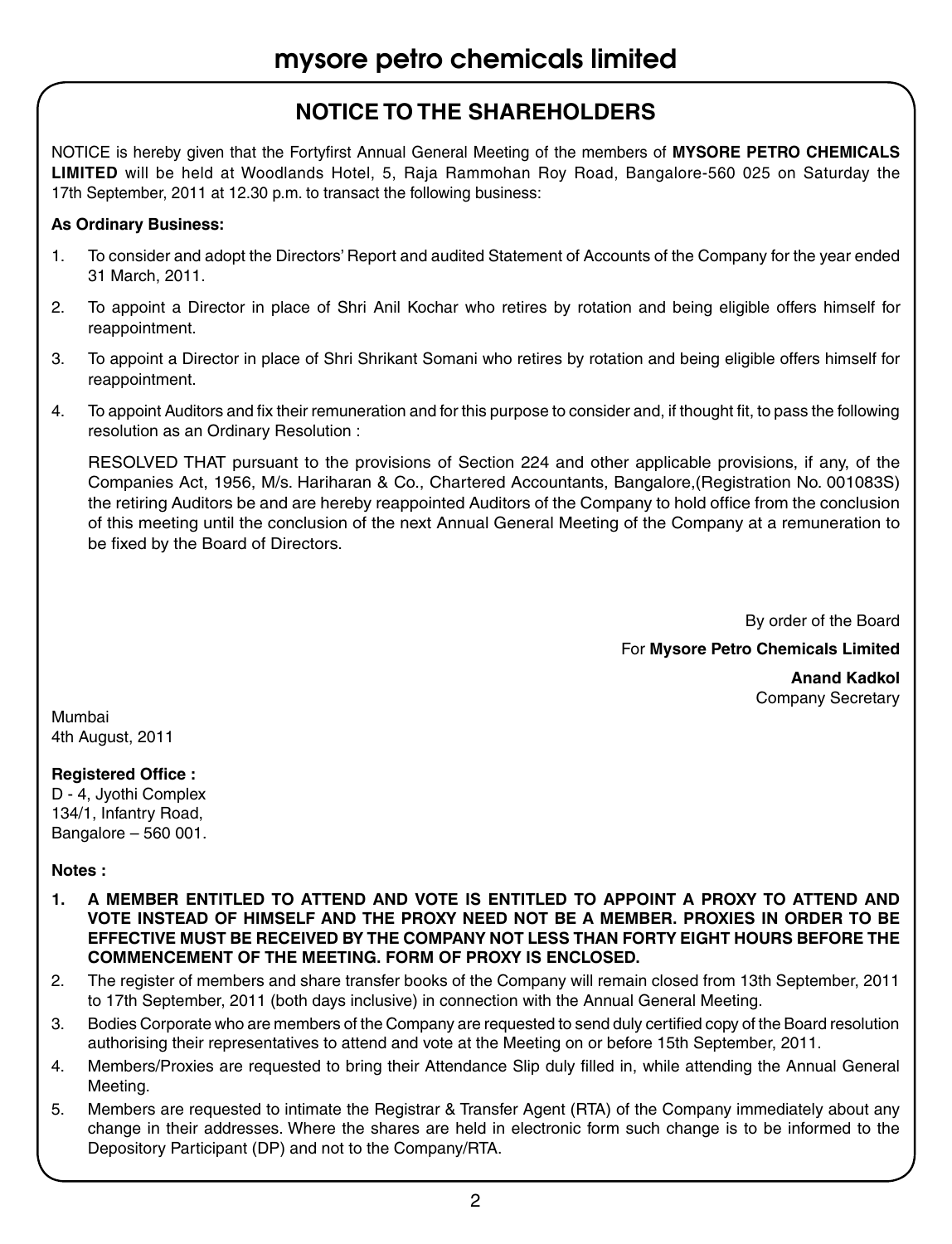- 6. A member desirous of getting any information in respect of the contents of the Annual Report is required to forward the queries to the Company at least seven days prior to the meeting so that the required information can be made available at the Meeting.
- 7. The Company has already transferred unclaimed dividend upto the financial year 1994-95 to the General Revenue Account of the Central Government as required by the Companies Unpaid Dividend (Transfer to the General Revenue Account of the Central Government) Rules, 1978. Those members who have so far not claimed or collected their dividend upto the financial year 1994-95 may claim their dividend from the Registrar of Companies, Bangalore in the prescribed form which will be furnished on receipt of request by the Registrar & Share Transfer Agents, M/s. Bigshare Services Pvt. Ltd.
- 8. Pursuant to the provisions of section 205A (5) of the Companies Act, 1956, the Company has transferred the unclaimed dividend for the years 1995-96 and 1996-97 to the Investor Education and Protection Fund (IEPF). Likewise all the unclaimed debenture interest and redemption accounts have also been transferred to the said Fund.
- 9. Members who have so far not claimed or encashed their dividends declared for the year 2007-2008 are requested to claim such dividend immediately, as dividends remaining unclaimed for seven years will be transferred to the IEPF. Members are requested to note that any sum transferred to IEPF shall stand forfeited and no claims shall lie against the Company for the amounts of dividends transferred to IEPF.
- 10. Particulars of Directors re-appointed/appointed The information pertaining to Shri Anil Kochar and Shri Shrikant Somani to be provided in terms of Clause 49 of the Listing Agreement with the Stock Exchanges is furnished in the statement on Corporate Governance published in this Annual Report.

By order of the Board For **Mysore Petro Chemicals Limited** 

Mumbai **Anand Kadkol** 4th August, 2011 **Company Secretary Company Secretary** 

### **Registered Office :**

D - 4, Jyothi Complex 134/1, Infantry Road Bangalore – 560 001.

### **Important communication – Support Green Initiative**

Ministry of Corporate Affairs, New Delhi ("MCA") has taken a **"Green Initiative"** in the Corporate Governance by permitting paperless compliances by companies vide its **Circular No. 17/2011 dated April 21, 2011 and Circular No.18/2011 dated April 29, 2011** and clarified that the service of documents by a company can be made through electronic mode instead of sending the physical copy of the document(s) to its shareholders.

Keeping in view the underlying theme and the circulars issued by MCA, we propose to send henceforth all communications /documents including the Notice calling the Annual General Meeting, audited financial statements, directors' report, auditors' report etc. via electronic mode. In connection with the same, we request you to provide your latest/updated email address on which future communication/correspondence/documents can be send to you.

**Shareholders holding shares in demat mode, are requested to register their e-mail id with the concerned Depository Participant. The shareholders holding shares in physical mode are requested to register their e-mail id with M/s. Bigshare Services Private Limited (Registrar and Share Transfer Agents of the Company) by sending a request letter duly signed by the first/sole shareholder.**

We are sure you would appreciate the **"Green Initiative"** taken by MCA and your Company's desire to participate in such initiatives.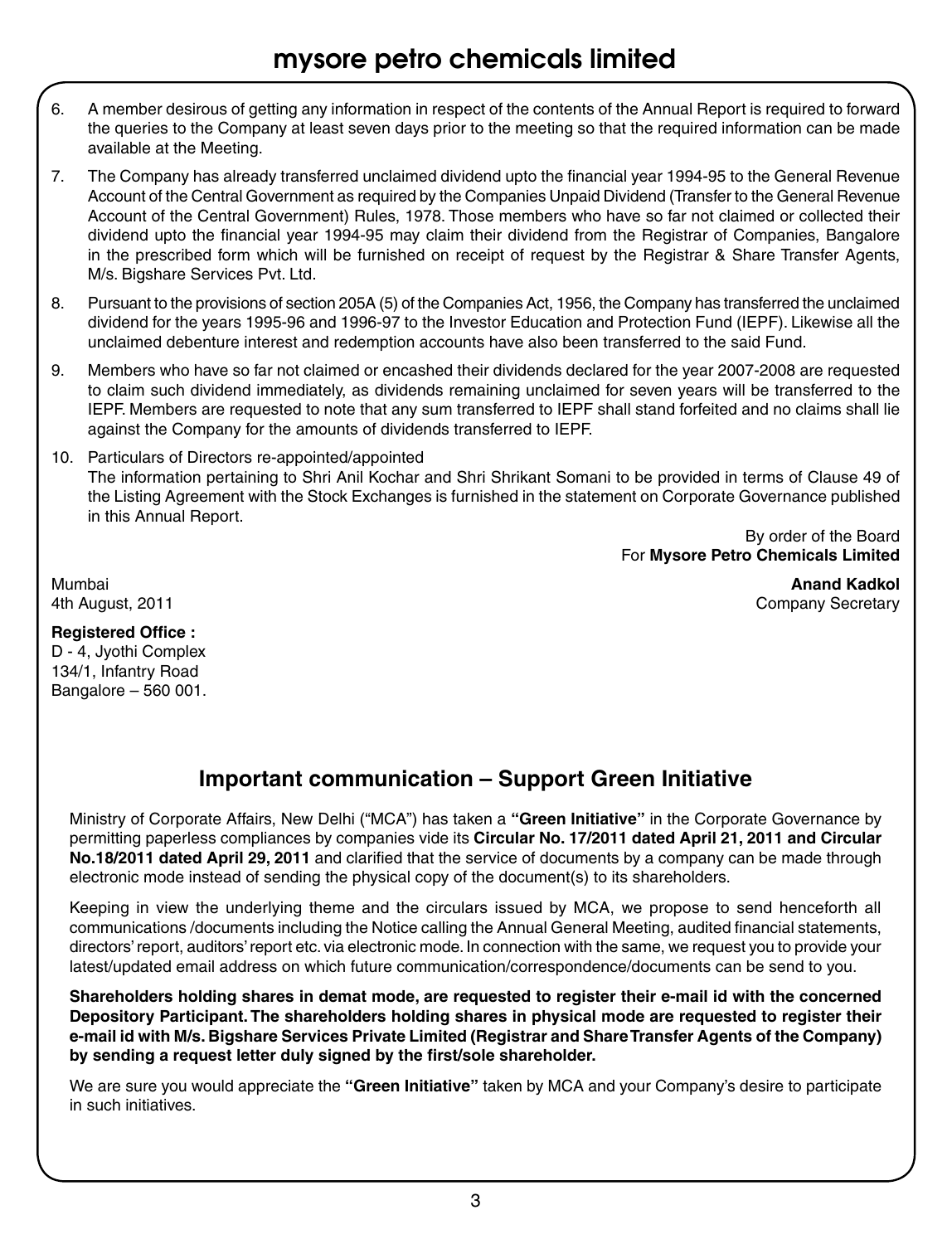### **DIRECTORS' REPORT**

Your Directors hereby present the Fortyfirst Annual Report alongwith audited Accounts of the Company for the financial year ended 31 March, 2011.

### **1. Financial Results**

 $\bar{\tau}$  in '000

|                                                     | 2010-2011 | 2009-2010 |
|-----------------------------------------------------|-----------|-----------|
| Gross Sales                                         | 856,029   | 893,036   |
| Less: Excise Duty                                   | 80,087    | 69,372    |
| <b>Net Sales</b>                                    | 775,942   | 823,664   |
| Other Income                                        | 2,644     | 6,278     |
|                                                     | 778,586   | 829,942   |
| <b>Gross Profit</b>                                 | 37,068    | 71,178    |
| Less:                                               |           |           |
| Interest & Finance Charges                          | 27,907    | 23,016    |
| Depreciation/Amortisation                           | 47,216    | 46,695    |
| Profit/(Loss) before Taxation                       | (38,055)  | 1,467     |
| <b>Provision for Taxation</b>                       |           |           |
| Current Tax (MAT)                                   |           | 229       |
| Excess provision of Fringe Benefit Tax written back |           | (14)      |
| <b>Profit after Taxation</b>                        | (38,055)  | 1252      |
| <b>Balance Brought Forward</b>                      | 163,342   | 162,090   |
| Amount available for Appropriations                 | 125,287   | 163,342   |

### **2. Financial Performance**

The production of Phthalic Anhydride (PA) at Raichur, Karnataka, for the year was 9452 MT at 78.76% as against 12072 MT at 100.60% during the previous year 2009-2010. The production was less due to stoppage of Plant during the year due to breakdown and fire in the Plant and also for routine maintenance work on one occasion. The Maleic Anhydride (MA) production at Taloja, Maharashtra, was 2756 MT as against 2553 MT during the previous year. The Net Sales Turnover of the Company was  $\bar{z}$  775,942 thousand as against  $\bar{z}$  823,664 thousand during the previous year. Profit/(Loss) before Interest and tax was at (₹10,148) thousand as against ₹24,483 thousand during the previous year. After taking into account the Interest and provision for tax there was a Net Loss of ( $\bar{\tau}$  38,055) thousand as against Net Profit of  $\bar{\tau}$  1,252 thousand in the previous year.

### **3. Dividend**

Your Directors do not recommend any dividend for the year under review.

### **4. Sale of Synthetic Industrial Diamonds Division**

The Company has sold the property admeasuring 5399 square meters at Panoli, Gujarat which was a non-operational unit for manufacture of Synthetic Industrial Diamonds.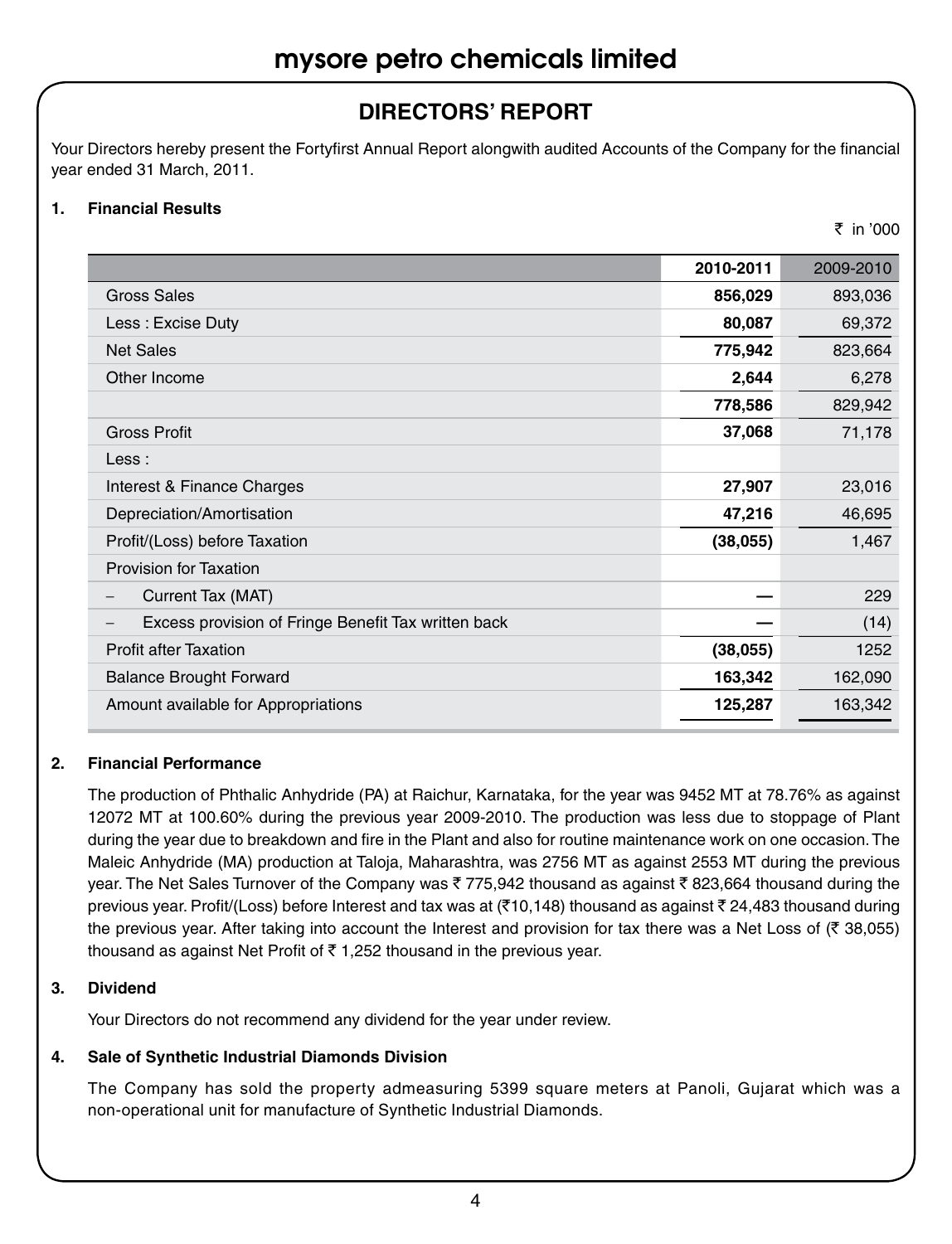### **5. Management's Discussion and Analysis**

### **Performance Review**

The Company's sale of PA was at 9363 MT and that of MA was 2756 MT for the year. The production and sale of PA was lower due to stoppage of PA Plant on a few occasions. The turnover was less due to less production and sale coupled with lesser realisation on sales. The Company could not take advantage of high prices of PA in the first half of the year due to loss of production.

The Company continues to enjoy the working capital requirements from Saraswat Co-operative Bank Ltd. to the extent of  $\overline{\tau}$  7 crores (both fund based and non-fund based).

### **Taxes and Duties**

The Company has contributed  $\bar{\tau}$  100,938 thousand to the Central and State Exchequer by way of Central Excise, Customs Duty, Sales Tax (including Surcharge), Entry Tax and Direct Taxes.

### **Opportunities, Concerns and Threats**

The Indian economy is one of the fastest growing economies in the world. The country is expected to grow at about 8% in the current year. With the buoyant economic scenario there is adequate thrust on infrastructure growth. This has induced good growth in the construction and other related industries.

The user industries of PA viz. PVC, pigments, plasticizers, paints, resins, constructions, marine and other speciality chemicals are showing reasonable growth momentum and are expected to rise by about 10-12% in the current year. The Company's main product Phthalic Anhydride (PA) is sold in high volumes and hence it is expected to have good growth going forward.

However due to rise in raw material prices in the second half of the year 2010-2011 the margins were affected. Also due to the removal of the Safeguard duty since January 2010 there has been heavy dumping of PA from international markets. This has resulted in lower margins.

The global recession a couple of years back though had hit the world at large, had little impact on the Indian industries. The domestic demand for the Company's product continues to be good, though price volatility and mismatch coupled with government policies as regards dumping of PA and other exchange and environmental risks remains a cause of concern. The Board of Directors do a periodic assessment of the risks through a means of properly defined framework to mitigate the risks involved.

### **Outlook**

The production during the previous year was less due to stoppage of Plant on a couple of occasions. However during the current year the Company expects good growth and better price realisations. The MA market is steady and the Company is able to sell the entire production without much hassle and better price realisation.

The Plant size at Raichur, Karnataka has a PA manufacturing capacity of 12000 MT per annum which is small compared to other big players in the domestic and international markets. Off late the raw material prices are very high and also due to the locational constraints the cost of production is more. Hence the PA unit is uneconomical and finds it difficult to stand the competitiveness.

### **Corporate Social Responsibility**

The Company's Social Responsibility initiatives are focused on activities related with customers, employees, shareholders, communities and the environment in all aspects of its operations.

The Company goes beyond the requirements of applicable environmental laws through :

- » Optimizing usage of Raw Material and Chemicals
- » Conserving Power and Water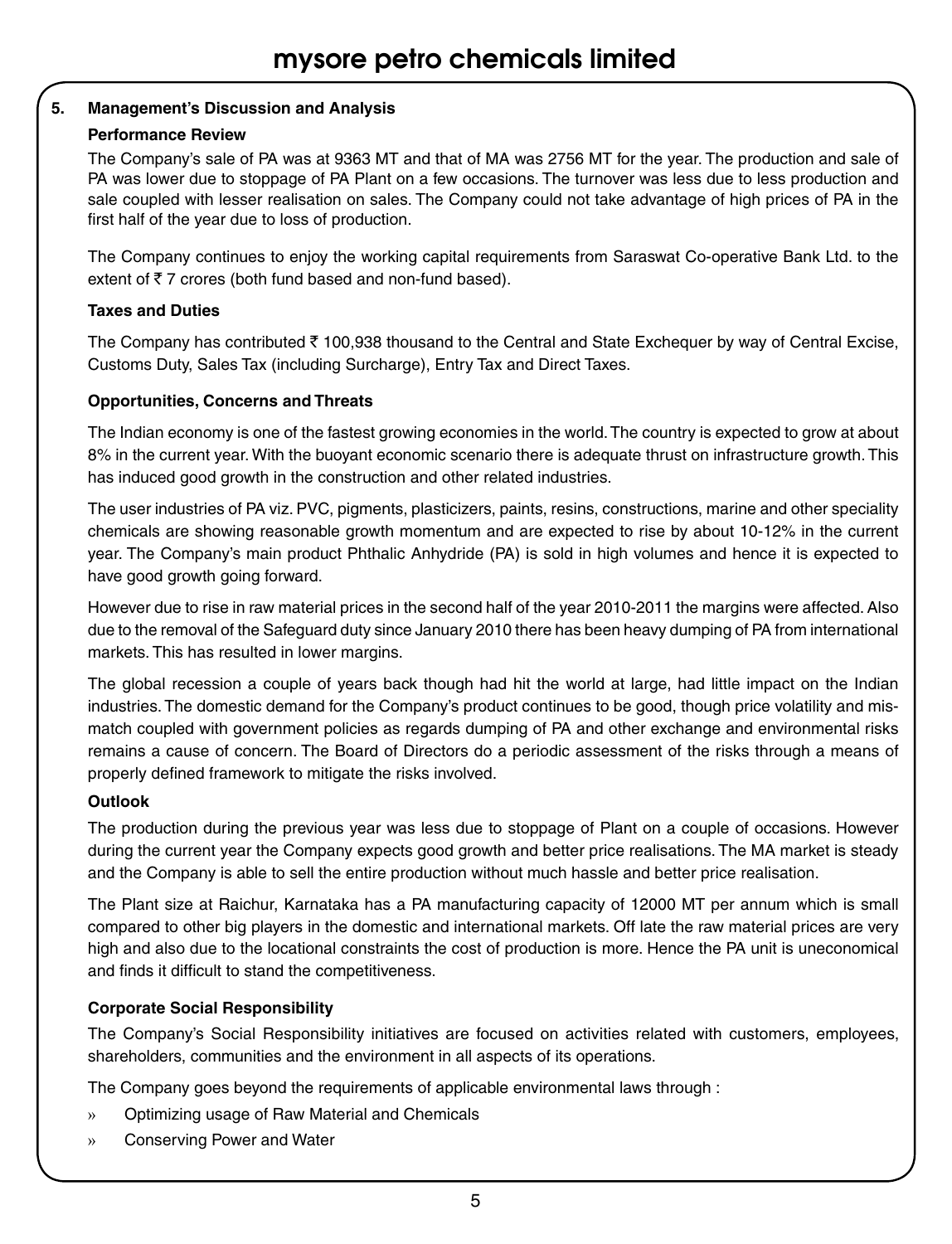- » Adopting preventive measures to reduce waste and air emissions
- » Maximizing the recycling of waste
- » Ensuring a safe working environment
- » Employee education on environmental issues
- » Educating suppliers & buyers to become environmentally responsible

Aforestation and Rain Water Management : The manufacturing sites at Raichur, Karnataka and Taloja, Maharashtra have good aforestation and green belts.

The Company encourages the employees to contribute to their communities in a manner of their choice.

### **Internal Control System**

The Company has an established framework of internal controls in operation, supported by standard operating procedures, policies and guidelines and self-assessment exercises. In addition to external Audit, the internal audit is carried out by the external agency, covering areas like operations and expenditure approval mechanism and their report is reviewed by the Audit Committee of the Board. Compliance with laws and regulations is also monitored. Additionally the Directors and Senior management personnel are required to certify on an annual basis the adherence to the Code of Conduct adopted by the Company.

### **Human Resource Development/Industrial Relations**

Industrial relations continued to remain cordial at all the manufacturing units of the Company. The Wage Agreement was signed with the Employees Union during December 2010. The Directors acknowledge the support and co-operation from employees at all levels.

As of 31 March 2011, the Company had 256 employees on its rolls.

#### **Cautionary Statement**

Certain statements in the 'Management Discussion and Analysis' section may be forward looking and are stated as required by applicable laws and regulations. Many factors may affect the actual results, which could be different from what the Directors envisage in terms of future performance and outlook.

### **6. Group**

Pursuant to intimation from the Promoter(s) and in accordance with Regulation 3(1)(e) of the SEBI (Substantial Acquisition and Takeovers) Regulations, 1997 regarding identification of persons constituting "Group" (within the meaning as defined in the Monopolies and Restrictive Trade Practices Act, 1969) are disclosed in this Annual report as separate disclosure.

### **7. Directors' Responsibility Statement**

Pursuant to Section 217 (2AA) of the Companies Act, 1956, the Board of Directors of the Company hereby state and confirm that –

- a) in the preparation of the annual accounts for the year ended 31st March, 2011, the applicable accounting standards have been followed and there are no material departures from the same;
- b) appropriate accounting policies have been selected and applied consistently and have made judgements and estimates that are reasonable and prudent, so as to give a true and fair view of the state of affairs of the Company as at 31st March, 2011 and of the loss of the Company for the year ended on that date;
- c) proper and sufficient care has been taken for the maintenance of adequate accounting records in accordance with the provisions of the Companies Act, 1956, for safeguarding the assets of the Company and for preventing/ detecting fraud and other irregularities; and
- d) the annual accounts of the Company have been prepared on a going concern basis.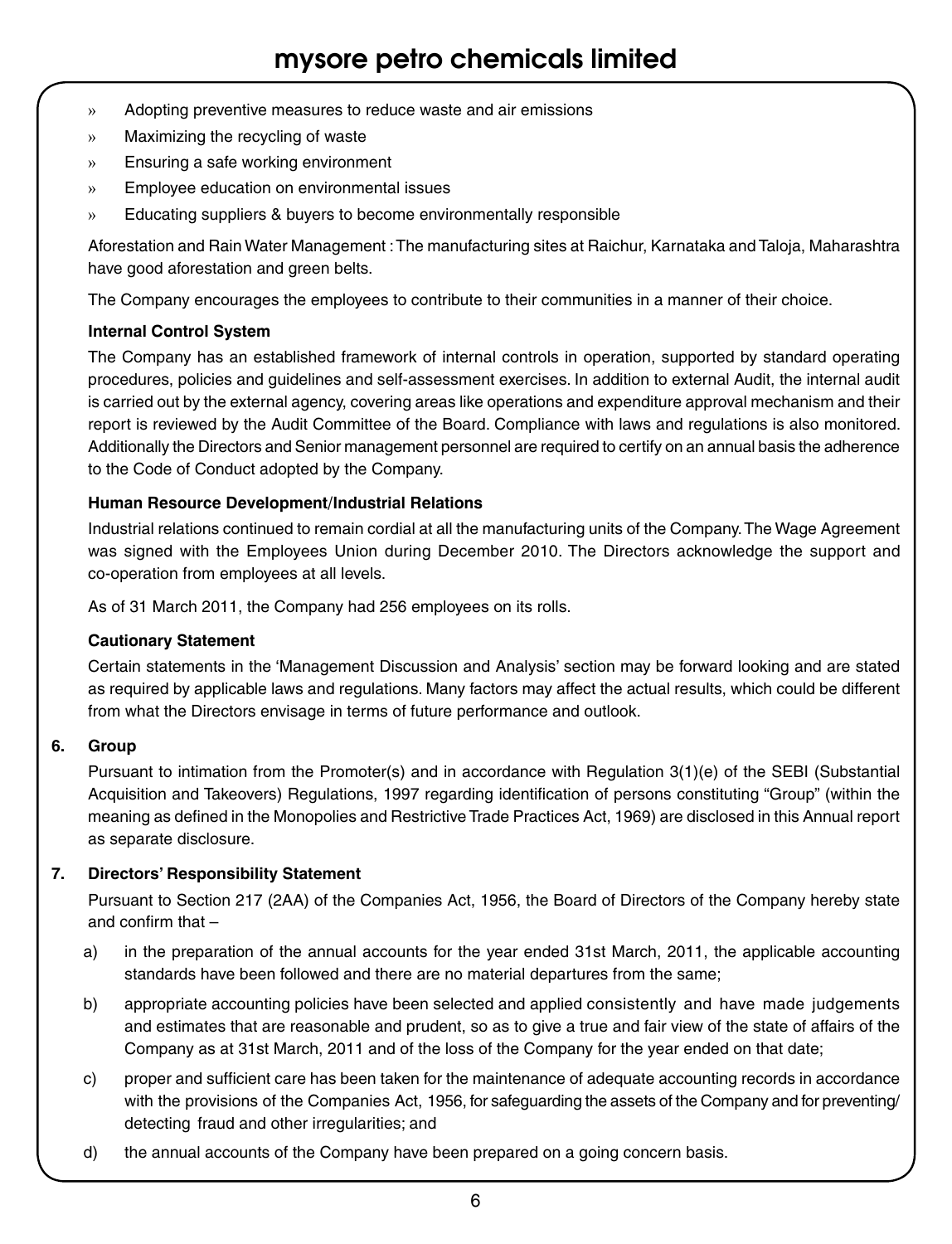### **8. Fixed Deposits**

The Company had accepted fixed deposits of  $\bar{\tau}$  1 crore from private resources at 9 % interest for one year which would mature on 22nd November 2011. The Company has maintained 15% of the matured amount in liquid assets as per the Companies (Fixed Deposit) Rules, 1988.

### **9. Directors**

In terms of the provisions of the Companies Act, 1956 and the Articles of Association of the Company, Shri Anil Kochar and Shri Shrikant Somani, Directors retire by rotation and being eligible offer themselves for reappointment at the ensuing Annual General Meeting.

### **10. Particulars of Employees**

None of the employees of the Company was in receipt of monthly remuneration of  $\bar{\tau}$  500,000/- or more. Hence the provisions of Section 217 (2A) of the Companies Act, 1956 are not applicable.

### **11. Conservation of Energy, Technology Absorption and Foreign Exchange Earnings and Outgo**

Particulars with respect to conservation of energy etc. required as per section 217(1)(e) of the Companies Act, 1956 read with the Companies (Disclosure of Particulars in the Report of the Board of Directors) Rules, 1988 are annexed hereto.

### **12. Corporate Governance**

Pursuant to Clause 49 of the Listing Agreement, Corporate Governance Report together with the Auditors' Certificate on compliance of the conditions of Corporate Governance form part of this Annual Report.

### **13. Auditors and Audit Report**

The Company's Auditors, M/s. Hariharan & Co., Chartered Accountants, Bangalore retire at the ensuing Annual General Meeting and are eligible for reappointment. Your Directors commend their appointment for the ensuing year. Observations made in paragraphs 4(e) of the Auditors Report have been fully explained in Note No. 3 of Schedule 18.

### **14. Cost Auditors**

In terms of the Order issued by the Central Government under Section 233B of the Companies Act, 1956, the Company was required to appoint cost auditors to get the audit of the cost records of the Company done by a Cost accountant for the year 2010-2011 and thereafter. Accordingly the Company has appointed Mr. Sushil Kumar Agarwal, Practising Cost Accountant, an associate member of the Cost and Works Accountants of India (ICWAI). The Cost Audit Report for the year 2010-2011 has been submitted on 4th August 2011.

For the financial year 2011-2012 too, the Company has appointed Mr. Sushil Kumar Agarwal as the cost auditor. He would be required to submit the report by 30th September, 2012.

### **15. Acknowledgement**

Your Directors wish to thank the Government Authorities, Financial Institutions, Banks, customers, vendors and members for their continued support and co-operation. Your Directors also wish to place on record their appreciation for the contribution of the employees at all levels for their dedicated service.

For and on behalf of the Board

**M M Dhanuka** Mumbai Chairman & Managing Director

4th August, 2011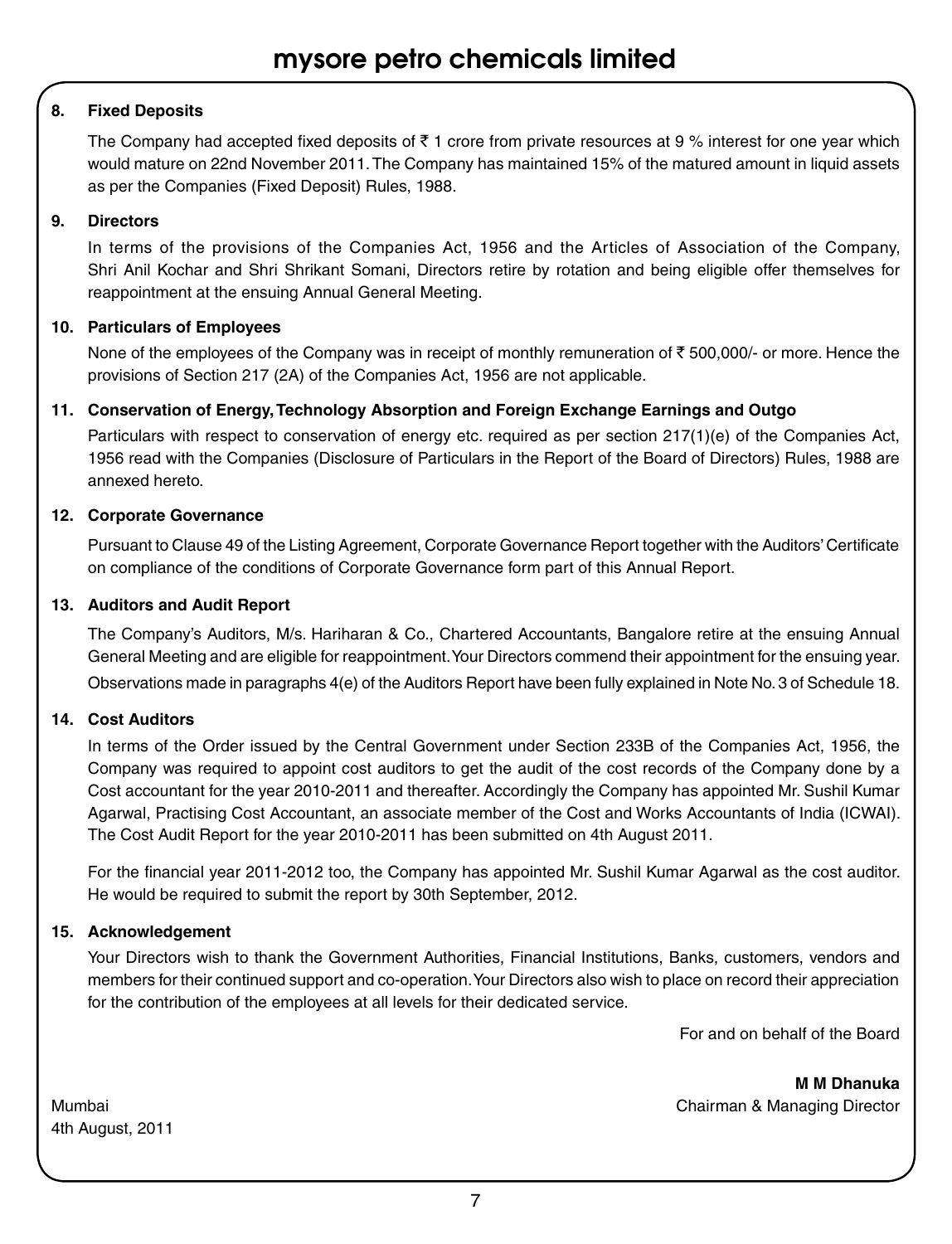### **Annexure to the Director's Report showing particulars with respect to conservation of energy, technology absorption and foreign exchange earnings and outgo.**

### **A) Conservation of Energy**

- a. Energy Conservation measures taken :
	- 1. New HP Turbine was commissioned in August 2010 replacing the inefficient Turbine for Process Air Blower.
	- 2. New Start up Boiler was commissioned in May 2010. The inefficient old Boiler was replaced by new one.
	- 3. Thermal Insulation was completely replaced on Still and Reboiler in distillation section.
	- 4. Operation of Therminol Heater was optimized with the help of Flue Gas Analyser.
	- 5. Maintenance of steam/condensate systems was continued with strong emphasis on minimizing heat energy loss.
- b. Additional Investment and proposals, if any, being implemented for reduction in consumption of energy :
	- 1. A new 500 KVA DG will replace the existing de-rated and inefficient Diesel Generation Unit.
	- 2. LP Turbine rotor will be re-bladed to improve its efficiency.
- c. Impact of the measures taken at (a) and (b) above for reduction of energy consumption and consequent impact on the cost of production of goods :

Steam requirement for running Process Air Blower reduced by about 30% after replacing HP Turbine. Specific consumption of energy is expected to improve.

d. (i) Total energy consumption and energy consumption per unit of production :

### **Power & Fuel Consumption**

|                   |                                             |                      | 2010-2011 | 2009-2010  |
|-------------------|---------------------------------------------|----------------------|-----------|------------|
| 1.<br>Electricity |                                             |                      |           |            |
|                   | a. Purchased (Units)                        |                      | 1,028,010 | 1,131,192  |
|                   | Total Amount (₹.)                           |                      | 7,884,320 | 7,494,779  |
|                   | Rate/Unit (₹)                               |                      | 7.67      | 6.63       |
|                   | b. Own Generation                           |                      |           |            |
|                   | I Through Diesel Generator                  |                      | 394,346   | 355,275    |
|                   | Units per Ltr. of Diesel oil                |                      | 1.97      | 3.27       |
|                   | Cost/Unit (₹)                               |                      | 18.52     | 9.85       |
|                   | II Through Steam Turbine                    |                      |           |            |
|                   | Generator (Units)                           |                      | 1,387,496 | 1,845,616  |
|                   | Cost/Unit ₹.                                |                      |           |            |
| 2.                | Coal is not used in Manufacturing Process   |                      |           |            |
| 3.                | Furnace Oil quantity (KL)                   |                      | 890       | 1,122      |
|                   | Total Amount (₹)                            |                      |           | 29,113,749 |
|                   | Average rate/KL (₹)                         |                      | 30,427    | 25,948     |
|                   | Other/Internal generation                   |                      |           |            |
| (ii)              | Energy consumption per unit (MT) of Product |                      |           |            |
|                   | 1. Phthalic Anhydride                       | Standard             | 2010-2011 | 2009-2010  |
|                   | Electricity                                 | Not Specified        | 287 Units | 271 Units  |
|                   | <b>Furnace Oil</b>                          | <b>Not Specified</b> | 94 Ltrs.  | 93 Ltrs.   |
| 2.                | <b>Maleic Anhydride</b>                     | Standard             |           |            |
|                   | Electricity                                 | Not Specified        | 34 Units  | 23 Units   |
|                   | <b>Furnace Oil</b>                          | Not Specified        |           |            |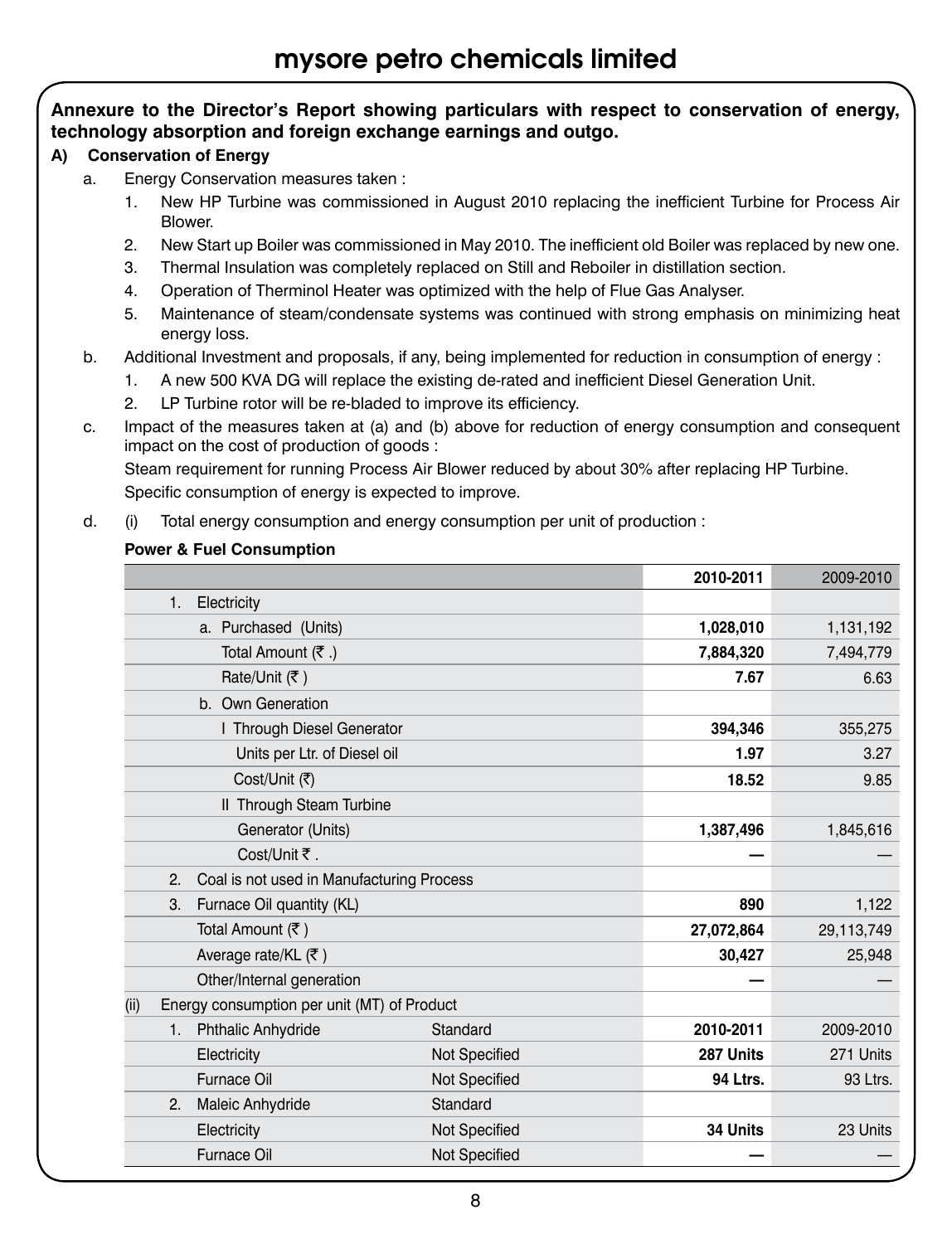### **B) Technology Absorption**

#### **Research & Development (R & D)**

- 1. Specific area in which R & D carried out by the Company : The Company is continuing its R & D activities for process development, quality improvement, energy saving and cost reduction.
- 2. Benefits derived as a result of above R & D : Benefits are in terms of better quality and increased productivity.
- 3. Future Plan of action : R & D efforts are continued in the direction of product quality as mentioned above.
- 4. Expenditure incurred on R & D : Capital Expenditure incurred ₹ Nil and Revenue Expenditure  $\bar{\tau}$  817 thousand Total R & D Expenses as a % of total turnover : 0.10%

#### **Technology absorption, adaptation and innovation**

The technology of recovery of Maleic Anhydride from the waste water has been adapted in the Maleic Anhydride project of the Company.

### **C) Foreign Exchange Earnings & Outgo**

 $\bar{\tau}$  in '000

|                                 | 2010-2011 | 2009-2010 |
|---------------------------------|-----------|-----------|
| Total Foreign Exchange Earnings |           |           |
| Total Foreign Exchange Outgo    | 13.758    | 6.029     |

### **GROUP (As referred to in the Directors' Report)**

Persons constituting "Group" for the purpose of Regulation 3(1)(e) of the SEBI (Substantial Acquisition and Takeovers) Regulations, 1997, includes the following persons –

|     | Madan Mohan Dhanuka                   | 15. | Brahamputra Enterprises Ltd.           |
|-----|---------------------------------------|-----|----------------------------------------|
| 2.  | Nikunj Dhanuka                        | 16. | Gembel Trade Enterprises Ltd.          |
| 3.  | Amishi Dhanuka                        | 17. | Kalimpong Produce Co. Ltd.             |
| 4.  | Bina Devi Dhanuka                     | 18. | Kamakhaya Enterprises Ltd.             |
| 5.  | Rajkumari Dhanuka                     | 19. | Kamrup Enterprises Ltd.                |
| 6.  | Umang Dhanuka                         | 20. | Palanpur Traders Ltd.                  |
| 7.  | Mayank Dhanuka                        | 21. | Sandarbha Investment Ltd.              |
| 8.  | Neha Dhanuka                          | 22. | Sanmarg Investment Ltd.                |
| 9.  | P D Dhanuka Family Trust              | 23. | Savita Investment Company Ltd.         |
| 10. | G Petrochemicals Ltd.                 | 24. | Seasky Investment Ltd.                 |
| 11. | Bihariji Constructions (India) Ltd.   | 25. | Shekhavati Investment Corporation Ltd. |
| 12. | Bihariji Projects Ltd.                | 26. | Shogun Vinimay Private Ltd.            |
| 13. | Ellenbarrie Steels & Allied Ind. Ltd. | 27. | Vincent (India) Ltd.                   |
| 14. | Blue Sky Petrochem Ltd.               |     |                                        |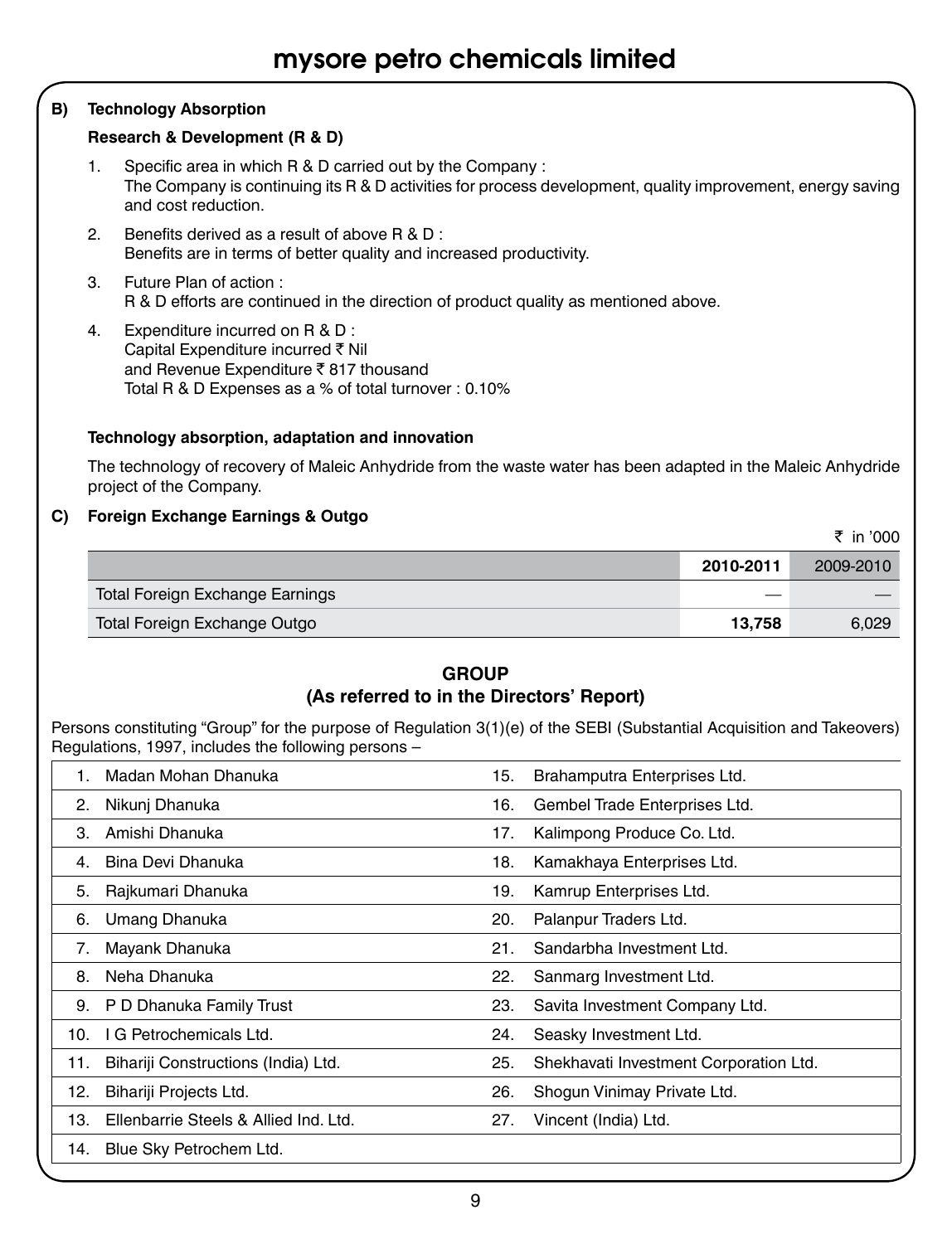### **REPORT ON CORPORATE GOVERNANCE**

(Pursuant to Clause 49 of the Listing Agreement entered into with the Stock Exchange)

### **1. Company's philosophy on Code of Governance**

The Company's Corporate Governance philosophy focuses its energies in safeguarding the interests of its stakeholders by utilising its resources for maximum benefits. The management believes that the principles of accountability, transparency and ethics as its business practices will enable it to achieve the long term objectives and goals.

### **2. Board of Directors**

### **Composition, number of meetings and attendance**

The present strength of the Board is six Directors comprising of Executive and Non-Executive Directors. The Non-Executive Directors bring independent judgement in the Board's deliberations and decisions. There are five Non-Executive Directors, of which three are Independent Directors.

The Board of Directors met four times on the following dates during the financial year 2010-2011 : 21 May 2010, 11 August 2010, 12 November 2010 and 14 February 2011.

The composition of the Board, attendance at the Board Meetings held during the year and at the last Annual General Meeting, number of Directorships in other companies and memberships in committees across various companies of which the Director is a Member/Chairman are given below :

| <b>Name of Director</b>                      | Category of<br>Directorship                       | No. of<br><b>Board</b><br><b>Meetings</b><br>attended | <b>Attendance</b><br>at the last<br><b>AGM held</b><br>on 18th | Number of<br>Directorships in<br>other Companies<br>(excluding | Number of<br>Committee<br>positions held in<br>other Companies |                         |
|----------------------------------------------|---------------------------------------------------|-------------------------------------------------------|----------------------------------------------------------------|----------------------------------------------------------------|----------------------------------------------------------------|-------------------------|
|                                              |                                                   |                                                       | August,<br>2010                                                | Directorships in<br>foreign and private<br>companies)          | Chairman                                                       | <b>Member</b>           |
| Shri M M Dhanuka<br><b>Managing Director</b> | Executive<br>Director                             | $\overline{4}$                                        | <b>No</b>                                                      |                                                                |                                                                | 3                       |
| Shri Nikunj Dhanuka*                         | Non-Executive<br>Director                         | $\mathcal{P}$                                         | <b>No</b>                                                      |                                                                |                                                                | 1                       |
| Shri M M Jayakar *                           | Independent &<br>Non-Executive<br><b>Director</b> | 3                                                     | Yes                                                            | $\overline{7}$                                                 | 1                                                              | $\overline{\mathbf{4}}$ |
| Shri S N Maheshwari                          | Non-Executive<br>Director                         | 4                                                     | Yes                                                            | $\overline{2}$                                                 |                                                                |                         |
| Shri Anil Kochar                             | Independent &<br>Non-Executive<br><b>Director</b> | 3                                                     | <b>No</b>                                                      | 1                                                              |                                                                |                         |
| Shri Shrikant Somani                         | Independent &<br>Non-Executive<br><b>Director</b> | 3                                                     | <b>No</b>                                                      | 4                                                              |                                                                |                         |

\* Apart from the above Shri Nikunj Dhanuka is a Director of one Private Company and Shri M M Jayakar is Director of three Private Companies.

None of the Directors is a member of more than ten Board Committees or Chairman of more than five such Committees as required under clause 49 of the Listing Agreement. All the Directors have made the requisite disclosures regarding Committee positions held by them in other companies.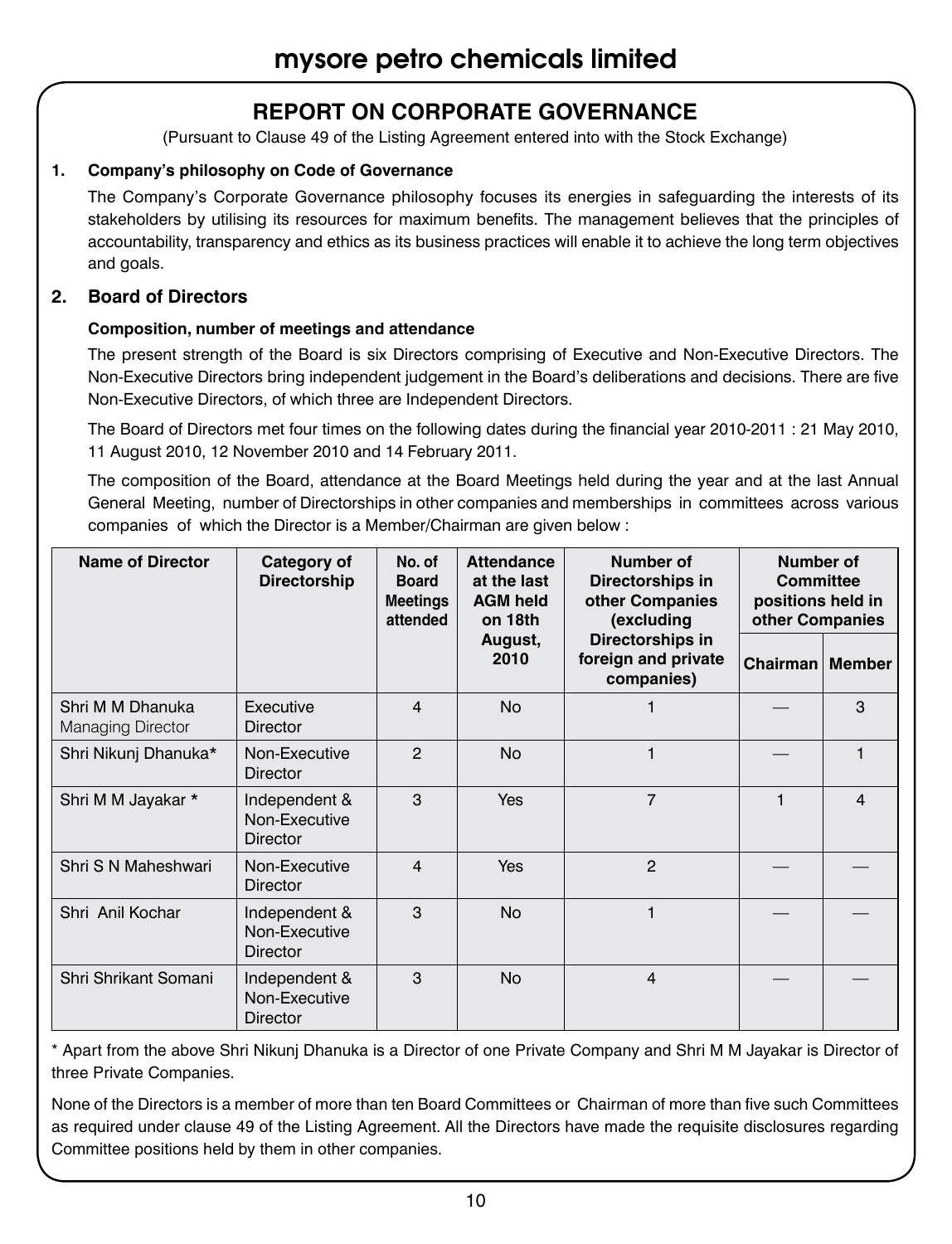None of the above referred independent Directors have any material pecuniary relationship or transactions with the Company, its promoters or with the management, which in the judgement of the Board would affect the independence or judgement of the Directors.

Details of Directors being appointed/re-appointed :

Shri Anil Kochar and Shri Shrikant Somani retire by rotation at the ensuing Annual General Meeting and being eligible offer themselves for re-appointment.

A brief resume of Directors re-appointed/appointed alongwith the additional information required under clause 49 (VI) (A) of the Listing Agreement is as under –

### **Shri Anil Kochar**

Shri Anil Kochar, aged 54 years, is a Commerce and Law graduate. He is a Tax Consultant. He has vast knowledge and experience in accounting and taxation fields. He is a Director of M/s. B Daulat Ltd. He holds 100 shares of the Company.

### **Shri Shrikant Somani**

Shri Shrikant Somani, aged 42 years, is an industrialist and belongs to a reputed business house. He has vast experience in the Chemical and Power Industries. He is also associated with various charitable activities.

He is a Director of the following Public Limited Companies : M/s. Vindhyachal Hydro Power Ltd., M/s. DSL Hydrowatt Ltd., M/s. India Ener-Gen Ltd. and M/s. Darjeeling Power Ltd. He holds 100 shares of the Company.

### **Shareholding of Directors**

Shareholding of Non-Executive Directors as on 31 March 2011 are as under :

| Name                 | No. of ordinary shares held | % of Paid-up Capital |
|----------------------|-----------------------------|----------------------|
| Shri Nikunj Dhanuka  | 180                         | 0.002                |
| Shri S N Maheshwari  | 600                         | 0.009                |
| Shri M M Jayakar     | 2725                        | 0.041                |
| Shri Anil Kochar     | 100                         | 0.001                |
| Shri Shrikant Somani | 100                         | 0.001                |

### **CEO/CFO Certification**

As required by Clause 49 of the Listing Agreement, the Certificate from Shri M M Dhanuka, Managing Director & CEO and Shri N K Innani, President – Commercial & CFO was placed before the Board of Directors at their meeting held on 4th August, 2011.

### **Code of Conduct**

The Company has adopted the Code of Conduct for all the Board Members and Senior Management personnel. All the Board Members and Senior Management personnel have affirmed compliance with the respective Code of Conduct for the year 2010-2011. The text of the declaration signed by the Managing Director (CEO) confirming compliance of Code of Conduct forms part of this report.

### **3. Audit Committee**

### **Terms of Reference**

- i. To oversee Company's financial reporting/financial information/financial statements.
- ii. To review with management the Annual Financial Statement before submission to Board, focusing primarily on changes in accounting policies and practices.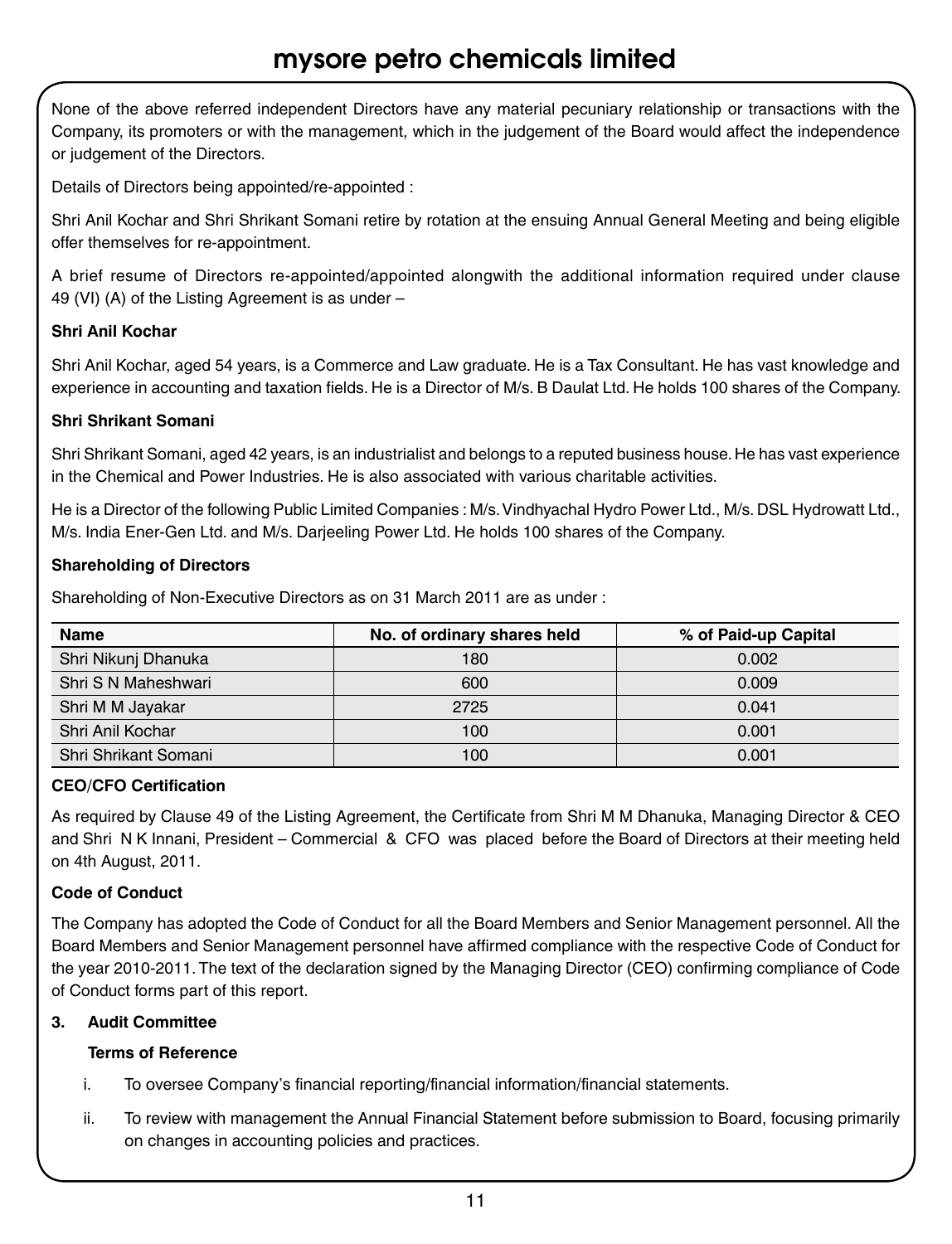- iii. To look into compliance with Stock Exchange and legal requirements concerning financial statements.
- iv. To review the external and internal management systems and internal control systems.
- v. To discuss with the Auditors periodically about internal control system, the scope of audit including the observations of the Auditors and review the half yearly and annual financial statements before submission to the Board and also ensure compliance of internal control system.

### **Composition, Number of Meetings and Attendance**

Mr. M M Jayakar is the Chairman of the Committee. He is an independent and non-executive Director and has vast knowledge in legal and accounting fields. Shri Anil Kochar, Shri S. N. Maheshwari and Shri Shrikant Somani are the other members of the Audit Committee.

During the financial year 2010-2011 under review, four (4) Audit Committee Meetings were held on 21 May 2010, 11 August 2010, 12 November 2010 and 14 February 2011.

Except Shri S N Maheshwari who is a non-executive Director all other members are non-executive and independent Directors. The Company Secretary acts as the Secretary of the Audit Committee.

The composition of the Audit Committee and attendance at its meetings is given below :

| <b>Name of Director</b> | Position | Category                               | <b>No.of Meetings</b> |                 |
|-------------------------|----------|----------------------------------------|-----------------------|-----------------|
|                         |          |                                        | Held                  | <b>Attended</b> |
| Shri M M Jayakar        | Chairman | Independent and Non-Executive Director | $\overline{4}$        | 3               |
| Shri Anil Kochar        | Member   | Independent and Non-Executive Director | $\overline{4}$        | 3               |
| Shri S N Maheshwari     | Member   | Non-Executive Director                 | 4                     | 4               |
| Shri Shrikant Somani    | Member   | Independent and Non-Executive Director | 4                     | 3               |

The Managing Director, Internal Auditors and Statutory Auditors are permanent invitees to the Audit Committee Meetings. The Audit Committee invites Senior Executives, whom it considers appropriate to be present at the Meetings.

The Chairman of the Audit Committee, Shri M M Jayakar was present at the last Annual General Meeting of the Company held on 18th August, 2010.

#### **Remuneration Committee**

#### **Composition, Number of Meetings and Attendance**

The Remuneration Committee comprises of four members out of which three are Independent Directors and one is Non-Executive Director. Shri Anil Kochar is the Chairman and Shri M M Jayakar, Shri S N Maheshwari and Shri Shrikant Somani are the other members.

### **Terms of Reference**

- » To appraise the performance of Managing and Executive Directors ; and
- » To determine and recommend to the Board, compensation payable to Managing and Executive Director.

### **Meeting & Attendance**

No Remuneration Committee Meeting was held during the financial year 2010-2011.

Shri Anil Kochar, Chairman of the Remuneration Committee could not be present at the last Annual General Meeting held on 18th August, 2010 due to his pre-occupation.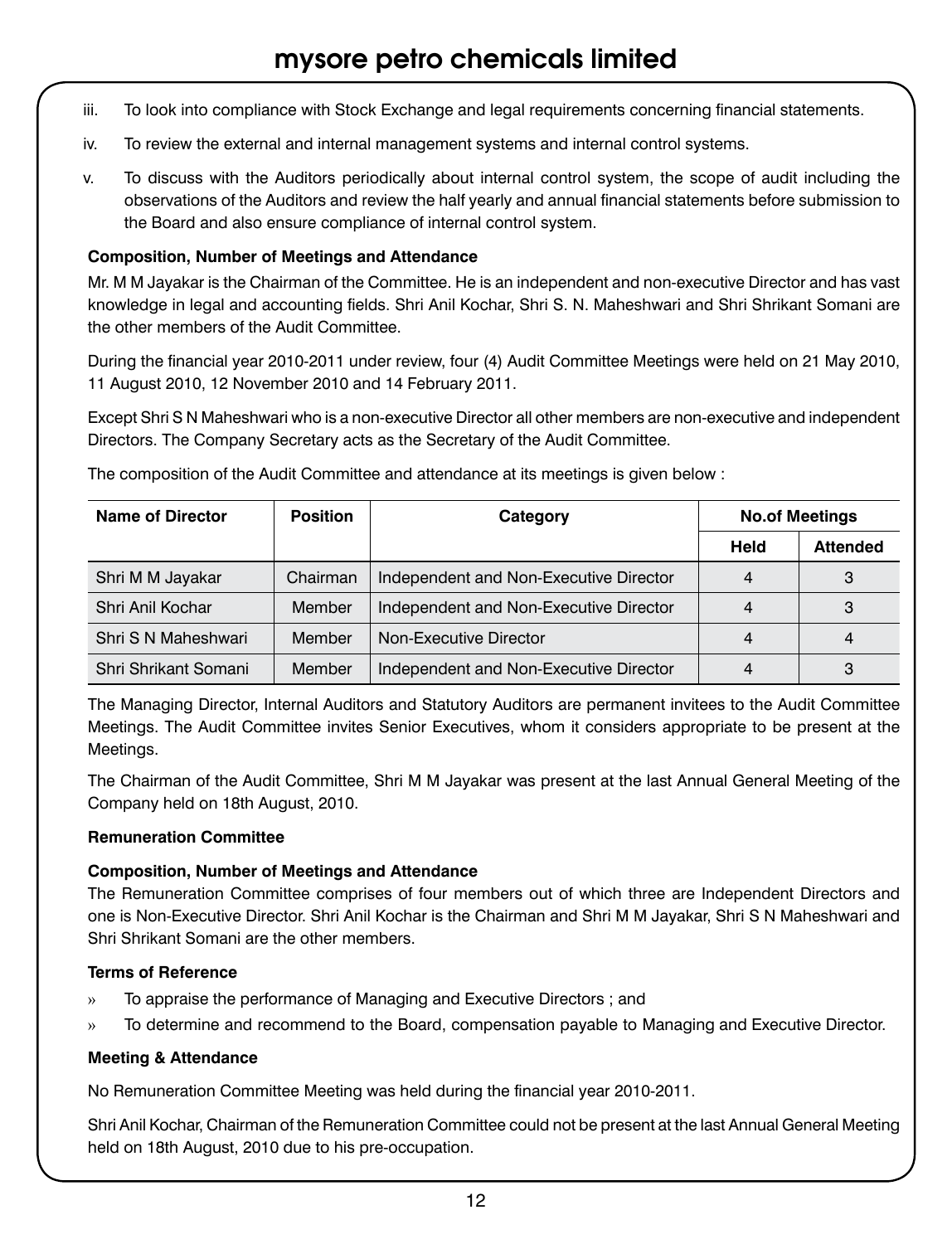### **Remuneration Policy**

The remuneration of the Managing/Executive Director(s) is decided by the Remuneration Committee based on certain criteria such as Company's performance, industry benchmarks, track record etc. and the same is reported to the Board of Directors. The Company pays remuneration by way of salary, perquisites and allowances as decided by the Remuneration Committee and approved by the Board and the shareholders at the Annual General Meeting.

Non-Executive and Independent Directors are paid sitting fees of ₹1000/- for attendance at each meeting of the Board, Audit Committee, Shareholders/Investors Grievance Committee and Remuneration Committee.

The details of the remuneration paid to all the Directors during the year 2010-2011 is given below :

 $(\Delta m \cap \text{int in } \bar{\tau})$ 

| Name of the Director | <b>Designation</b>       | Remuneration | <b>Sitting fees</b> | <b>Total</b> |
|----------------------|--------------------------|--------------|---------------------|--------------|
| Shri M M Dhanuka     | <b>Managing Director</b> | 23,99,339    |                     | 23,99,339    |
| Shri Nikunj Dhanuka  | <b>Director</b>          |              | 2,000               | 2.000        |
| Shri S N Maheshwari  | <b>Director</b>          |              | 10.000              | 10,000       |
| Shri M M Jayakar     | <b>Director</b>          |              | 6.000               | 6,000        |
| Shri Anil Kochar     | <b>Director</b>          |              | 8.000               | 8,000        |
| Shri Shrikant Somani | <b>Director</b>          |              | 6,000               | 6,000        |

### **Notes :**

- a) Remuneration includes salary and value of perquisites.
- b) The terms of appointment of Shri M M Dhanuka, Managing Director is for a period of five years from 1st December, 2008.
- c) Presently the Company does not have any scheme for the grant of stock options either to the Executive Director or employees.
- d) None of the other Directors are paid remuneration.

### **Shareholders/Investors Grievance Committee**

### **Composition, Number of Meetings and Attendance**

During the year 2010-2011 under review, two (2) Shareholders/Investors' Grievance Committee Meetings were held on 21 May 2010 and 12 November 2010.

Shri Anil Kochar is the Chairman of the Committee. He is an Independent and Non-Executive Director. Other members of the Committee are Shri M M Dhanuka (Executive Director) and Shri S N Maheshwari (Non-Executive Director).

The composition of the Shareholders/Investors' Grievance Committee of Directors and attendance at its meeting is given hereunder:

| Name                | Position | Category                                        | Attendance during the year 2010-2011 |                 |
|---------------------|----------|-------------------------------------------------|--------------------------------------|-----------------|
|                     |          |                                                 | Held                                 | <b>Attended</b> |
| Shri Anil Kochar    | Chairman | Independent & Non-<br><b>Executive Director</b> |                                      |                 |
| Shri M M Dhanuka    | Member   | <b>Executive Director</b>                       |                                      |                 |
| Shri S N Maheshwari | Member   | Non-Executive Director                          |                                      |                 |

The minutes of each of the Shareholders/Investors' Grievance Committee Meeting are placed before the Board of Directors and discussed in the Board Meetings.

Mr. Anand Kadkol, Company Secretary is the Compliance Officer of the Company.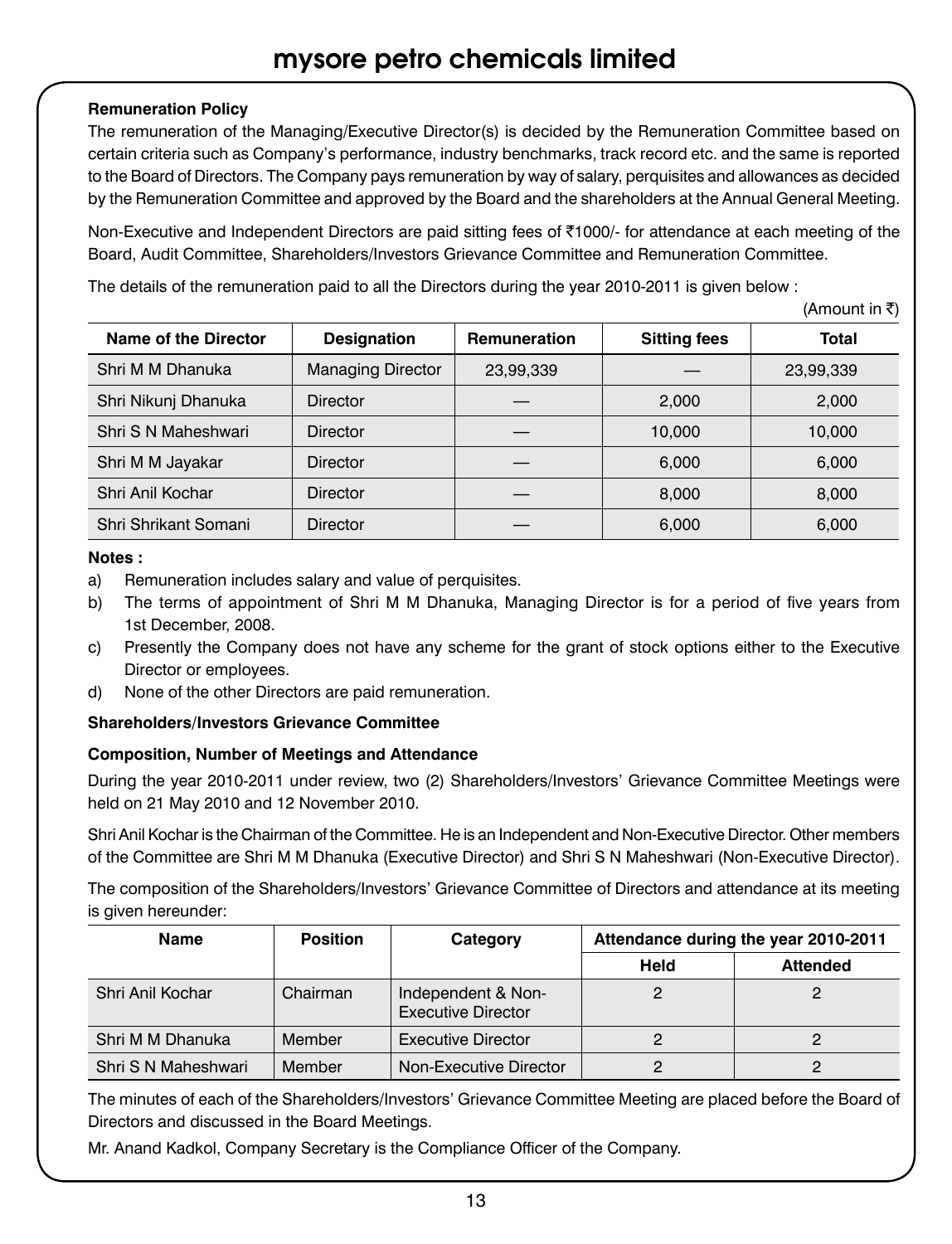### **Details of shareholders' complaints received & replied and the status on pending share transfers is given below :**

During the year 2010-2011, the Company received 47 letters including 6 complaints regarding non-receipt of shares sent for transfer, demat queries and non-receipt of dividend warrants and annual reports from the shareholders, all of which were attended to and resolved. There were no outstanding complaints as on 31 March, 2011.

There are no shares which have remained unclaimed and are lying in the escrow account and hence the Company does not have any share suspense account.

Apart from the above, the Board of Directors have constituted a Share Transfer Committee of Directors consisting of Shri M M Dhanuka, Shri Nikunj Dhanuka and Shri S N Maheshwari as its members.

The said Committee processes share transfers, transmission, issue of duplicate shares, overseas the performance of the Registrar and Transfer Agent and if necessary, recommends measures for overall improvement in the quality of investor services. The Committee also approves the issue of duplicate shares and issue of physical share certificates on rematerialisation etc. and other related matters. The Committee meets once a fortnight.

### **General Body Meetings**

| Ballot.                                    |                               |                                                                                |  |  |  |  |
|--------------------------------------------|-------------------------------|--------------------------------------------------------------------------------|--|--|--|--|
| <b>AGM</b> for the financial<br>year ended | Date & time of AGM            | Venue                                                                          |  |  |  |  |
| 2010                                       | 18 August, 2010 at 12.30 p.m. | Woodlands Hotel, 5, Raja Ram Mohan Roy<br>Road, Bangalore - 560 025.           |  |  |  |  |
| 2009                                       | 20 June, 2009 at 12.30 p.m.   | Rohini Hall, Hotel Ajantha, 22-A, Mahatma<br>Gandhi Road, Bangalore - 560 001. |  |  |  |  |

Details of the location of the past three AGMs and the details of the resolutions passed or to be passed by Postal Ballot.

All the resolutions including the special resolutions set out in the respective Notices were passed by the Shareholders.

2008 12 July, 2008 at 1.15 p.m. Woodlands Hotel, 5, Raja Ram Mohan Roy

Road, Bangalore – 560 025.

No Extraordinary General Meeting was held nor any resolution passed by Postal Ballot during the year 2010-2011.

### **Disclosures**

- There are no materially significant related party transactions made by the Company with its Promoters, Directors or Management, their subsidiaries or relatives etc. that may have potential conflict with the interests of the Company at large. The Register of Contracts containing the transactions in which Directors are interested is placed before the Board regularly for its approval.
- Transactions with the related parties are disclosed in Note No.8 of Schedule 18 to the financial statements in the Annual Report.
- The Company has complied with the requirements of the Stock Exchanges, SEBI and all other statutory authorities relating to the capital markets during the last three years. No penalties or strictures have been imposed by them on the Company.

### **Means of Communication**

The quarterly/half yearly unaudited and yearly audited financial results duly approved by the Board of Directors are sent to the Mumbai Stock Exchange where the Company's shares are listed immediately after the Board meeting. The same are also published in Samyukta Karnataka (Kannada) news paper at Bangalore in the format prescribed by the Stock Exchanges. These are not sent individually to the shareholders.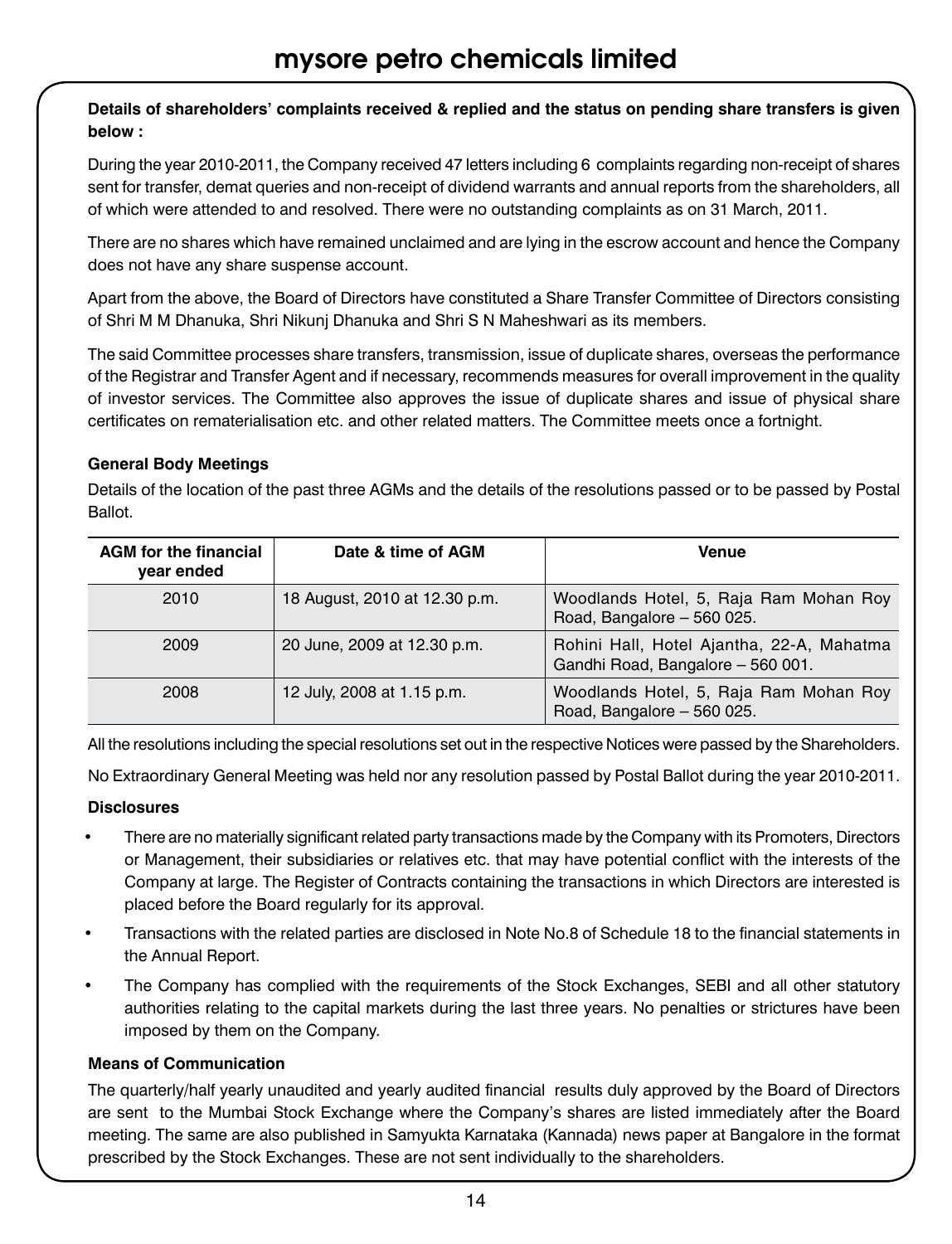All the data related to quarterly financial results, shareholding pattern, annual financial statements etc. is provided on the Company web-site www.igpetro.com (MPCL page link).

There were no presentations made to the institutional investors or analysts.

The Management Discussion and Analysis Report forms part of this Annual Report.

#### **General Shareholder information**

| AGM: Day, Date, Time and Venue     |   | Saturday, 17th September, 2011 at 12.30 p.m. at Hotel Woodlands,<br>5, Raja Rammohan Roy Road, Bangalore - 560 025.                                                                                                                                                                                                                                                          |  |
|------------------------------------|---|------------------------------------------------------------------------------------------------------------------------------------------------------------------------------------------------------------------------------------------------------------------------------------------------------------------------------------------------------------------------------|--|
| Financial calendar                 | ÷ | April to March (financial year) The Quarterly results will be adopted<br>by the Board of Directors as per the following tentative schedule :<br>Quarters ending on :<br>June 2011<br>: 1st/2nd week of August 2011<br>1st/2nd week of November 2011<br>September 2011<br>December 2011<br>1st/2nd week of February 2012<br>March 2012 (Audited results) : before 31 May 2012 |  |
| Date of Book Closure               | ÷ | The Share transfer books and the Register of Members will be<br>closed from 13th September, 2011 to 17th September 2011 (both<br>days inclusive).<br>The Directors have not recommended any Dividend on equity shares<br>for the year ended 31 March 2011.                                                                                                                   |  |
| Listing on Stock Exchanges         |   | The Company's equity shares are listed on The Bombay Stock<br>Exchange Ltd (BSE).                                                                                                                                                                                                                                                                                            |  |
| Stock Code - Mumbai Stock Exchange | ÷ | Stock Code No. 506734 on the Bombay Stock Exchange.                                                                                                                                                                                                                                                                                                                          |  |
| ISIN Number for NSDL & CDSL        |   | INE 741A01011.                                                                                                                                                                                                                                                                                                                                                               |  |
|                                    |   |                                                                                                                                                                                                                                                                                                                                                                              |  |

 Market Price Data : High & Low during each month in the last financial year and performance on BSE.

| Month (2010-2011) | High  | Low   |
|-------------------|-------|-------|
| Apr-10            | 32.50 | 26.20 |
| $May-10$          | 29.20 | 22.60 |
| $Jun-10$          | 27.90 | 22.00 |
| $Jul-10$          | 30.10 | 24.05 |
| Aug-10            | 43.80 | 25.40 |
| Sep-10            | 28.70 | 23.85 |
| $Oct-10$          | 26.40 | 23.00 |
| <b>Nov-10</b>     | 25.75 | 21.05 |
| $Dec-10$          | 24.15 | 20.05 |
| $Jan-11$          | 23.90 | 18.00 |
| Feb-11            | 19.85 | 14.45 |
| Mar-11            | 18.00 | 13.65 |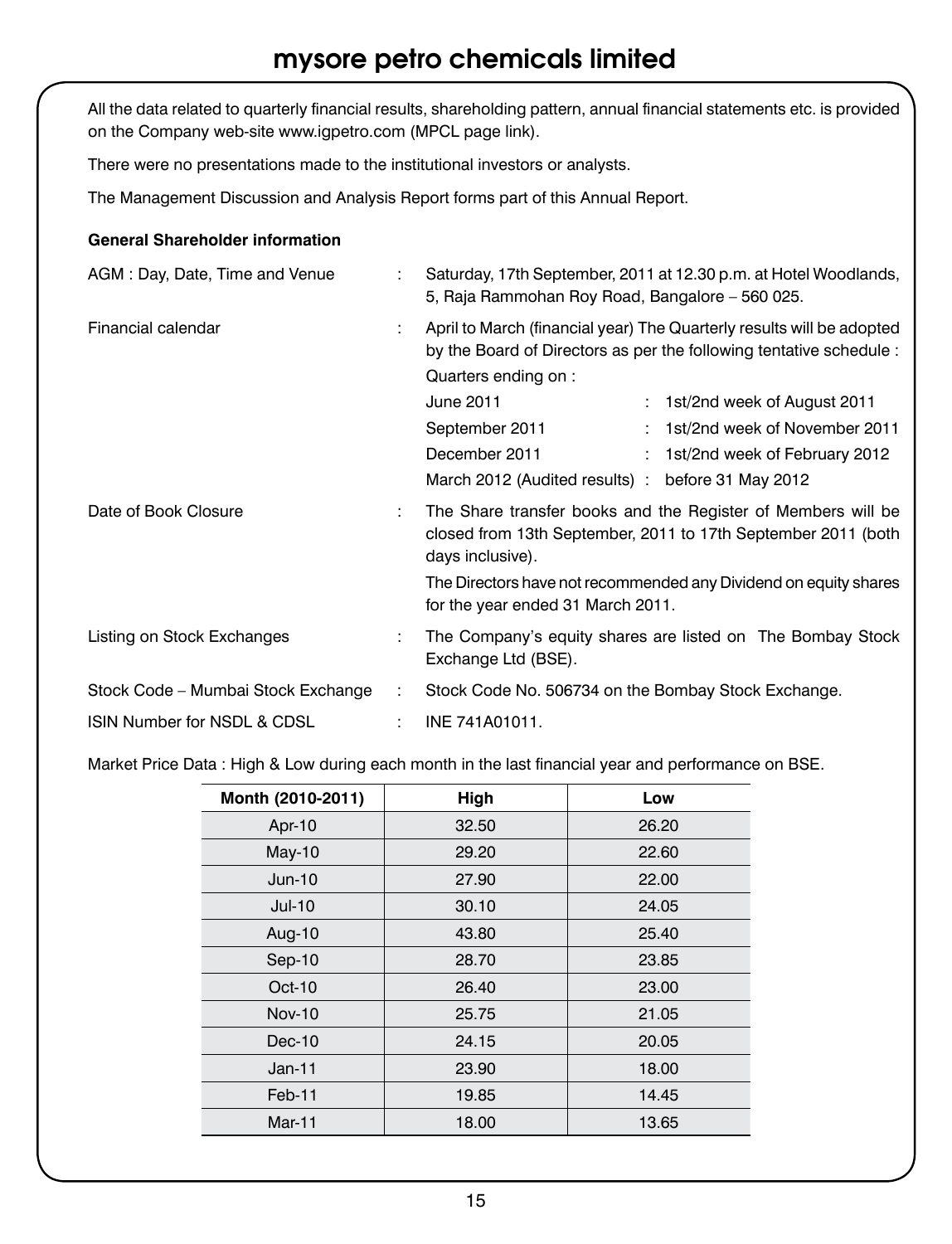



Address for correspondence for share transfers and related matters :

| For shares held in physical form | M/s. Big Share Services Pvt. Ltd.<br>٠<br>E-2/3. Ansa Industrial Estate<br>Sakivihar Road, Saki Naka<br>Andheri (E), Mumbai - 400072.<br>Tel: 40430200 / 294<br>Fax: 28475207<br>E-mail: info@bigshareonline.com                                                                                                                              |
|----------------------------------|-----------------------------------------------------------------------------------------------------------------------------------------------------------------------------------------------------------------------------------------------------------------------------------------------------------------------------------------------|
| For shares held in Demat form    | To the Depository Participants (DP).                                                                                                                                                                                                                                                                                                          |
| <b>Share Transfer Systems</b>    | All the transfers received are processed by the Registrar and Share<br>÷<br>Transfer Agent and are approved by the Share Transfer Committee.<br>which normally meets once in a fortnight. Share transfers are registered<br>and returned within a maximum of 18 days from the date of lodgement<br>if documents are complete in all respects. |

### **Distribution of Shareholding and Shareholding Pattern as on 31.03.2011**

### **Shareholding pattern as on 31.3.2011**

| SI. No.        | Category                              | No. of Shares | % of Shareholding |
|----------------|---------------------------------------|---------------|-------------------|
|                | Promoters & Persons acting in concert | 4758771       | 72.28             |
| $\overline{2}$ | Mutual Funds / UTI / Banks / Fl's     | 198015        | 3.01              |
| 3              | NRI's/OCB's                           | 11414         | 0.17              |
| $\overline{4}$ | <b>Private Corporate Bodies</b>       | 206157        | 3.13              |
| 5              | <b>General Public</b>                 | 1409131       | 21.41             |
|                | <b>TOTAL</b>                          | 6583488       | 100.00            |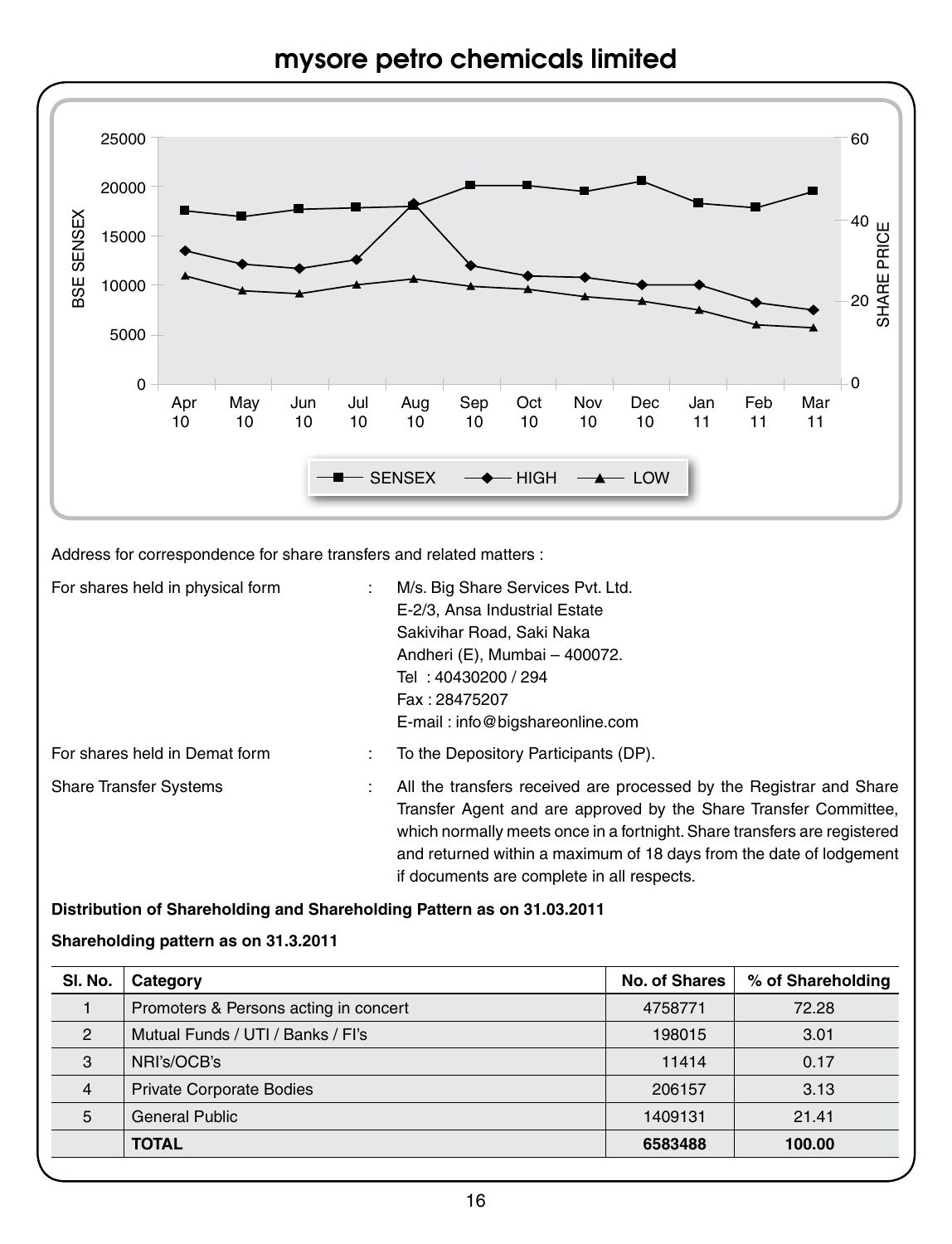| Dematerialisation of Shares and liquidity                                                                           | 93.90 % of the paid-up Capital has been dematerialised as on<br>31.03.2011.                                                                                  |
|---------------------------------------------------------------------------------------------------------------------|--------------------------------------------------------------------------------------------------------------------------------------------------------------|
|                                                                                                                     | The reconciliation of both physical and demat shares are upto date<br>and tallies with the total paid-up capital of the Company.                             |
| Outstanding GDRs /ADRs/ Warrants or any<br>convertible instruments, conversion date and likely<br>impact on equity. | The Company has not issued any ADR/GDR.                                                                                                                      |
| <b>Plant Locations</b>                                                                                              | The Company's Phthalic Anhydride (PA) plant is located at Raichur<br>(Karnataka) and Maleic Anhydride (MA) plant is located at Taloja<br>(Maharashtra).      |
| Address for correspondence                                                                                          | Shareholders correspondence should be addressed to the<br>Company's Registrars and Share Transfer Agent at the address<br>mentioned above.                   |
|                                                                                                                     | Shareholders may also contact Mr. Anand Kadkol, Company<br>Secretary at the Corporate Office at 401, Raheja Centre, 214,<br>Nariman Point, Mumbai - 400 021. |
|                                                                                                                     | Shareholders holding shares in demat mode should address all<br>their correspondence to their respective Depository Participant.                             |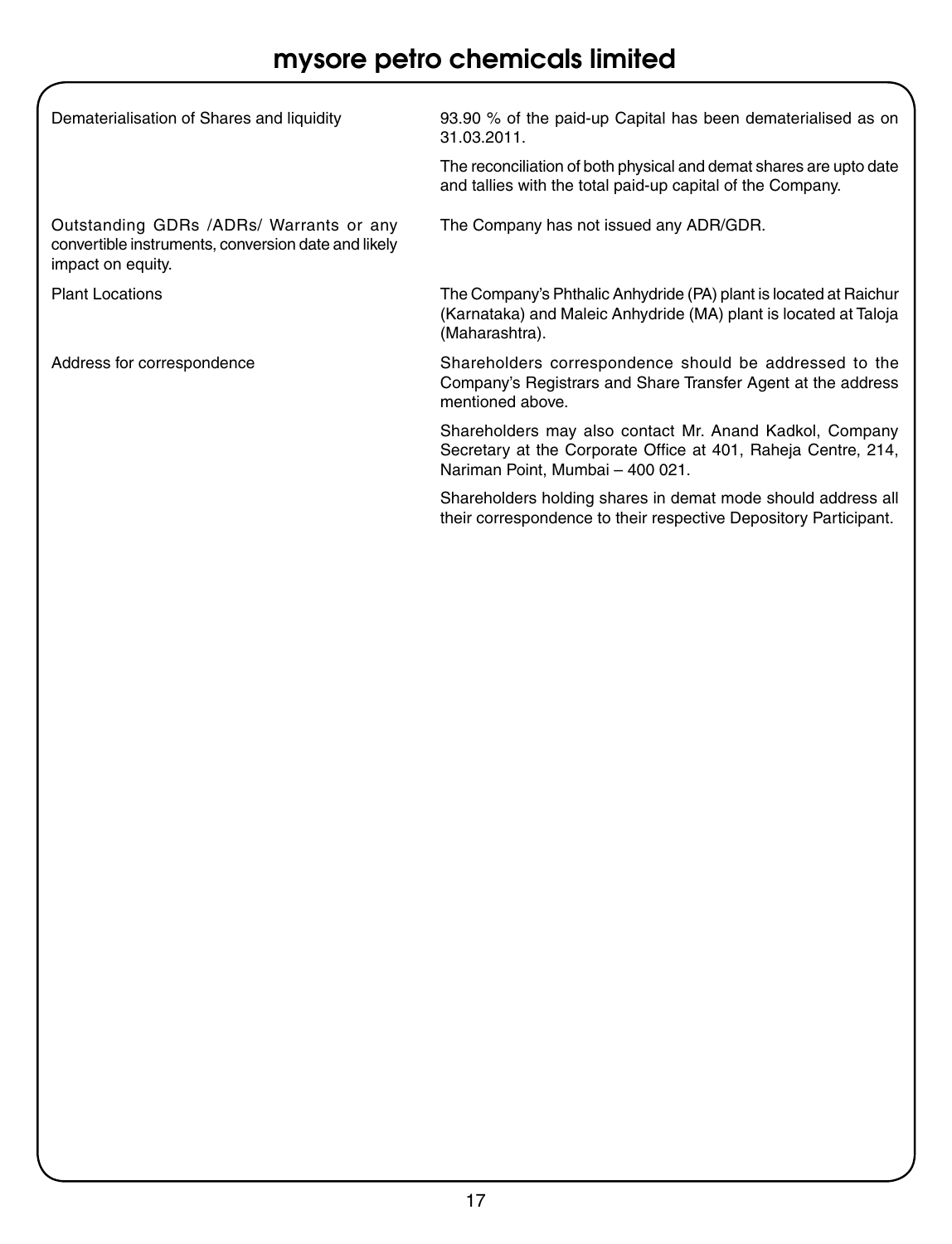### **CEO Declaration on Code of Conduct**

Reproduced below is the text of the declaration made by the Managing Director and CEO confirming compliance of Code of Conduct by all Directors and Senior Management personnel :

4th August, 2011

The Board of Directors Mysore Petro Chemicals Limited 401, Raheja Centre, 214, Nariman Point Mumbai – 400 021.

Dear Sirs,

I hereby confirm and declare that all the Directors of the Company and all Senior Management personnel as defined in the Code of Conduct of the Company have submitted annual declarations for the year ended 31st March, 2011 confirming their compliance of the same.

Thanking you.

Yours faithfully,

For **Mysore Petro Chemicals Limited**

**M M Dhanuka** Managing Director and CEO

### **Auditors' Report on Corporate Governance**

To the Members

Mysore Petro Chemicals Limited

We have examined the compliance of conditions of Corporate Governance by Mysore Petro Chemicals Limited, for the year ended on 31st March 2011, as stipulated in Clause 49 of the Listing Agreement of the said Company with Stock Exchanges.

The Compliance of conditions of Corporate Governance is the responsibility of the Management. Our examination was limited to a review of the procedures and implementations thereof adopted by the Company for ensuring compliance of the conditions of the Corporate Governance as stipulated in the said clause. It is neither an audit nor an expression of opinion on the financial statements of the Company.

In our opinion and to the best of our information and according to the explanations given to us, and based on the representations made by the Directors and the Management, we certify that the Company has complied with the conditions of Corporate Governance as stipulated in Clause 49 of the above mentioned Listing Agreement.

As required by the Guidance Note issued by the Institute of Chartered Accountants of India we have to state that no investor grievances were pending for a period of one month against the Company as per the records maintained by the Shareholders / Investor's Grievance Committee.

We further state that such compliance is neither an assurance as to the future viability of the Company nor of the efficiency or effectiveness with which the management has conducted the affairs of the Company.

> For **Hariharan & Co.**  Chartered Accountants

**K Nagarajan**  Partner Place : Mumbai Membership No.: 16398<br>Date : 4th August, 2011 Membership No.: 16398 Firm's Registration No.001083S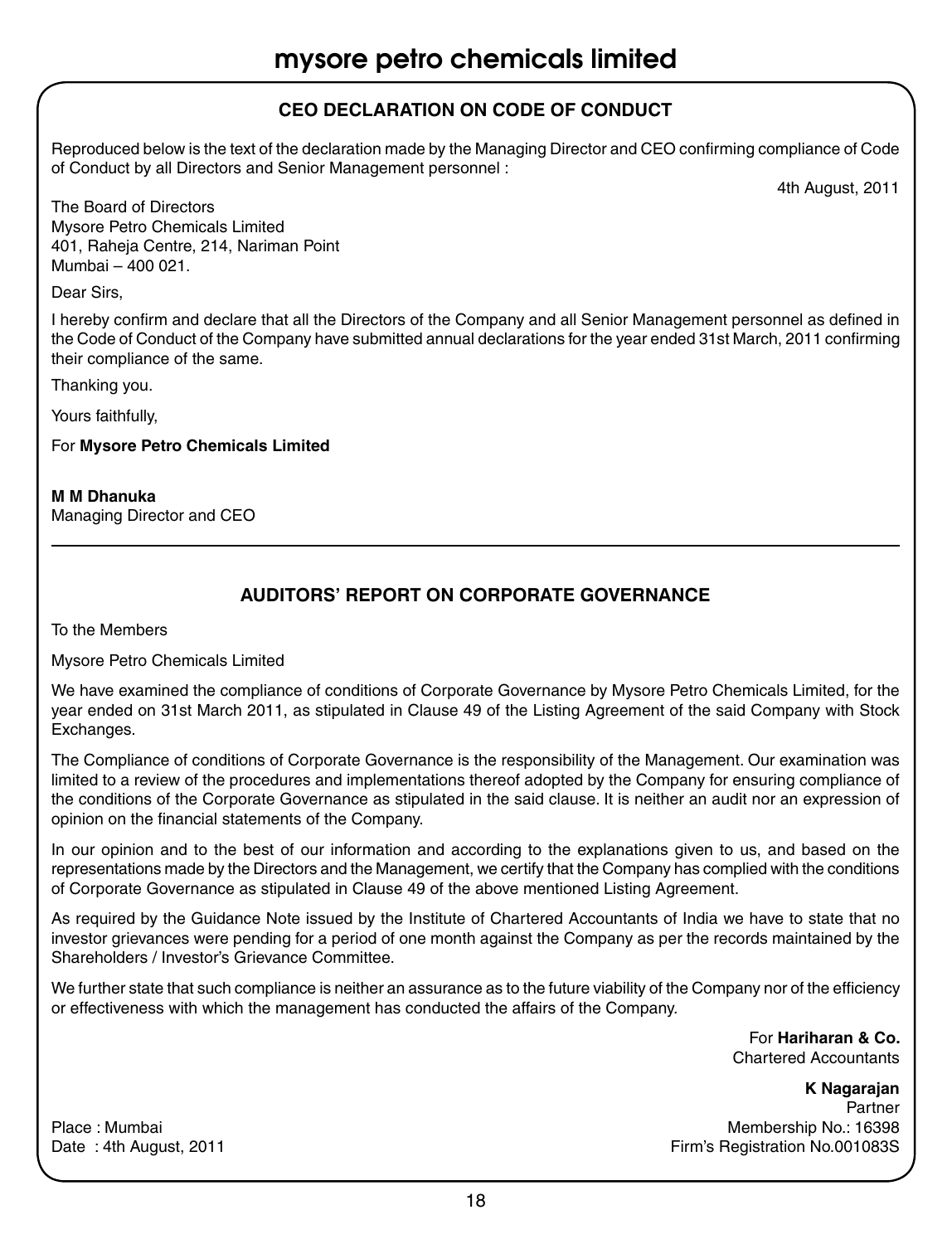### **AUDITORS' REPORT**

To the Shareholders,

MYSORE PETRO CHEMICALS LIMITED

- 1. We have audited the attached Balance Sheet of MYSORE PETRO CHEMICALS LIMITED as at 31 March, 2011 and also the Profit and Loss Account of the Company for the year ended on that date, annexed thereto and the Cash Flow statement for the year ended on that date. These financial statements are the responsibility of the Company's management. Our responsibility is to express an opinion on these financial statements based on our audit.
- 2. We conducted our audit in accordance with the Auditing Standards generally accepted in India. Those Standards require that we plan and perform the audit to obtain reasonable assurance about whether the financial statements are free of material misstatement. An audit includes examining on a test basis, evidence supporting the amounts and disclosures in the financial statements. An audit also includes assessing the accounting principles used and significant estimates made by management as well as evaluating the overall financial statement presentation. We believe that our audit provides a reasonable basis for our opinion.
- 3 As required by the Companies (Auditor's Report ) Order, 2003 as amended by the Companies (Auditor's Report) (Amendment) Order, 2004 (together the 'Order') issued by the Central Government of India in terms of sub-section (4A) of Section 227 of the Companies Act, 1956, we enclose in the Annexure a statement on the matters specified in paragraphs 4 and 5 of the said order to the extent applicable.
- 4. Further to our comments in Annexure referred to in paragraph 3 above, we report that:
	- a) We have obtained all the information and explanations which to the best of our knowledge and belief were necessary for the purpose of our audit;
	- b) In our opinion, proper books of account as required by law have been kept by the Company so far as appears from our examination of the books;
	- c) The Balance Sheet, the Profit and Loss Account and Cash Flow statement dealt with by this report are in agreement with the books of account.
	- d) In our opinion, the Balance Sheet, Profit and Loss Account and Cash Flow statement dealt with by this report comply with the Accounting Standards referred to in Sub-Section 3(c) of Section 211 of the Companies Act, 1956.
	- e) On the basis of the written representations received from the directors, as on March 31, 2011, and taken on record by the Board of Directors and based on our reliance on the legal opinion obtained from an eminent counsel (Refer Note 3 of Schedule 18 ) stating that privately placed debentures cannot be construed to be 'Debentures' for the purpose of clause (g) of Sub section (1) of section 274 of the act, we report that none of the directors is disqualified as on March 31, 2011 from being appointed as a director in term of clause (g) of sub section (1) of section 274 of the Companies Act, 1956.
	- f) In our opinion and to the best of our information and according to explanations given to us, the Accounts read together with the other notes given in Schedule 18 give the information required by the Companies Act, 1956 in the manner so required and give a true and fair view in conformity with the accounting principles generally accepted in India.
		- 1. In the case of Balance Sheet, of the State of affairs of the Company as at 31 March 2011.
		- 2. In the case of Profit and Loss Account, of the Loss of the Company for the year ended on that date.
		- 3. In the case of Cash Flow statement, of the Cash Flows for the year ended on that date.

For **Hariharan & Co.** Chartered Accountants

**K Nagarajan**  Mumbai Partner 4th August, 2011 **Membership No. 16398** Membership No. 16398 Firm's Registration No: 001083S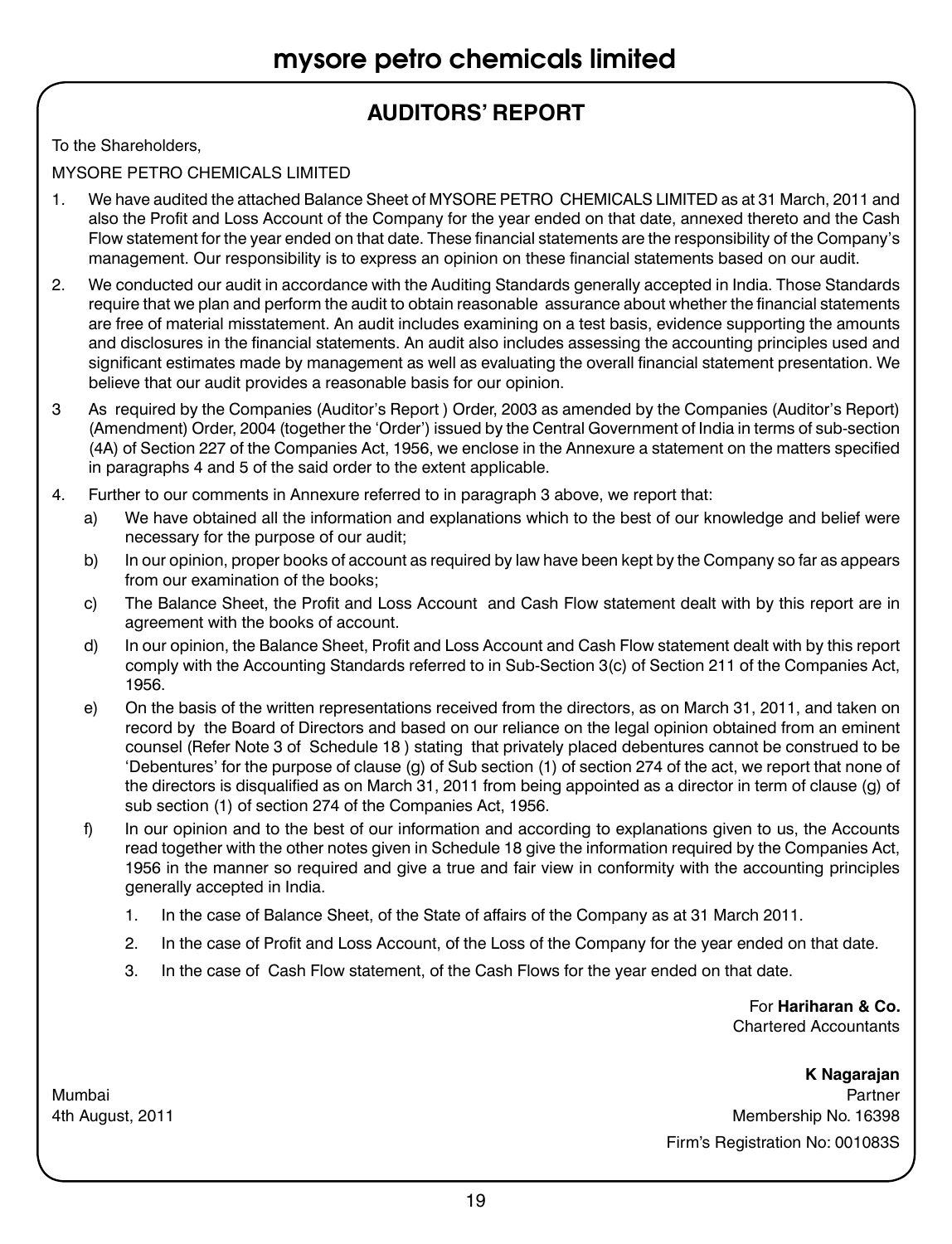### **ANNEXURE TO THE AUDITORS' REPORT**

(Referred to in Paragraph 3 of our Report of even date)

- (i) (a) The Company has maintained proper records showing full particulars including quantitative details and situation of fixed assets.
	- (b) The fixed assets have been physically verified by the Management during the year as per the programme of verification followed by the Company which in our opinion is reasonable having regard to the size of the Company and the nature of its fixed assets.

According to the information and explanation given to us no material discrepancies were noticed on such verification.

- (c) In our opinion and according to the information and explanations given to us no substantial part of fixed assets have been disposed off during the year.
- (ii) (a) The inventory of the Company (except stock in transit and with Third parties for which subsequent receipts have been obtained in respect of such inventory / certificate) have been physically verified by the management at reasonable intervals and in our opinion, the frequency of verification is reasonable.
	- (b) In our opinion and according to the information the procedures of physical verification of inventory followed by the management are reasonable and adequate in relation to the size of the Company and the nature of its business.
	- (c) The Company is maintaining proper records of inventory. The discrepancies noticed on verification between the physical stocks and the book records were not material.
- (iii) On the basis of examination of records and according to the information and explanation given to us the Company has not granted/taken any loans, secured or unsecured to/from companies, firms or other parties covered in the register maintained under Section 301 of the Companies Act, 1956. Accordingly, requirement of clauses (iii, b), (iii, c) and (iii, d) of paragraph 4 of the order are not applicable.
- (iv) In our opinion and according to the information and explanations given to us, there are adequate internal control procedures commensurate with the size of the Company and the nature of its business for the purchase of inventory & fixed assets and for the sale of goods. During the course of our audit, no major weakness has been noticed in the internal control system in respect of these areas.
- (v) (a) According to the information and explanations provided by the management, we are of the opinion that the particulars of contracts or arrangements referred to in Section 301 of the Act that need to be entered into the register maintained under Section 301 have been so entered.
	- (b) In respect of transactions made in pursuance of such contracts or arrangements exceeding value of Rupees five lakhs entered into during the financial year, because of the unique and specialized nature of the items involved and absence of any comparable prices, we are unable to comment whether the transactions were made at prevailing market prices at the relevant time.
- (vi) In our opinion, the Company has complied with the provisions of sections 58A and 58AA and other relevant provisions of the Act and the Companies (Acceptance of Deposits) Rules, 1975 with regard to the deposits accepted from the public. No order has been passed by the Company Law Board or National Company Law Tribunal or Reserve Bank of India or any Court or any other Tribunal in this regard.
- (vii) The Company has an internal audit system, which in our opinion, is commensurate with the size of the Company and the nature of its business.
- (viii) We have broadly reviewed the books of account maintained by the company in respect of manufacture of chemicals pursuant to the order made by the Central Government for the maintenance of cost records prescribed under section 209(1) (d) of the Companies Act, 1956 and are of the opinion that prima-facie, the prescribed accounts and records have been made and maintained. We have not, however, made a detailed examination of the records with a view to determining whether they are accurate or complete.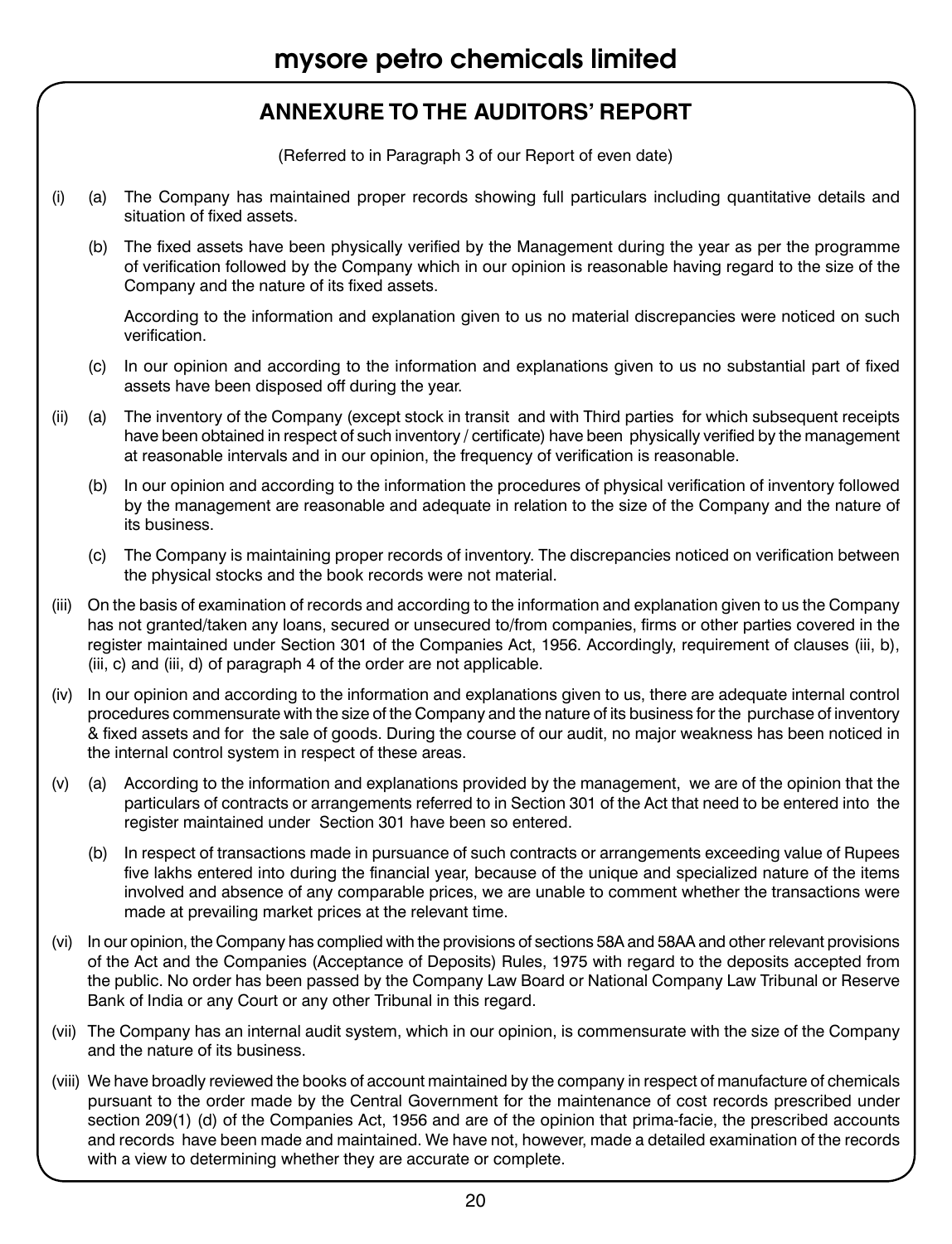- (ix) (a) Undisputed statutory dues including provident fund, investor education and protection fund, or employees' state insurance, income-tax, sales-tax, wealth-tax, service-tax, customs duty, Excise duty, cess have generally been regularly deposited with the appropriate authorities.
	- (b) According to the information and explanations given to us, no undisputed amounts payable in respect of provident fund, investor education and protection fund, employees' state insurance, income-tax, wealth-tax, service-tax, sales-tax, customs duty, excise duty, cess and other undisputed statutory dues were outstanding, at the year end, for a period of more than six months from the date they became payable.
	- (c) According to the records of the Company and information and explanations given to us the dues that have not been deposited with the appropriate authorities on account of dispute and the forum where the dispute is pending is dues under Karnataka Special Entry Tax Act, 2004 of ` 2,398 Thousand pending before Karnataka High Court.
- (x) The Company has no accumulated losses at the end of the financial year and it has not incurred cash losses in the current and immediately preceding financial year.
- (xi) In our opinion, on the basis of Audit Procedures and according to the information and explanation given to us, the Company has not defaulted in repayment of dues to Banks.
- (xii) Based on our examination of documents and records and according to the information and explanation given by the management the Company has not granted any loans and advances on the basis of security by way of pledge of shares, debentures and other securities.
- (xiii) The Company is not a chit fund or a nidhi / mutual benefit fund / society. Therefore, the provisions of Clause 4 (xiii) of paragraph 4 of the order are not applicable.
- (xiv) In our opinion the Company is not dealing in or trading in shares, securities, debentures and other investments. Accordingly, the provisions of clause 4 (xiv) of paragraph 4 of the order are not applicable.
- (xv) According to information and explanation given to us the Company has not given any guarantees for loans taken by others from Banks or Financial Institutions.
- (xvi) Based on information and explanations given to us by the management, term loans were applied for the purpose for which the loans were obtained.
- (xvii) On the basis of an overall examination of the Balance Sheet of the Company and according to the Cash Flow Statement and other records examined by us and the information and explanations given to us, the funds raised on short term basis have not, prima facie, been used during the year for long-term investments.
- (xviii) According to the information and explanations given to us, the Company has not made any preferential allotment of shares to parties and companies covered in the register maintained under Section 301 of the Act during the year.
- (xix) According to the information and explanations given to us, the Company has not issued any secured debentures during the period covered by our report. Accordingly, the provisions of clause (xix) of the Order are not applicable to the Company.
- (xx) The Company has not raised any money by public issue during the year.
- (xxi) Based upon the audit procedures performed and according to the information and explanations given to us we report that no fraud on or by the Company has been noticed or reported during the year.

For **Hariharan & Co.** Chartered Accountants

**K Nagarajan**

Partner Mumbai Membership No.16398 4th August, 2011 **Firm's Registration No: 001083S**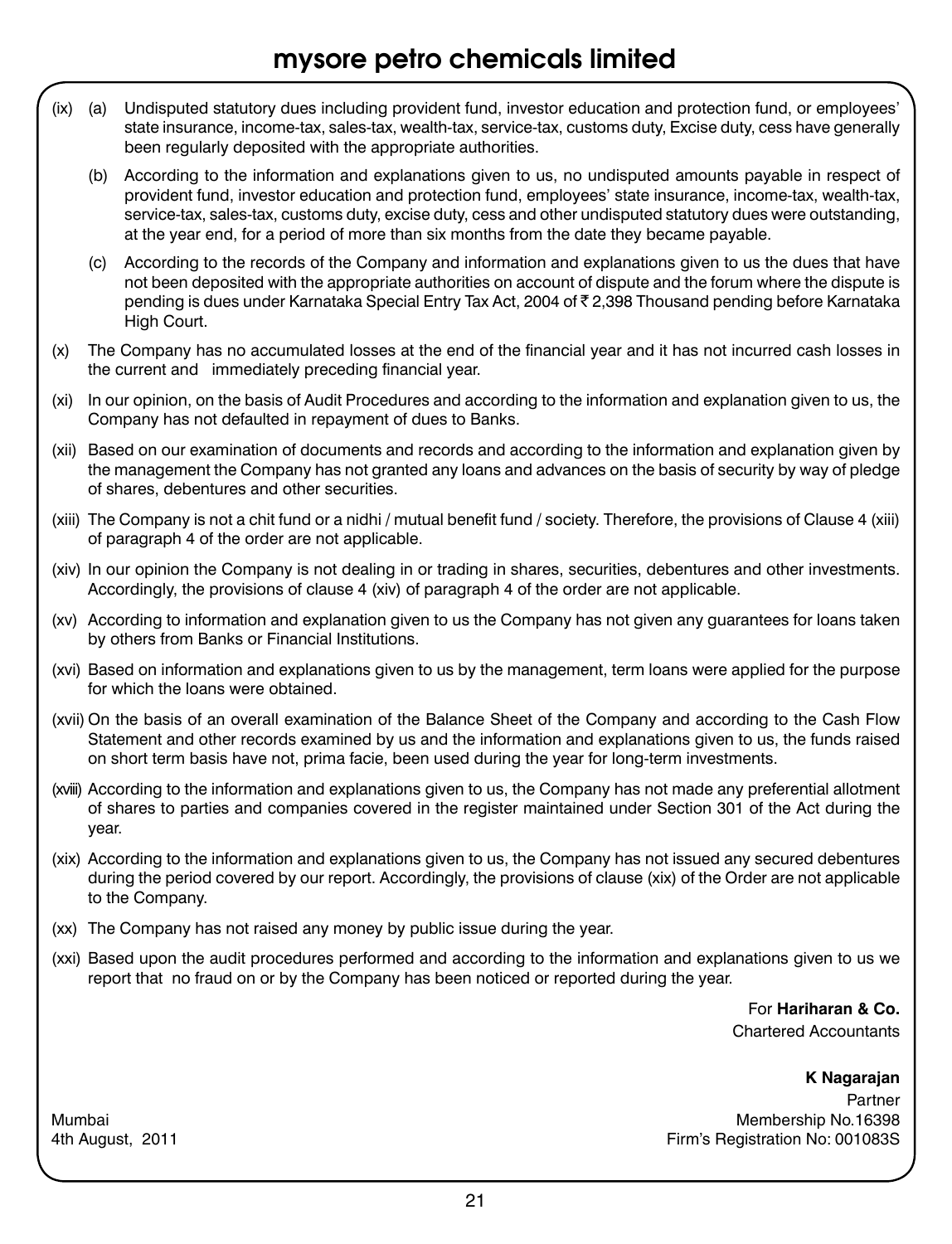### **BALANCE SHEET AS AT 31 MARCH 2011**

|                                                                                                   | <b>Schedules</b> | As at                                          | As at                         |
|---------------------------------------------------------------------------------------------------|------------------|------------------------------------------------|-------------------------------|
|                                                                                                   |                  | March 31, 2011<br>₹ in '000                    | March 31, 2010<br>₹ in '000   |
| <b>SOURCES OF FUNDS</b>                                                                           |                  |                                                |                               |
| <b>Shareholders' funds</b>                                                                        |                  |                                                |                               |
| <b>Share Capital</b>                                                                              | 1                | 65,876                                         | 65,876                        |
| Reserves and Surplus                                                                              | $\overline{2}$   | 256,374                                        | 340,635                       |
|                                                                                                   |                  | 322,250                                        | 406,511                       |
| <b>Loan Funds</b>                                                                                 |                  |                                                |                               |
| <b>Secured Loans</b>                                                                              | 3                | 34,343                                         | 57,809                        |
| <b>Unsecured Loans</b>                                                                            | 4                | 193,685                                        | 152,785                       |
|                                                                                                   |                  | 228,028                                        | 210,594                       |
| <b>TOTAL</b>                                                                                      |                  | 550,278                                        | 617,105                       |
| <b>APPLICATION OF FUNDS</b>                                                                       |                  |                                                |                               |
| <b>Fixed Assets</b>                                                                               | 5                |                                                |                               |
| <b>Gross Block</b>                                                                                |                  | 1,318,434                                      | 1,427,885                     |
| Less: Depreciation / Amortisation / Impairment                                                    |                  | 979,575                                        | 1,008,134                     |
| <b>Net Block</b>                                                                                  |                  | 338,859                                        | 419,751                       |
| Capital Work - In- Progress - Advance                                                             |                  | 51,773                                         | 15,575                        |
|                                                                                                   |                  | 390,632                                        | 435,326                       |
| <b>Investments</b>                                                                                | 6                | 85,258                                         | 85,258                        |
| <b>Current Assets, Loans and Advances</b>                                                         |                  |                                                |                               |
| Interest Accrued on Investments                                                                   |                  | 14                                             | 10                            |
| Inventories                                                                                       | $\overline{7}$   | 112,361                                        | 94,318                        |
| <b>Sundry Debtors</b>                                                                             | 8                | 87,814                                         | 57,624                        |
| <b>Cash and Bank Balances</b>                                                                     | 9                | 7,670                                          | 70,039                        |
| <b>Loans and Advances</b>                                                                         | 10               | 34,711                                         | 27,579                        |
|                                                                                                   |                  | 242,570                                        | 249,570                       |
| Less: Current Liabilities & Provisions                                                            | 11               | 168,182                                        | 153,049                       |
| <b>Net Current Assets</b>                                                                         |                  | 74,388                                         | 96,521                        |
| <b>TOTAL</b>                                                                                      |                  | 550,278                                        | 617,105                       |
| <b>Notes to Accounts</b>                                                                          | 18               |                                                |                               |
| The schedules referred to above and notes to accounts form an integral part of the Balance Sheet. |                  |                                                |                               |
| As per our report of even date                                                                    |                  | For and on behalf of the Board of Directors of |                               |
| For Hariharan & Co.<br><b>Chartered Accountants</b>                                               |                  | Mysore Petro Chemical Limited                  |                               |
|                                                                                                   |                  |                                                |                               |
| K Nagarajan<br>Partner                                                                            |                  |                                                | Nikunj Dhanuka<br>M M Jayakar |
| Membership No. 16398                                                                              |                  |                                                | Anil Kochar                   |
| Firm's Registration No: 001083S                                                                   |                  |                                                | <b>S N Maheshwari</b>         |

4th August, 2011

Mumbai **Anand Kadkol M M Dhanuka Shrikant Somani**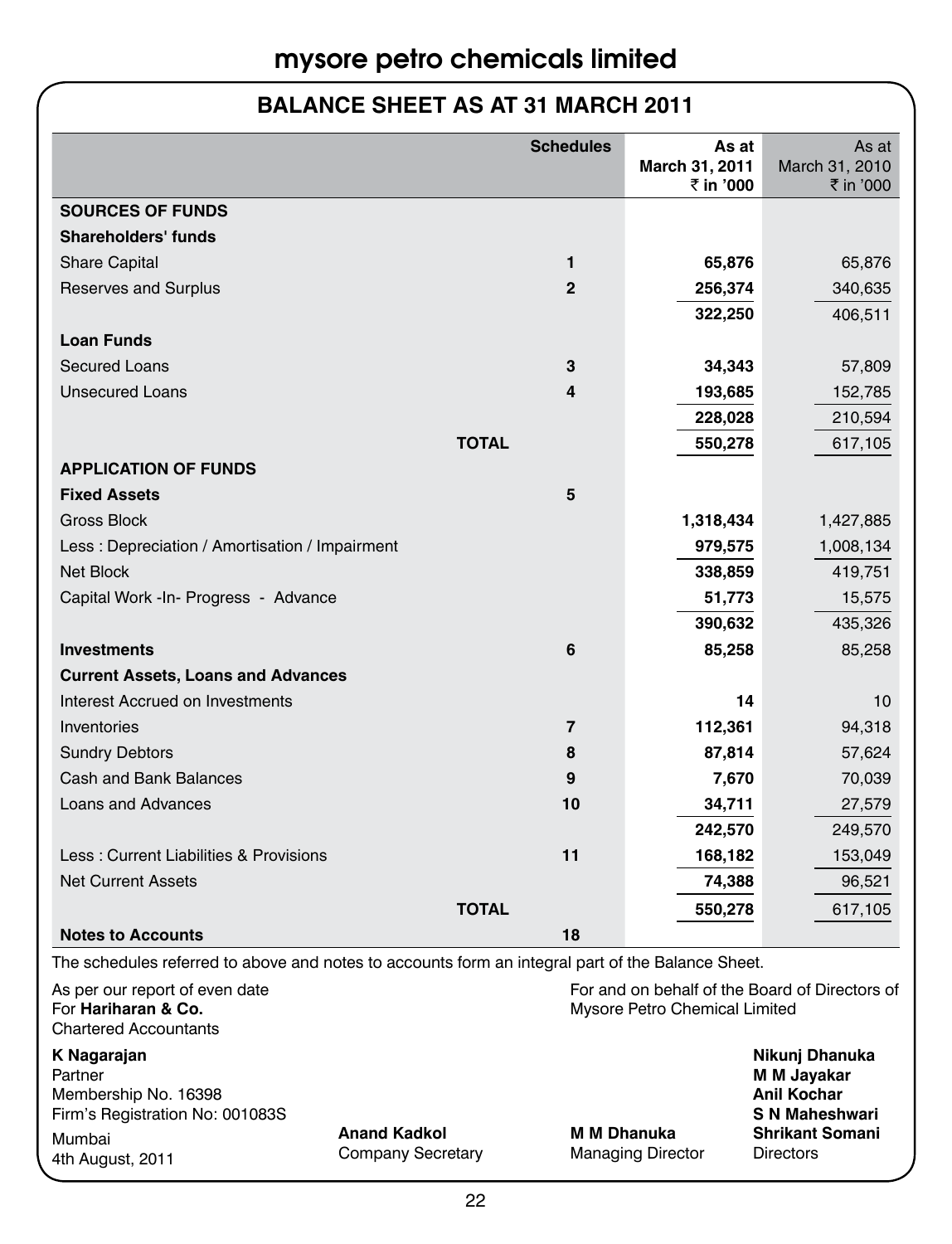### **PROFIT AND LOSS ACCOUNT FOR THE YEAR ENDED 31 MARCH 2011**

|                                                             | <b>Schedules</b> | For the year ended<br>March 31, 2011 | For the year ended<br>March 31, 2010 |
|-------------------------------------------------------------|------------------|--------------------------------------|--------------------------------------|
| Income                                                      |                  | ₹ in '000                            | ₹ in '000                            |
| Turnover (Gross)                                            |                  | 856,029                              | 893,036                              |
| Less: Excise Duty                                           |                  | 80,087                               | 69,372                               |
|                                                             |                  |                                      |                                      |
| Turnover (Net)<br>Other Income                              |                  | 775,942                              | 823,664                              |
|                                                             | 12               | 2,644                                | 6,278                                |
|                                                             |                  | 778,586                              | 829,942                              |
| <b>Expenditure</b>                                          |                  |                                      |                                      |
| <b>Raw Material Consumed</b>                                | 13               | 500,960                              | 535,027                              |
| Decrease / (Increase) in Inventories                        | 14               | (5,002)                              | 2,369                                |
| <b>Personnel Expenses</b>                                   | 15               | 131,079                              | 108,058                              |
| Depreciation / Amortisation<br>(Refer Note 3 to Schedule 5) |                  | 47,216                               | 46,695                               |
| Manufacturing & Other Expenses                              | 16               | 114,481                              | 113,310                              |
| <b>Financial Expenses</b>                                   | 17               | 27,907                               | 23,016                               |
|                                                             |                  | 816,641                              | 828,475                              |
| Profit before taxation                                      |                  | (38,055)                             | 1,467                                |
| <b>Provision for Taxation</b>                               |                  |                                      |                                      |
| Current Tax (MAT)                                           |                  |                                      | 229                                  |
| Excess Provision of Fringe Benefit Tax written back         |                  |                                      | (14)                                 |
| Profit/(Loss) after Taxation                                |                  | (38,055)                             | 1,252                                |
| <b>Balance Brought forward</b>                              |                  | 163,342                              | 162,090                              |
| <b>Surplus carried to Balance Sheet</b>                     |                  | 125,287                              | 163,342                              |
| Earning Per share (Basic & Diluted) (₹)                     |                  | (5.78)                               | 0.19                                 |
| (Face value of shares ₹. 10 each, Previous year ₹ 10 each)  |                  |                                      |                                      |
| (Refer Note 9 to Schedule 18)                               |                  |                                      |                                      |
| <b>Notes to Accounts</b>                                    | 18               |                                      |                                      |

The schedules referred to above and notes to accounts form an integral part of the Profit & Loss Account.

| As per our report of even date<br>For Hariharan & Co.<br><b>Chartered Accountants</b> |                                          | For and on behalf of the Board of Directors of<br>Mysore Petro Chemical Limited |                                                                                                        |  |
|---------------------------------------------------------------------------------------|------------------------------------------|---------------------------------------------------------------------------------|--------------------------------------------------------------------------------------------------------|--|
| K Nagarajan<br>Partner<br>Membership No. 16398<br>Firm's Registration No: 001083S     |                                          | <b>M M Dhanuka</b>                                                              | Nikunj Dhanuka<br>M M Jayakar<br><b>Anil Kochar</b><br><b>S N Maheshwari</b><br><b>Shrikant Somani</b> |  |
| Mumbai<br>4th August, 2011                                                            | <b>Anand Kadkol</b><br>Company Secretary | <b>Managing Director</b>                                                        | <b>Directors</b>                                                                                       |  |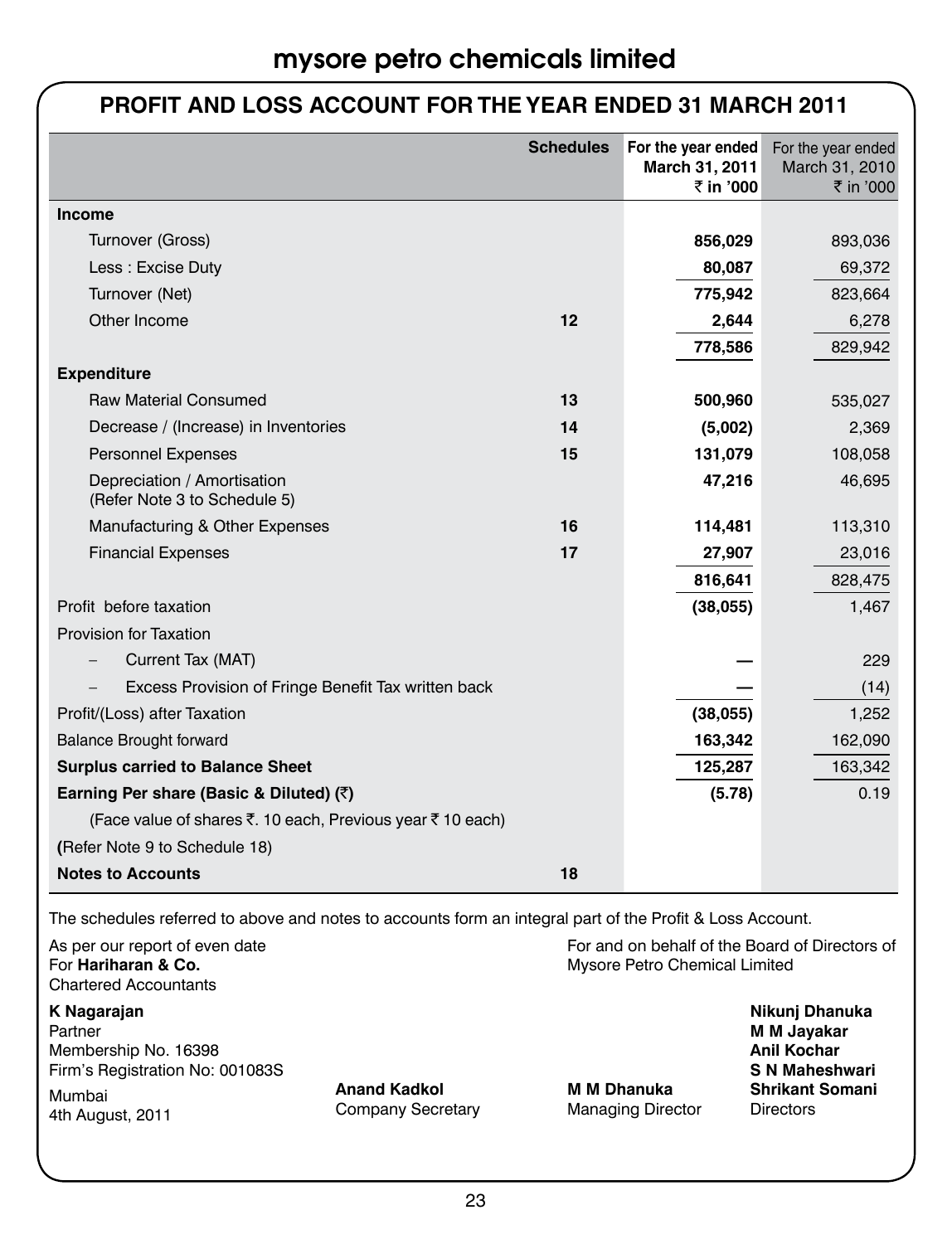### **SCHEDULES TO ACCOUNTS**

|                             |                                                                                                                                                                                         | As at<br>March 31, 2011<br>₹ in '000 | As at<br>March 31, 2010<br>₹ in '000 |
|-----------------------------|-----------------------------------------------------------------------------------------------------------------------------------------------------------------------------------------|--------------------------------------|--------------------------------------|
| 1.<br><b>SHARE CAPITAL</b>  |                                                                                                                                                                                         |                                      |                                      |
| <b>Authorised</b>           |                                                                                                                                                                                         |                                      |                                      |
|                             | 5,00,000 Redeemable Cumulative                                                                                                                                                          |                                      |                                      |
|                             | preference shares of ₹ 100 each                                                                                                                                                         | 50,000                               | 50,000                               |
|                             | 1,00,00,000 Equity shares of ₹10 each                                                                                                                                                   | 100,000                              | 100,000                              |
|                             |                                                                                                                                                                                         | 150,000                              | 150,000                              |
| <b>Issued</b>               |                                                                                                                                                                                         |                                      |                                      |
|                             | 65,90,938 Equity shares of $\bar{z}$ 10 each                                                                                                                                            | 65,909                               | 65,909                               |
|                             | (Previous year 65,90,938)                                                                                                                                                               |                                      |                                      |
|                             | <b>Subscribed and Paid up</b>                                                                                                                                                           |                                      |                                      |
|                             | 65,83,488 * Equity shares of ₹10 each                                                                                                                                                   | 65,835                               | 65,835                               |
|                             | (Previous year $65,83,488$ )*                                                                                                                                                           |                                      |                                      |
|                             | Add: Amount paid up on 7450 Equity shares forfeited                                                                                                                                     | 41                                   | 41                                   |
|                             | (Previous year 7450 shares)                                                                                                                                                             | 65,876                               | 65,876                               |
|                             | Includes 1,25,000 shares issued for consideration other than cash<br>and 21,19,983 Bonus shares allotted by capitalisation of the Capital<br>Redemption Reserve and securities premium. |                                      |                                      |
| 2.                          | <b>RESERVES &amp; SURPLUS</b>                                                                                                                                                           |                                      |                                      |
|                             | Subsidy under the Central Govt. - Subsidy Scheme 1971                                                                                                                                   |                                      |                                      |
|                             | Balance as per last Balance Sheet                                                                                                                                                       | 3,600                                | 3,600                                |
| <b>Securities Premium</b>   |                                                                                                                                                                                         |                                      |                                      |
|                             | Balance as per last Balance Sheet                                                                                                                                                       | 39,889                               | 39,889                               |
| <b>Amalgamation Reserve</b> |                                                                                                                                                                                         |                                      |                                      |
|                             | Balance as per last Balance Sheet                                                                                                                                                       | 3,750                                | 3,750                                |
| <b>Revaluation Reserve</b>  |                                                                                                                                                                                         |                                      |                                      |
|                             | Balance as per last Balance Sheet                                                                                                                                                       | 130,054                              | 142,124                              |
|                             | Less: Transferred to Profit and Loss Account - Depreciation                                                                                                                             | 10,819                               | 12,070                               |
|                             | (Refer Note 3 to Schedule 5)                                                                                                                                                            |                                      |                                      |
|                             | Reversal on account of Sale / Disposal of Fixed Assets                                                                                                                                  | 35,387                               |                                      |
|                             |                                                                                                                                                                                         | 83,848                               | 130,054                              |
|                             | <b>Profit and Loss Account</b>                                                                                                                                                          | 125,287                              | 163,342                              |
|                             |                                                                                                                                                                                         | 256,374                              | 340,635                              |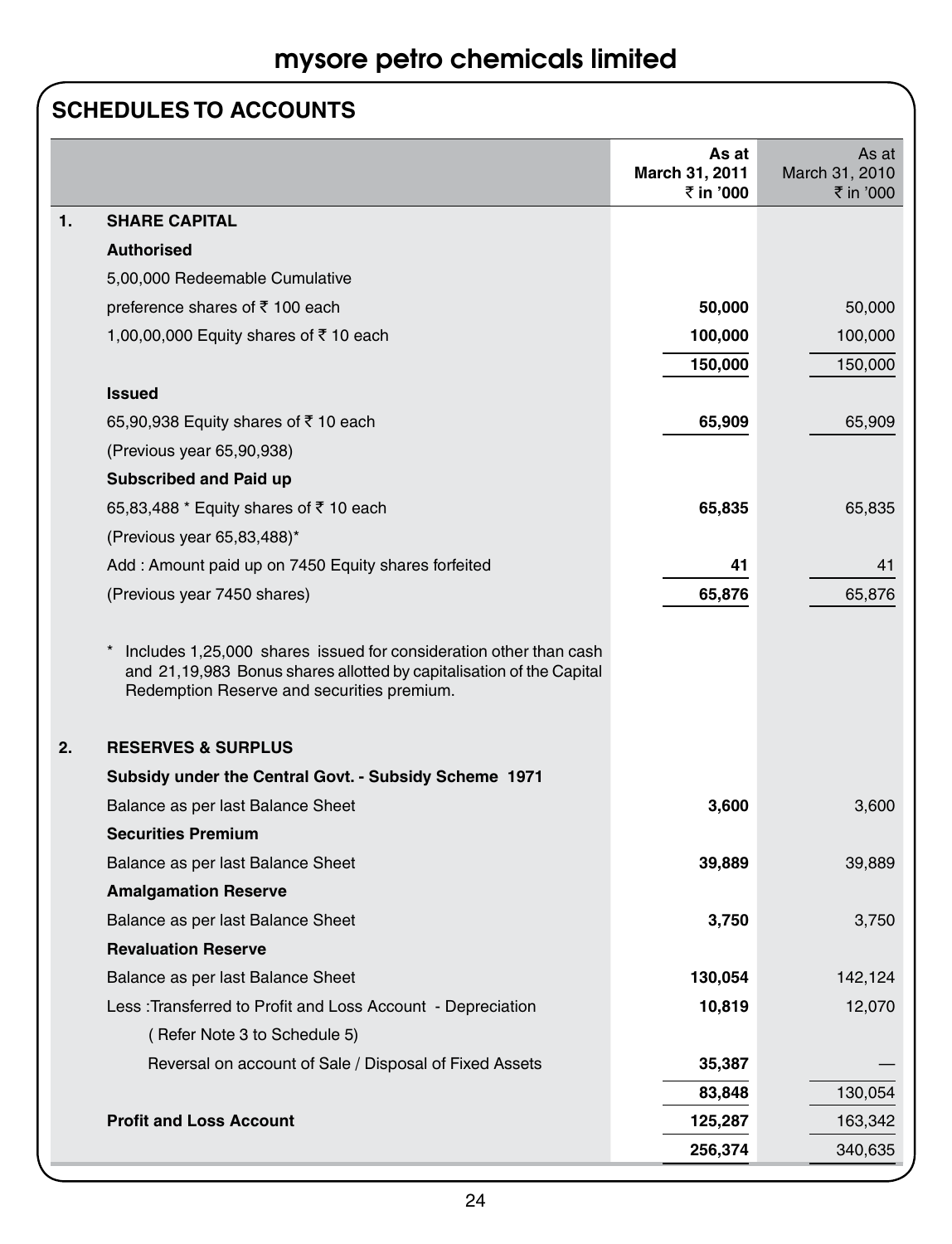### **SCHEDULES TO ACCOUNTS**

|    |                                                                       | As at<br>March 31, 2011<br>₹ in '000 | As at<br>March 31, 2010<br>₹ in '000 |
|----|-----------------------------------------------------------------------|--------------------------------------|--------------------------------------|
| 3. | <b>SECURED LOANS</b>                                                  |                                      |                                      |
|    | <b>Working Capital Facilities From Bank</b>                           | 29,922                               | 50,041                               |
|    | Hire Purchase Finance                                                 | 4,421                                | 7,768                                |
|    |                                                                       | 34,343                               | 57,809                               |
|    |                                                                       |                                      |                                      |
| 4. | <b>UNSECURED LOANS</b>                                                |                                      |                                      |
|    | From Bodies Corporate<br>(Repayable within one year ₹ Nil)            | 183,685                              | 152,785                              |
|    | <b>Fixed Deposit</b><br>(Repayable within one year ₹ 10,000 thousand) | 10,000                               |                                      |
|    |                                                                       | 193,685                              | 152,785                              |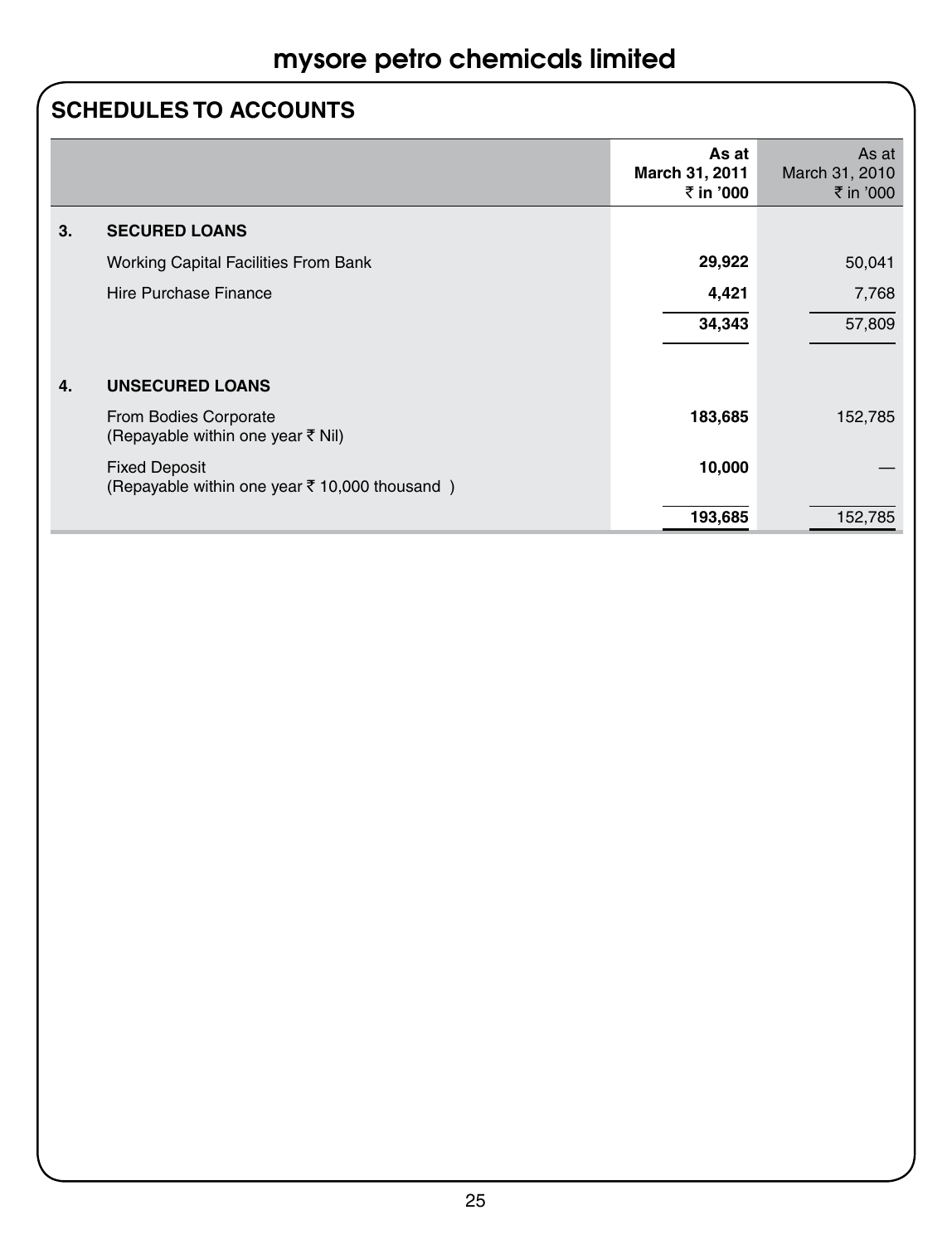**(**` **in '000)**

### **SCHEDULES TO ACCOUNTS**

### **5. FIXED ASSETS**

|                                  |                    |                                   |                    |                     |                              |                    |                    |                        |                    | נטטט וווי          |
|----------------------------------|--------------------|-----------------------------------|--------------------|---------------------|------------------------------|--------------------|--------------------|------------------------|--------------------|--------------------|
| <b>DESCRIPTION</b>               | <b>GROSS BLOCK</b> |                                   |                    | <b>DEPRECIATION</b> |                              |                    |                    | <b>IMPAIRMENT LOSS</b> |                    | <b>NET BLOCK</b>   |
|                                  | As at<br>1.4.2010  | Additions/<br>(Deductions)        | As at<br>31.3.2011 | As at<br>1.4.2010   | for the year<br>(Deductions) | As at<br>31.3.2011 | As at<br>31.3.2010 | As at<br>31.3.2011     | As at<br>31.3.2011 | As at<br>31.3.2010 |
| <b>Tangible Assets</b>           |                    |                                   |                    |                     |                              |                    |                    |                        |                    |                    |
| 1. Land & Land Development       | 1,477              | —                                 | 1,477              |                     |                              |                    |                    |                        | 1,477              | 1,477              |
| Lease Hold Land<br>2.            | 2,943              | $\overline{\phantom{0}}$<br>(243) | 2,700              | 596                 | 27<br>(48)                   | 575                |                    |                        | 2,125              | 2,347              |
| Roads & Drains<br>3 <sub>1</sub> | 4,092              |                                   | 4,092              | 1,416               | 129                          | 1,545              |                    |                        | 2,547              | 2,676              |
| 4. Buildings                     | 53,105             | (2,830)                           | 50.275             | 21.331              | 1,248<br>(1, 426)            | 21,153             |                    |                        | 29,122             | 31,774             |
| 5. Plant & Machinery             | 1,336,803          | 15,615<br>(122, 490)              | 1,229,928          | 959,233             | 54,745<br>(74, 907)          | 939,071            | 10,125             |                        | 290,857            | 367,445            |
| <b>Railway Siding</b><br>6.      | 513                |                                   | 513                | 487                 |                              | 487                |                    |                        | 26                 | 26                 |
| 7. Furniture & office equipment  | 12,956             | 286                               | 13,242             | 10,786              | 366                          | 11,152             | 1,500              | 1,500                  | 590                | 670                |
| Vehicles<br>8.                   | 15,949             | 511<br>(300)                      | 16,160             | 2,617               | 1,516<br>(88)                | 4,045              |                    | —                      | 12,115             | 13,332             |
| <b>Intangible Assets</b>         |                    |                                   |                    |                     |                              |                    |                    |                        |                    |                    |
| Software                         | 47                 |                                   | 47                 | 43                  | 4                            | 47                 |                    |                        |                    | 4                  |
|                                  | 1,427,885          | 16.412<br>(125, 863)              | 1,318,434          | 996,509             | 58.035<br>(76, 469)          | 978,075            | 11,625             | 1,500                  | 338,859            | 419,751            |
| Previous year                    | 1,423,994          | 10,698<br>(6, 807)                | 1,427,885          | 940,204             | 58,765<br>(2,460)            | 996,509            |                    | 11,625                 | 419,751            |                    |

1. Buildings & Plant & Machinery of Phthtalic Anhydride plant at Raichur as on 31.3.2000 were revalued on the basis of net replacement value determined by an approved valuer resulting in increase in value of Buildings by  $\bar{z}$  12,447 thousand and Plant & Machinery by  $\bar{\tau}$  324,644 thousand which was credited to Revaluation Reserve.

2. Land includes ₹ 136 thousand (Previous year ₹ 136 thousand) for undivided share in office premises land. Buildings include  $\bar{z}$  250/- (Previous year  $\bar{z}$  250/-) for shares in office premises in a co-operative society. Vehicles include vehicles with Gross book value of ₹8,389 thousand (Previous Year ₹12,244 thousand) and Net book value of ₹ 7,556 thousand (Previous year ₹ 11,401 thousand) acquired on Hire Purchase contracts.

3 Details of depreciation are as follows:

| <b>Particulars</b>                          | 2010-11 | 2009-10 |
|---------------------------------------------|---------|---------|
| Depreciation for the year as above          | 58.035  | 58.765  |
| Less: Transferred from Revaluation Reserve  | 10.819  | 12.070  |
| Depreciation as per Profit and Loss Account | 47.216  | 46.695  |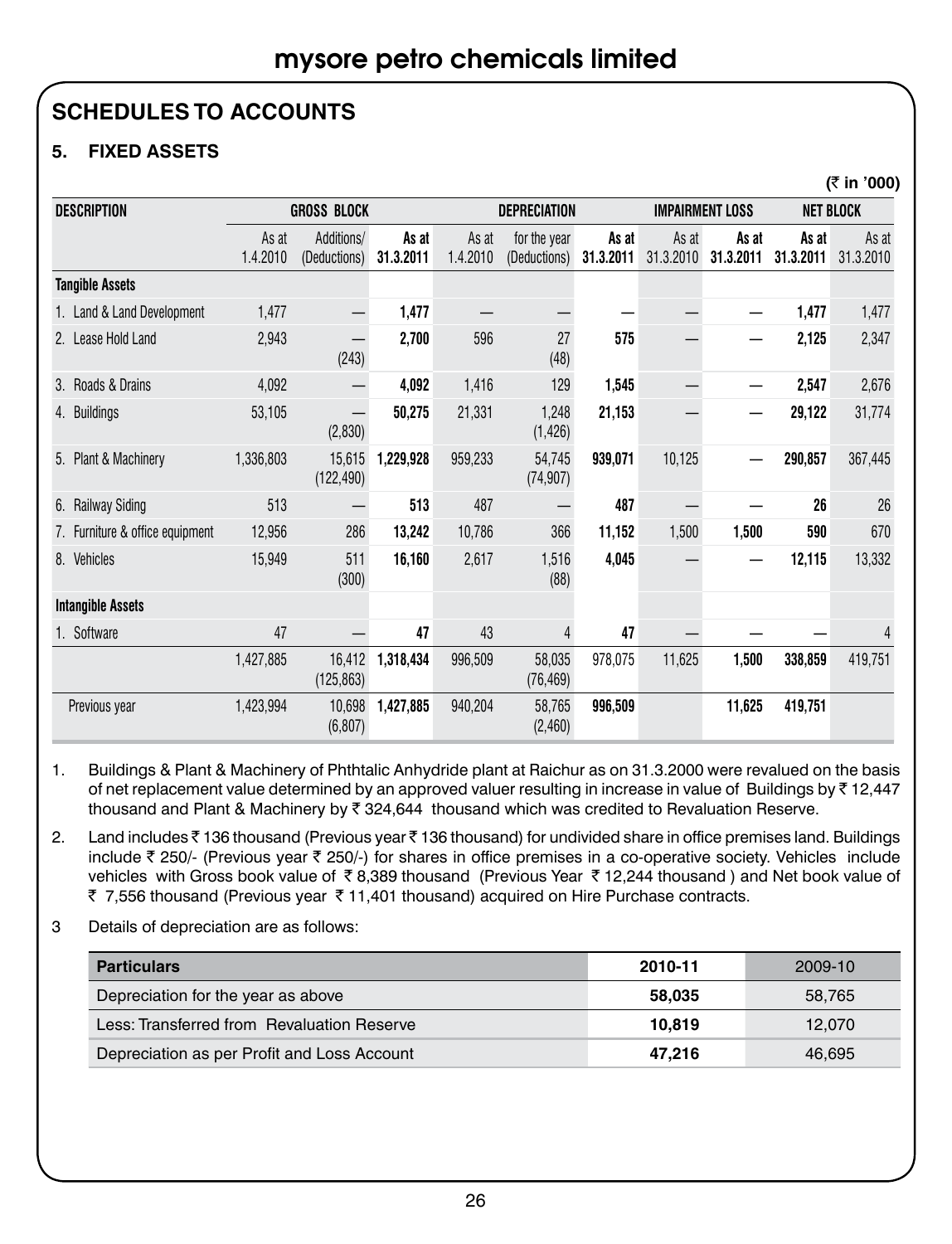### **SCHEDULES TO ACCOUNTS**

|                |                                                                                                      | No. of shares | As at                       | No. of shares | As at                       |
|----------------|------------------------------------------------------------------------------------------------------|---------------|-----------------------------|---------------|-----------------------------|
|                |                                                                                                      |               | March 31, 2011<br>₹ in '000 |               | March 31, 2010<br>₹ in '000 |
| 6              | <b>INVESTMENTS - NON TRADE</b>                                                                       |               |                             |               |                             |
|                | <b>LONG TERM : (At Cost)</b>                                                                         |               |                             |               |                             |
| A              | <b>Government securities</b>                                                                         |               |                             |               |                             |
|                | Six years National Saving Certificates<br>of the face value of ₹ 30,000 (previous year<br>₹ 30,000)  |               |                             |               |                             |
|                | lodged as security with Government<br>Department.                                                    |               | 30                          |               | 30                          |
| B              | Equity Shares of ₹10/- each                                                                          |               |                             |               |                             |
|                | Fully Paid up                                                                                        |               |                             |               |                             |
|                | Quoted                                                                                               |               |                             |               |                             |
|                | I G Petrochemicals Limited                                                                           | 4075000       | 82,692                      | 4075000       | 82,692                      |
|                | Sand Plast (I) Limited                                                                               | 24020         | 386                         | 24020         | 386                         |
|                | <b>Listed but not Quoted</b>                                                                         |               |                             |               |                             |
|                | Bihariji Construction (I) Limited                                                                    | 486000        | 1,075                       | 486000        | 1,075                       |
|                | Bihariji Projects Limited                                                                            | 490000        | 1,050                       | 490000        | 1,050                       |
|                | <b>Unquoted</b>                                                                                      |               |                             |               |                             |
|                | The Saraswat Co. Op. Bank Limited                                                                    | 2500          | 25                          | 2500          | 25                          |
|                |                                                                                                      |               | 85,258                      |               | 85,258                      |
|                | <b>Book Value</b>                                                                                    |               |                             |               |                             |
|                | <b>Quoted Investments</b><br>(Market Value ₹ 114,191 thousand)<br>(Previous year ₹ 179,492 thousand) |               | 83,078                      |               | 83,078                      |
|                | Listed but not Quoted                                                                                |               | 2,125                       |               | 2,125                       |
|                | Unquoted                                                                                             |               | 55                          |               | 55                          |
|                |                                                                                                      |               | 85,258                      |               | 85,258                      |
| $\overline{7}$ | <b>INVENTORIES</b><br>(at lower of cost and net realisable<br>value)                                 |               |                             |               |                             |
|                | Raw Material (including stock in transit<br>₹6,759 thousand, Previous Year ₹5,821<br>thousand)       |               | 26,158                      |               | 17,607                      |
|                | Stores and spares                                                                                    |               | 25,367                      |               | 19,658                      |
|                | <b>Stock in Process</b>                                                                              |               | 22,369                      |               | 25,575                      |
|                | Finished Goods (including stock in transit<br>₹8,838 thousand, Previous Year ₹6,021<br>thousand)     |               | 38,467                      |               | 29,285                      |
|                | Catalyst (at cost less amortisation)                                                                 |               |                             |               | 2.193                       |
|                |                                                                                                      |               | 112,361                     |               | 94,318                      |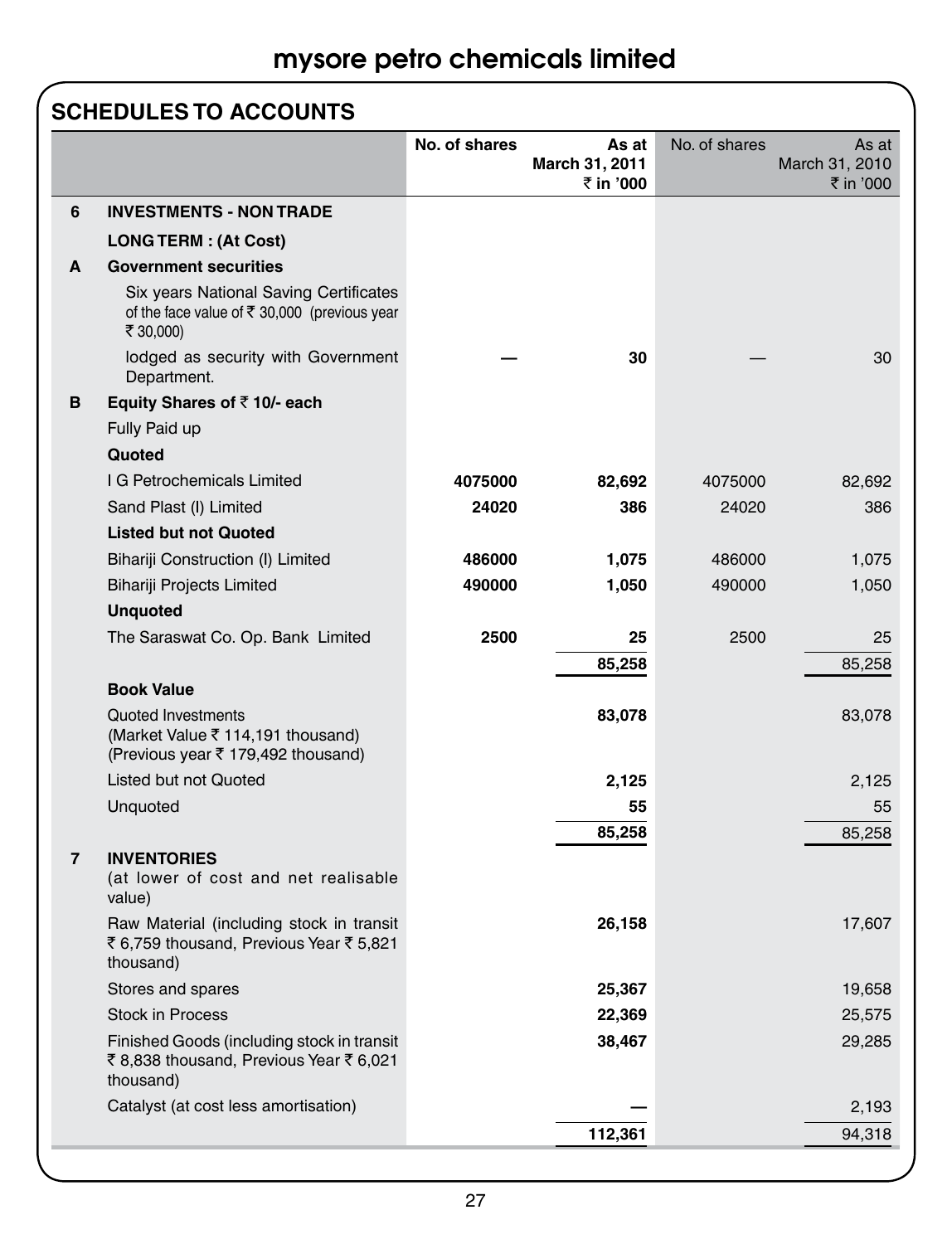### **SCHEDULES TO ACCOUNTS**

|    |                                                                                                                        | As at<br>March 31, 2011<br>₹ in '000 | As at<br>March 31, 2010<br>₹ in '000 |
|----|------------------------------------------------------------------------------------------------------------------------|--------------------------------------|--------------------------------------|
| 8  | <b>SUNDRY DEBTORS</b>                                                                                                  |                                      |                                      |
|    | Debts outstanding for a period exceeding six months                                                                    |                                      |                                      |
|    | Unsecured, considered good                                                                                             | 6,374                                | 6,494                                |
|    | <b>Other debts</b>                                                                                                     |                                      |                                      |
|    | Unsecured, considered good                                                                                             | 81,440                               | 51,130                               |
|    |                                                                                                                        | 87,814                               | 57,624                               |
| 9  | <b>CASH AND BANK BALANCES</b>                                                                                          |                                      |                                      |
|    | Cash in hand                                                                                                           | 568                                  | 542                                  |
|    | Cheques in hand                                                                                                        |                                      | 52,000                               |
|    | <b>Balance with Scheduled Banks</b>                                                                                    |                                      |                                      |
|    | In Current Accounts                                                                                                    | 3,487                                | 4,102                                |
|    | In Fixed Deposits                                                                                                      | 3,615                                | 13,395                               |
|    |                                                                                                                        | 7,670                                | 70,039                               |
| 10 | <b>LOANS &amp; ADVANCES</b><br>(Unsecured, Considered Good)                                                            |                                      |                                      |
|    | Advances, amount receivables including deposits recoverable in cash<br>or in kind or for value to be received          | 14,000                               | 10,856                               |
|    | Deposit - others                                                                                                       | 12,074                               | 12,078                               |
|    | <b>Balance with Central Excise Department</b>                                                                          | 3,039                                | 2,102                                |
|    | Income Tax Deducted at Source / Advance Tax (Net of Provision)                                                         | 5,598                                | 2,543                                |
|    |                                                                                                                        | 34,711                               | 27,579                               |
| 11 | <b>CURRENT LIABILITIES &amp; PROVISIONS</b>                                                                            |                                      |                                      |
|    | <b>Current Liabilities</b>                                                                                             |                                      |                                      |
|    | <b>Sundry Creditors</b>                                                                                                |                                      |                                      |
|    | total outstanding dues of Micro, Medium and Small Enterprises<br>a.<br>(Refer Note 13 v to Schedule 18)                |                                      |                                      |
|    | total outstanding dues of creditors other than Micro, Medium and<br>b.<br><b>Small Enterprises</b>                     | 47,889                               | 43,904                               |
|    | <b>Advance from Customers</b>                                                                                          | 6,150                                | 1,359                                |
|    | Investor Education and Protection Fund shall be credited by following<br>amounts (as and when due) for unpaid dividend | 150                                  | 150                                  |
|    | <b>Security Deposit</b>                                                                                                | 64,576                               | 64,545                               |
|    | <b>Book Overdraft</b>                                                                                                  | 357                                  |                                      |
|    | Interest Accrued But not Due on Loans                                                                                  | 15,682                               | 16,794                               |
|    | <b>Other Liabilities</b>                                                                                               | 5,674                                | 4,958                                |
|    | <b>Provision for</b>                                                                                                   |                                      |                                      |
|    | <b>Wealth Tax</b>                                                                                                      | 22                                   | 9                                    |
|    | Gratuity / Leave Encashment                                                                                            | 27,682                               | 21,330                               |
|    |                                                                                                                        | 168,182                              | 153,049                              |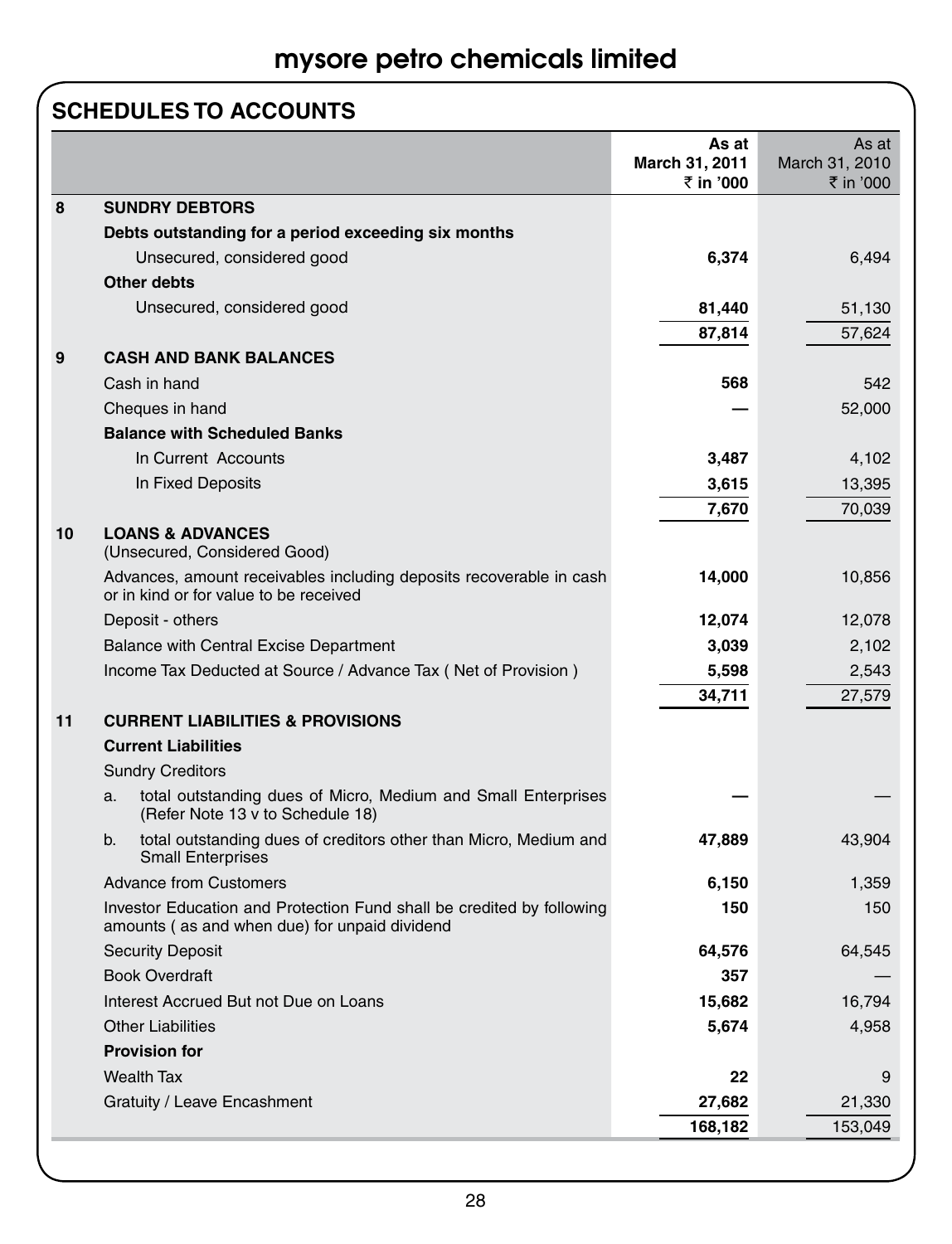### **SCHEDULES TO ACCOUNTS**

|    |                                                                         | As at<br>March 31, 2011<br>₹ in '000 | As at<br>March 31, 2010<br>₹ in '000 |
|----|-------------------------------------------------------------------------|--------------------------------------|--------------------------------------|
| 12 | <b>OTHER INCOME</b>                                                     |                                      |                                      |
|    | <b>Interest</b>                                                         |                                      |                                      |
|    | Bank Deposits (TDS ₹40 thousand, Previous year ₹129 thousand)           | 523                                  | 928                                  |
|    | Others (TDS ₹ 22 thousand, Previous year ₹ 61 thousand)                 | 222                                  | 402                                  |
|    | Sundry Balances / Excess Provision Written Back                         |                                      | 216                                  |
|    | Profit / (Loss) on Sale of Fixed Asset / Fixed Assets written off (Net) | 1,786                                |                                      |
|    | Miscellaneous Income                                                    | 113                                  | 4,732                                |
|    |                                                                         | 2,644                                | 6,278                                |
|    |                                                                         |                                      |                                      |
| 13 | <b>RAW MATERIAL CONSUMED</b>                                            |                                      |                                      |
|    | Inventories as at March 31, 2010                                        | 17,607                               | 12,216                               |
|    | Add: Purchases                                                          | 509,511                              | 540,418                              |
|    |                                                                         | 527,118                              | 552,634                              |
|    | Less: Inventories as at March 31, 2011                                  | 26,158                               | 17,607                               |
|    |                                                                         | 500,960                              | 535,027                              |
| 14 |                                                                         |                                      |                                      |
|    | <b>DECREASE / (INCREASE) IN INVENTORIES</b>                             |                                      |                                      |
|    | Inventories as at March 31, 2010<br><b>Stock in Process</b>             |                                      |                                      |
|    | <b>Finished Goods</b>                                                   | 25,575                               | 28,130                               |
|    |                                                                         | 29,285                               | 28,572                               |
|    | Inventories as at March 31, 2011                                        |                                      |                                      |
|    | <b>Stock in Process</b>                                                 | 22,369                               | 25,575                               |
|    | <b>Finished Goods</b>                                                   | 38,467                               | 29,285                               |
|    |                                                                         | (5,976)                              | 1,842                                |
|    | Differential Excise duty in respect of closing stock & opening stock    | 974                                  | 527                                  |
|    |                                                                         | (5,002)                              | 2,369                                |

In accordance with ASI 14 (Revised) on disclosure of Revenue from Sales Transactions issued by Institute of Chartered Accountants of India, Excise duty on sales amounting to ₹80,087 thousand (Previous Year ₹69,372 thousand) has been reduced from sales in Profit & Loss Account and Excise duty on increase/decrease in stock amounting to ₹974 thousand, (Previous Year  $\bar{\tau}$  527 thousand ) has been considered as expense as above.

| 15 | <b>PERSONNEL EXPENSES</b>                               |         |         |
|----|---------------------------------------------------------|---------|---------|
|    | Salaries, Wages and Bonus                               | 94.091  | 81,231  |
|    | Directors Remuneration (Refer Note 13 i to Schedule 18) | 2.399   | 2,477   |
|    | Contribution to Provident and Other Funds               | 7,596   | 6,828   |
|    | Gratuity expenses (Refer Note 12 to Schedule 18)        | 9.478   | 3,732   |
|    | Workmen and staff welfare expenses                      | 17.515  | 13,790  |
|    |                                                         | 131,079 | 108.058 |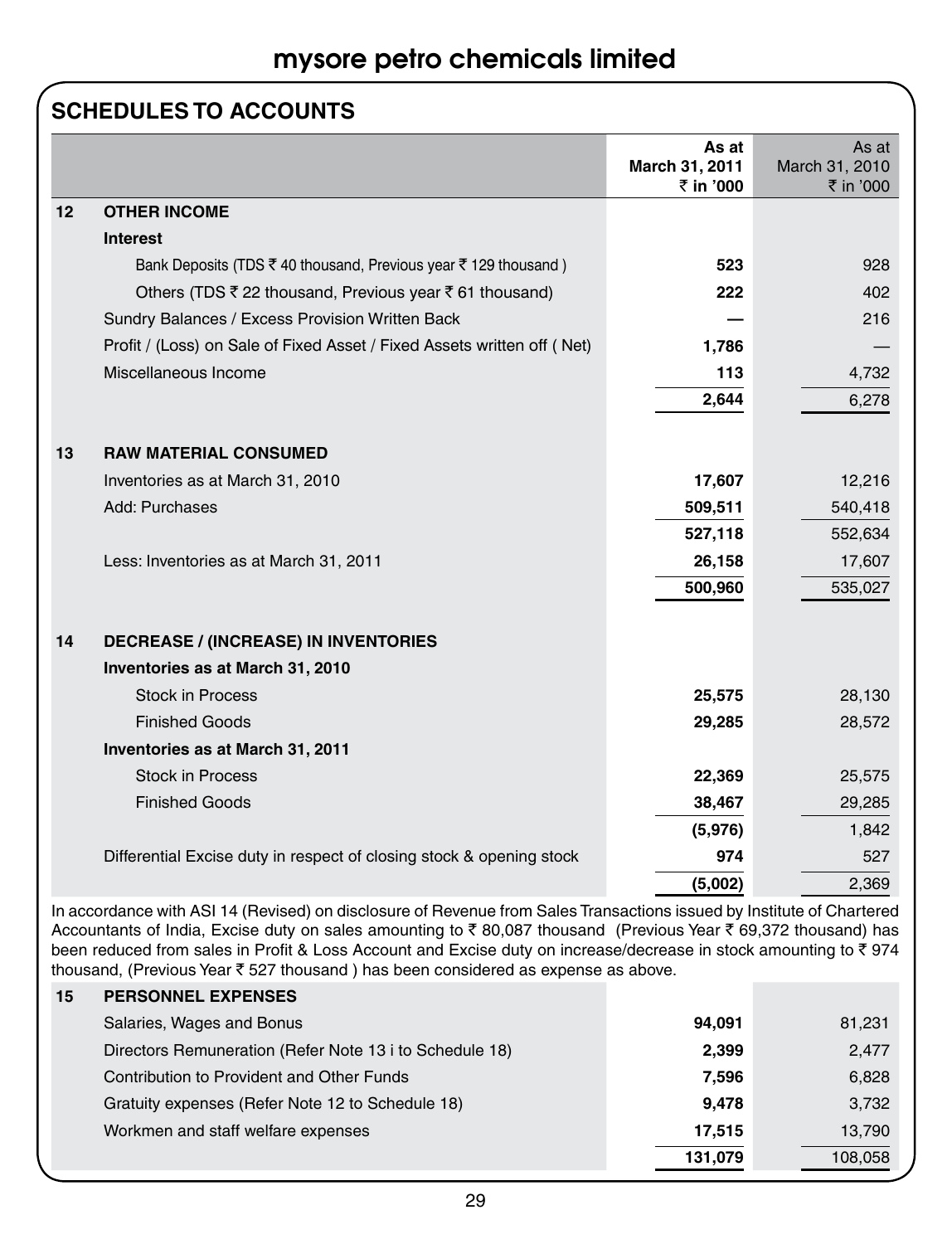### **SCHEDULES TO ACCOUNTS**

|    |                                                         | As at<br>March 31, 2011<br>₹ in '000 | As at<br>March 31, 2010<br>₹ in '000 |
|----|---------------------------------------------------------|--------------------------------------|--------------------------------------|
| 16 | <b>MANUFACTURING AND OTHER EXPENSES</b>                 |                                      |                                      |
|    | Stores and Packing Materials Consumed                   | 7,936                                | 8,135                                |
|    | Power, Fuel and Water charges                           | 44,216                               | 41,636                               |
|    | <b>Repairs and Maintenance</b>                          |                                      |                                      |
|    | <b>Plant and Machinery</b>                              | 12,440                               | 6,456                                |
|    | <b>Buildings</b>                                        | 829                                  | 381                                  |
|    | <b>Others</b>                                           | 443                                  | 404                                  |
|    | <b>Insurance Premium</b>                                | 2,959                                | 2,154                                |
|    | <b>Selling Expenses</b>                                 |                                      |                                      |
|    | Brokerage and Commission                                | 1,820                                | 2,906                                |
|    | Transportation                                          | 23,769                               | 28,004                               |
|    | Rent                                                    | 328                                  | 355                                  |
|    | <b>Rates and Taxes</b>                                  | 2,371                                | 597                                  |
|    | Travelling & Conveyance                                 | 6,537                                | 5,878                                |
|    | Communication cost                                      | 720                                  | 754                                  |
|    | Legal & Professional fees                               | 1,694                                | 4,027                                |
|    | Miscellaneous Expenses                                  | 5,363                                | 5,111                                |
|    | Donation and Contribution to Charitable Institutions    | 556                                  | 2,002                                |
|    | <b>Directors Sitting Fees</b>                           | 32                                   | 33                                   |
|    | Auditors Remuneration (Refer Note 13 ii to Schedule 18) | 275                                  | 290                                  |
|    | Loss on Sale of Fixed Assets                            |                                      | 1,556                                |
|    | Amortisation of Catalyst cost                           | 2,193                                | 2,631                                |
|    |                                                         | 114,481                              | 113,310                              |
|    |                                                         |                                      |                                      |
| 17 | <b>FINANCIAL EXPENSES</b>                               |                                      |                                      |
|    | <b>Interest on Fixed Loans</b>                          |                                      |                                      |
|    | On Other Loans                                          | 18,043                               | 18,960                               |
|    | Interest - Others                                       | 5,646                                | 222                                  |
|    | <b>Bills Discounting, Guarantee</b>                     |                                      |                                      |
|    | Commission and Bank Charges                             | 4,218                                | 3,834                                |
|    |                                                         | 27,907                               | 23,016                               |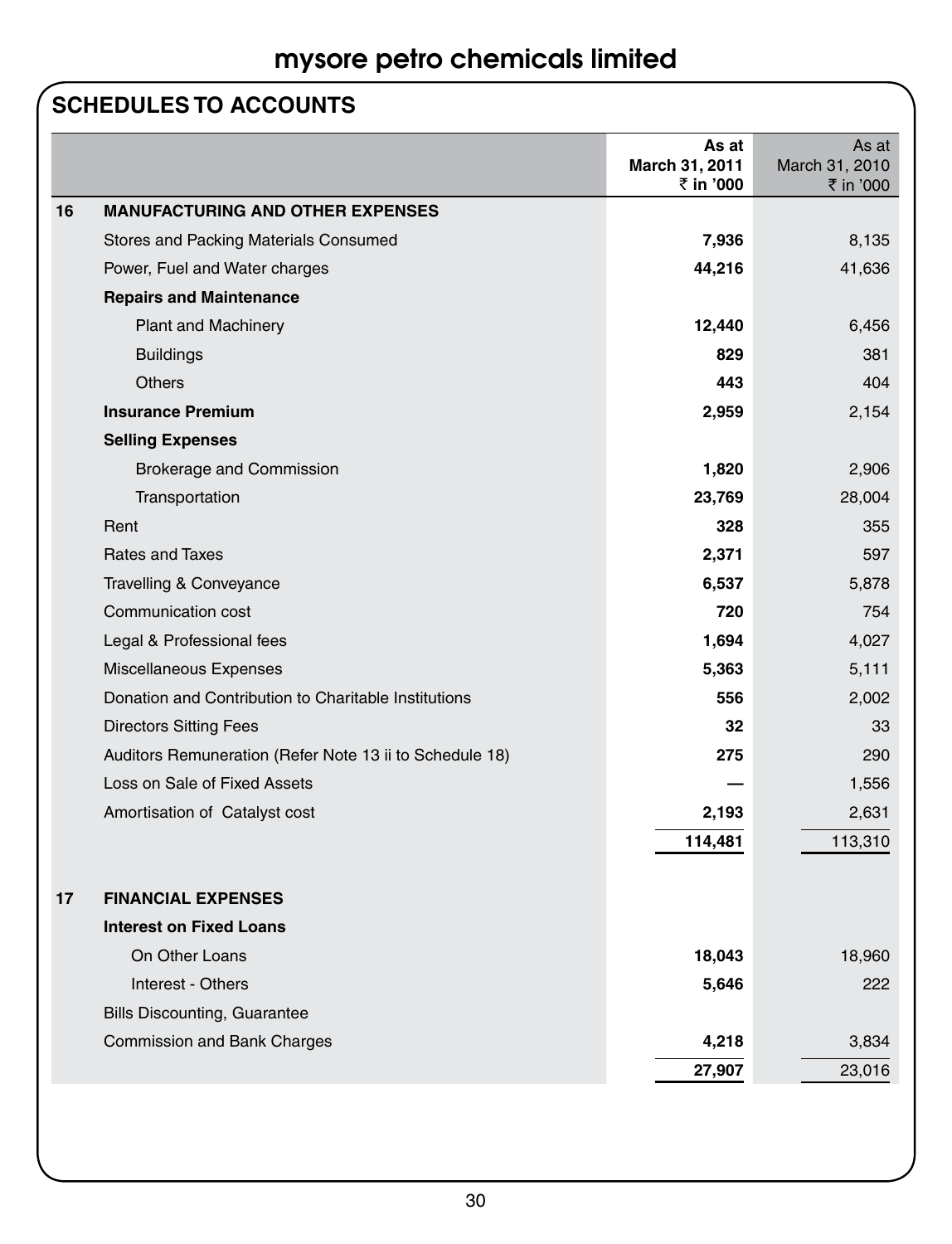### **18. NOTES TO ACCOUNTS**

### **1. Statement of Significant Accounting Policies**

### **a. Basis of preparation**

The financial statements have been prepared to comply in all material respects with the Notified accounting standard by Companies Accounting Standards Rules, 2006 and the relevant provisions of the Companies Act, 1956. The financial statements have been prepared under the historical cost convention on an accrual basis except in case of assets for which provision for impairment is made and revaluation is carried out. The accounting policies have been consistently applied by the Company and except for the changes in accounting policy discussed more fully below, are consistent with those used in the previous year.

### **b. Use of estimates**

The preparation of financial statements in conformity with generally accepted accounting principles requires management to make estimates and assumptions that affect the reported amounts of assets and liabilities and disclosure of contingent liabilities at the date of the financial statements and the results of operations during the reporting period end. Although these estimates are based upon management's best knowledge of current events and actions, actual results could differ from these estimates.

### **c. Fixed Assets**

Fixed assets are stated at cost (or revalued amounts, as the case may be) less accumulated depreciation and impairment losses if any. Cost comprises the purchase price and any attributable cost of bringing the asset to its working condition for its intended use. Borrowing costs relating to acquisition of fixed assets which takes substantial period of time to get ready for its intended use are also included to the extent they relate to the period till such assets are ready to be put to use.

### **d. Depreciation and Amortisation**

- i. Leasehold land is amortized over the period of lease.
- ii. Intangible assets are amortized over the estimated useful life of 4 years.
- iii. Depreciation on Fixed Assets is provided on pro rata basis with reference to date of acquisition on straight line method as per rates in Schedule XIV of the Companies Act 1956 . The continuous process plant as defined therein have been taken on technical assessment and depreciation provided accordingly.
- iv. Depreciation on incremental revalued amount is provided on the balance useful life of the assets as determined by an approved Valuer, the useful life of the assets are lower than that provided in Schedule XIV of the Companies Act, 1956.

### **e. Impairment of Assets**

The carrying amounts of assets are reviewed at each balance sheet date if there is any indication of impairment based on internal/external factors. An impairment loss is recognized wherever the carrying amount of an asset exceeds its recoverable amount. The recoverable amount is the greater of the asset's net selling price and value in use. In assessing value in use, the estimated future cash flows are discounted to their present value at the weighted average cost of capital.

After impairment, depreciation is provided on the revised carrying amount of the asset over its remaining useful life.

#### **f. Investments**

Investments that are readily realisable and intended to be held for not more than a year are classified as current investments. All other investments are classified as long-term investments. Current investments are carried at lower of cost and fair value determined on an individual investment basis. Long-term investments are carried at cost. However, provision for diminution in value is made to recognize a decline other than temporary in the value of the investments.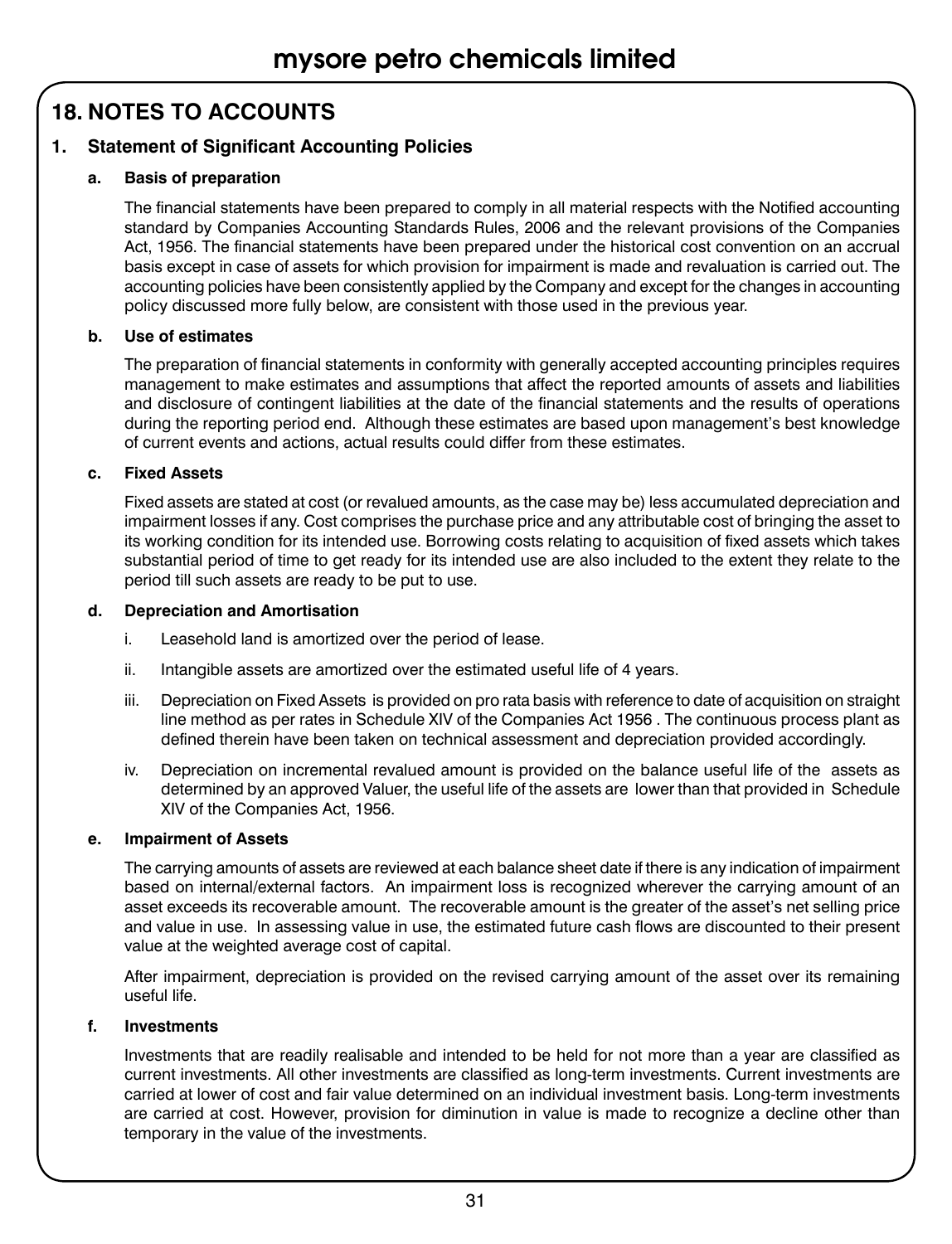### **g. Inventories**

Inventories are valued as follows:

| Raw materials.<br>components, stores and<br>spares | Lower of cost and net realizable value. However, materials and other items held<br>for use in the production of inventories are not written down below cost if the<br>finished products in which they will be incorporated are expected to be sold at or<br>above cost. Cost is determined on a weighted average basis. |
|----------------------------------------------------|-------------------------------------------------------------------------------------------------------------------------------------------------------------------------------------------------------------------------------------------------------------------------------------------------------------------------|
| Stock in Process and<br>finished goods             | Lower of cost and net realizable value. Cost includes direct materials and labour<br>and a proportion of manufacturing overheads based on normal operating capacity.<br>Cost of finished goods includes excise duty.                                                                                                    |
| Catalyst                                           | Written off on the basis of its estimated useful life                                                                                                                                                                                                                                                                   |

Net realizable value is the estimated selling price in the ordinary course of business less estimated costs of completion and estimated costs necessary to make the sale.

#### **h. Revenue Recognition**

Revenue is recognized to the extent that it is probable that the economic benefits will flow to the Company and the revenue can be reliably measured.

#### **Sale of Goods**

Revenue is recognized when the significant risks and rewards of ownership of the goods have passed to the buyer. Excise Duty deducted from turnover (gross) is the amount that is included in the amount of turnover (gross) and not the entire amount of liability arised during the year.

#### **Interest**

Revenue is recognized on a time proportion basis taking into account the amount outstanding and the rate applicable.

#### **Dividends**

Revenue is recognized when the shareholders' right to receive payment is established by the balance sheet date.

#### **i.** Foreign Currency Translation

#### *i. Initial Recognition*

Foreign currency transactions are recorded in the reporting currency by applying to the foreign currency amount the exchange rate between the reporting currency and the foreign currency at the date of the transaction.

#### *ii. Conversion*

Foreign currency monetary items are reported using the closing rate. Non-monetary items which are carried in terms of historical cost denominated in a foreign currency are reported using the exchange rate at the date of the transaction and non-monetary items which are carried at fair value or other similar valuation denominated in a foreign currency are reported using the exchange rates that existed when the values were determined.

#### *iii. Exchange Differences*

Exchange differences arising on the settlement of monetary items or on reporting company's monetary items at rates different from those at which they were initially recorded during the year or reported in previous financial statements, are recognized as income or as expenses in the year in which they arise.

#### *iv. Forward Exchange Contracts not intended for trading or speculation purposes*

The premium or discount arising at the inception of forward exchange contracts is amortized as expense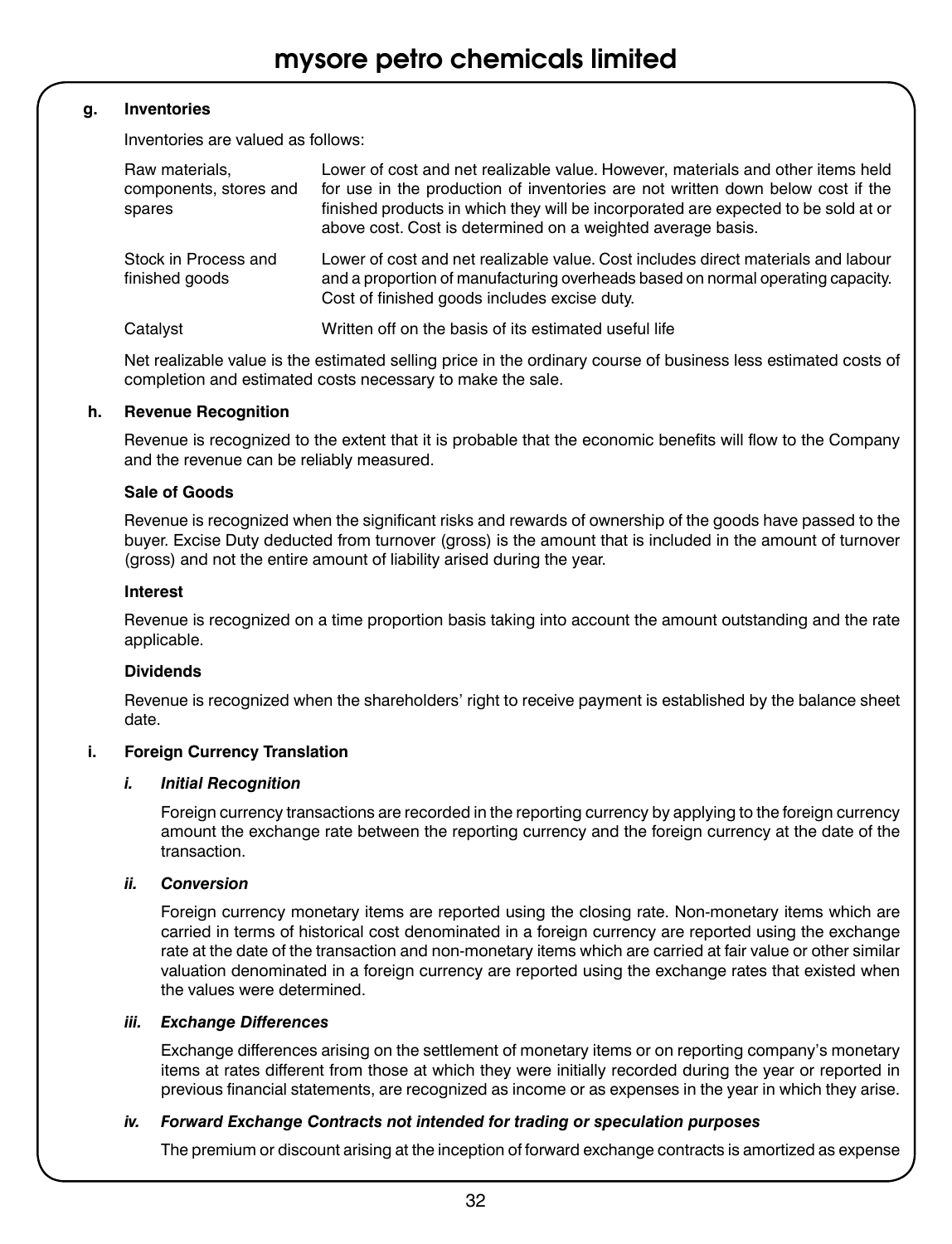or income over the life of the contract. Exchange differences on such contracts are recognized in the statement of profit and loss in the year in which the exchange rates change. Any profit or loss arising on cancellation or renewal of forward exchange contract is recognized as income or as expense for the year.

### **j. Retirement and other employee benefits**

- i. Retirement benefits in the form of Provident Fund, in case of certain employees, are a defined contribution scheme and the contributions are charged to the Profit and Loss Account of the year when the contributions to the respective funds are due. There are no other obligations other than the contribution payable to the respective trusts.
- ii. Gratuity liability and Provident Fund, in case of other employees not covered under defined contribution scheme, are defined benefit obligations. Gratuity liability is provided for on the basis of an actuarial valuation on projected unit credit method made at the end of each financial year. Provident Fund contribution to the Trust is charged to Profit and Loss Account of the year when the contribution to the fund is due. Any deficit in the fund is provided for and funded.
- iii. Short term compensated absences are provided for based on estimates. Long term compensated absences are provided for based on actuarial valuation. The actuarial valuation is done as per projected unit credit method.
- iv. Actuarial gains/losses are immediately taken to profit and loss account and are not deferred.

#### **k. Income taxes**

Tax expense comprises of current tax. Current income tax is measured at the amount expected to be paid to the tax authorities in accordance with the Indian Income Tax Act.

Deferred tax is measured based on the tax rates and the tax laws enacted or substantively enacted at the balance sheet date. Deferred tax assets are recognized only to the extent that there is reasonable certainty that sufficient future taxable income will be available against which such deferred tax assets can be realized. In situations where the company has unabsorbed depreciation or carry forward tax losses, all deferred tax assets are recognized only if there is virtual certainty supported by convincing evidence that they can be realized against future taxable profits.

Deferred tax assets are reviewed at each balance sheet date. The company writes-down the carrying amount of deferred tax asset to the extent that it is no longer reasonably certain or virtually certain, as the case may be, that sufficient future taxable income will be available against which deferred tax asset can be realized. Any such write-down is reversed to the extent that it becomes reasonably certain or virtually certain, as the case may be, that sufficient future taxable income will be available.

At each balance sheet date the Company re-assesses unrecognized deferred tax assets. It recognizes unrecognized deferred tax assets to the extent that it has become reasonably certain or virtually certain, as the case may be that sufficient future taxable income will be available against which such deferred tax assets can be realised.

### **l. Earnings Per Share**

Basic earnings per share are calculated by dividing the net profit or loss for the period attributable to equity shareholders by the weighted average number of equity shares outstanding during the period. Partly paid equity shares are treated as a fraction of an equity share to the extent that they were entitled to participate in dividends relative to a fully paid equity share during the reporting period.

For the purpose of calculating diluted earnings per share, the net profit or loss for the period attributable to equity shareholders and the weighted average number of shares outstanding during the period are adjusted for the effects of all dilutive potential equity shares.

### **m. Provisions, Contingent Liabilities & Contingent Assets**

A provision is recognized when an enterprise has a present obligation as a result of past event it is probable that an outflow of resources will be required to settle the obligation, in respect of which a reliable estimate can be made. Provisions are not discounted to its present value and are determined based on best estimate required to settle the obligation at the balance sheet date. These are reviewed at each balance sheet date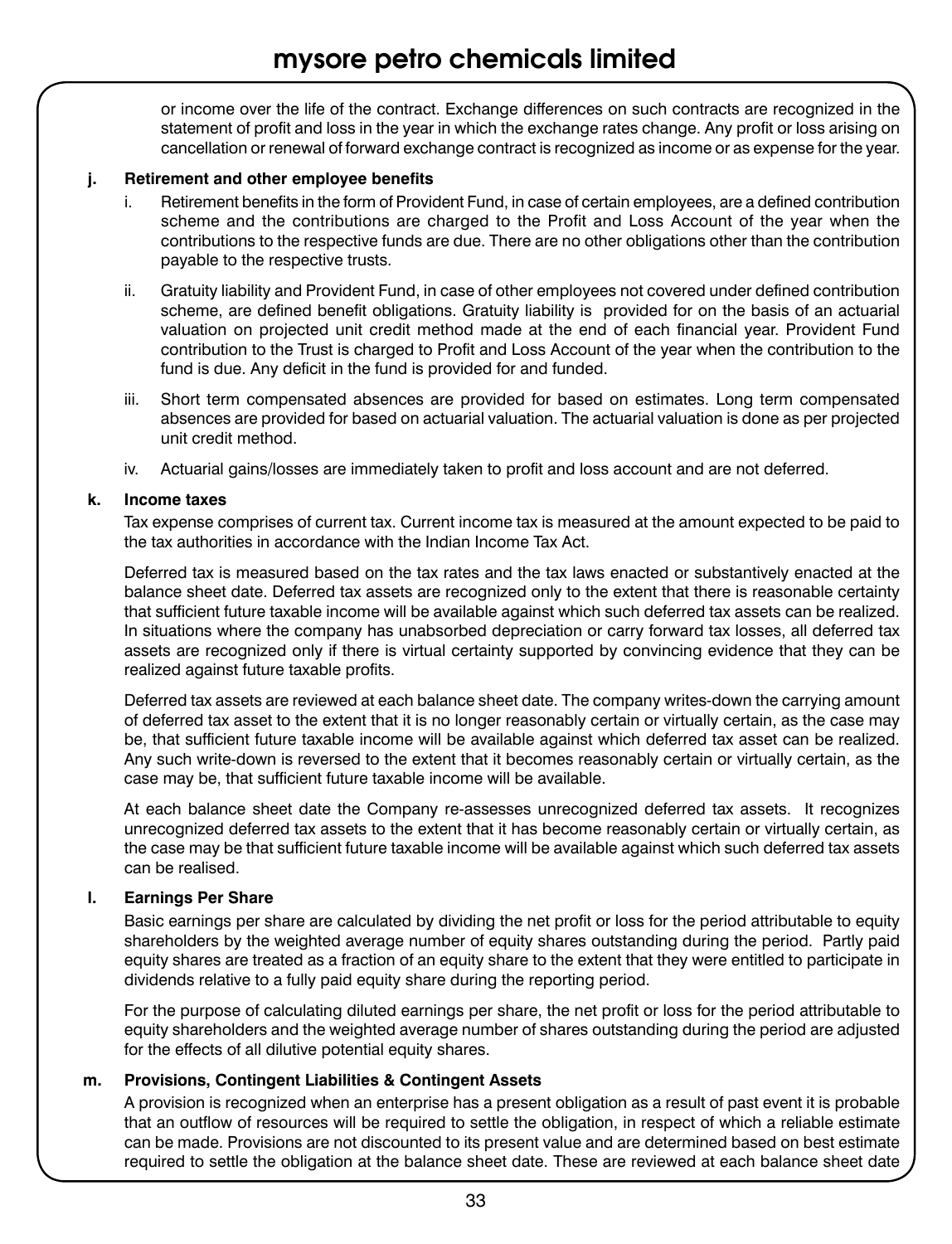and adjusted to reflect the current best estimates. Provision for expenditure relating to voluntary retirement is made when the employee accepts the offer of early retirement.

### **n. Cash and Cash equivalents**

Cash and cash equivalents in the balance sheet comprise cash at bank and in hand and short-term investments with an original maturity of three months or less.

### **o. Derivative Instruments**

The Company uses derivative financial instruments such as forward exchange contracts to hedge its risks associated with foreign currency fluctuations. Accounting policy for forward exchange contracts is given in note i (iv) above.

### **2. Secured Loan**

- a. Working Capital Facility by The Saraswat Co-Operative Bank Ltd, a Scheduled Bank, is secured against Hypothecation of all movable properties of the Company including stocks and book debts of the company. The facility is further secured by collateral security of Equitable Mortgage of Land & Building at Raichur & Taloja and personal Guarantee by two Directors of the Company.
- b. Hire Purchase loans are secured by the assets acquired through such loans.
- **3.** The Company had obtained a legal opinion from an eminent legal counsel stating that privately placed debentures cannot be construed to be "Debentures" for the purpose of Clause (g) of Sub Section (1) of Section 274 of the Companies Act, 1956.
- **4.** Stock in process includes Process / Production / Store Scrap materials ₹ 4,056 Thousand (Previous Year ₹ 6,965 Thousand) valued at estimated realizable value.
- **5.** Research & Development Expenditure of ₹817 Thousand (Previous Year ₹696 Thousand) have been accounted for in the respective heads of the Profit and Loss Account.
- **6.** The Company has carried forward unabsorbed depreciation as per the Income Tax Act 1961. The net deferred tax assets have not been recognized considering the principle of virtual certainty as stated in the Accounting Standard AS-22 – Accounting for Taxes on Income.

### **7. Segment Information**

The Company is mainly engaged in the business of manufacture and sale of chemicals and as the Company is managed organizationally as a unified entity with various functional heads reporting to the top management there are no separate reportable segments as per Accounting Standard 17 – Segmental Reporting issued by the Institute of Chartered Accountants of India.

### **8. Related parties disclosures**

### **1. Relationships**

| 1.1000000000000                                                                                   |                                                                                                     |                                                                 |  |
|---------------------------------------------------------------------------------------------------|-----------------------------------------------------------------------------------------------------|-----------------------------------------------------------------|--|
| (a)                                                                                               | <b>Subsidiary Companies:</b>                                                                        | Nil                                                             |  |
| (b)                                                                                               | Other related Parties / Associates:                                                                 | I G Petrochemicals Limited<br>Bihariji Construction (I) Limited |  |
| (C)                                                                                               | Key Management Personnel:                                                                           | Mr. M. M. Dhanuka - Managing Director                           |  |
| (d)                                                                                               | Relatives of key management personnel and their<br>enterprises where transactions have taken place. | - Nil                                                           |  |
| Note: Related party relationship is as identified by the Company and relied upon by the Auditors. |                                                                                                     |                                                                 |  |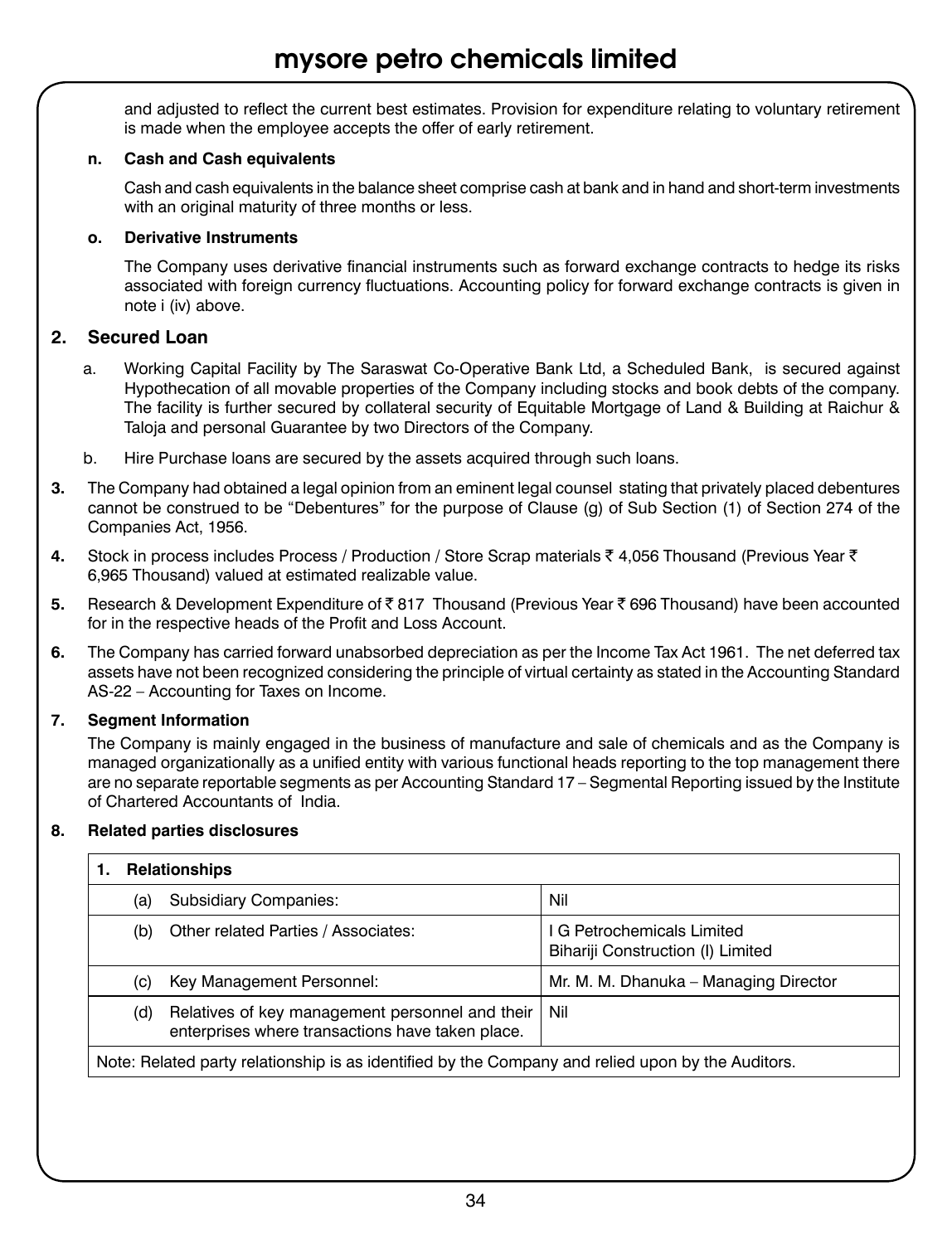### **2. Transactions carried out with related parties referred in 1 above, in ordinary course of business are as under:**

(₹ in '000)

 $(7 - 1000)$ 

| <b>Nature of Transaction</b> |                                  | Related parties referred to in |                     |                   |
|------------------------------|----------------------------------|--------------------------------|---------------------|-------------------|
|                              |                                  | 1(a) above                     | 1(b) above          | 1(c) above        |
| 1)                           | Purchase *                       |                                | 17,227<br>(12, 841) |                   |
| 2)                           | <b>Expenses</b>                  |                                |                     |                   |
|                              | Service Charges                  |                                | 2,869<br>(3, 474)   |                   |
|                              | Interest                         |                                | 388<br>(1,794)      |                   |
|                              | Remuneration                     |                                |                     | 2,399<br>(2, 477) |
| 3)                           | <b>Finance Outstanding</b>       |                                |                     |                   |
|                              | <b>Property Deposit Received</b> |                                | 62,500<br>(62, 500) |                   |
|                              | <b>Other Payables</b>            |                                | 3,375<br>(6, 867)   |                   |
|                              | Loans Payable                    |                                | 9,325<br>(7325)     |                   |

Note: Amount in bracket represents figures for previous year.

\*As per contract with I G Petrochemicals Limited, certain exchange transactions of services / goods mutually beneficial have been entered into which have not been quantified above.

#### **9. Earnings Per Share (EPS)**

|    |                                                                                      |             | March 31, 2011 | March 31, 2010 |
|----|--------------------------------------------------------------------------------------|-------------|----------------|----------------|
| a) | Net Profit / (Loss) as per Profit and Loss<br>account (for calculation of basic EPS) | (₹ in '000) | (38055)        | 1252           |
| b) | Number of Equity Shares of ₹10/- each used<br>as denominator for calculating EPS.    |             | 65,83,488      | 65,83,488      |
| C) | Basic and Diluted earning per share of<br>$\bar{z}$ 10 each                          |             | (5.78)         | 0.19           |

#### **10. Capital Commitments**

|                                                                                                                    |                | IS IN UUUI     |
|--------------------------------------------------------------------------------------------------------------------|----------------|----------------|
|                                                                                                                    | March 31, 2011 | March 31, 2010 |
| Estimated amount of contract remaining to be executed on capital<br>account and not provided for (Net of advances) | 77.659         | 56.382         |

### **11. Provisions and Contingencies**

#### **Contingent Liabilities not provided for**

a) Sales Tax Matter under appeal  $\bar{\xi}$  2,398 Thousand (Previous Year  $\bar{\xi}$  2,398 Thousand). Case decided in favour of the Company which are taken further in appeal by Karnataka State Sales Tax Department.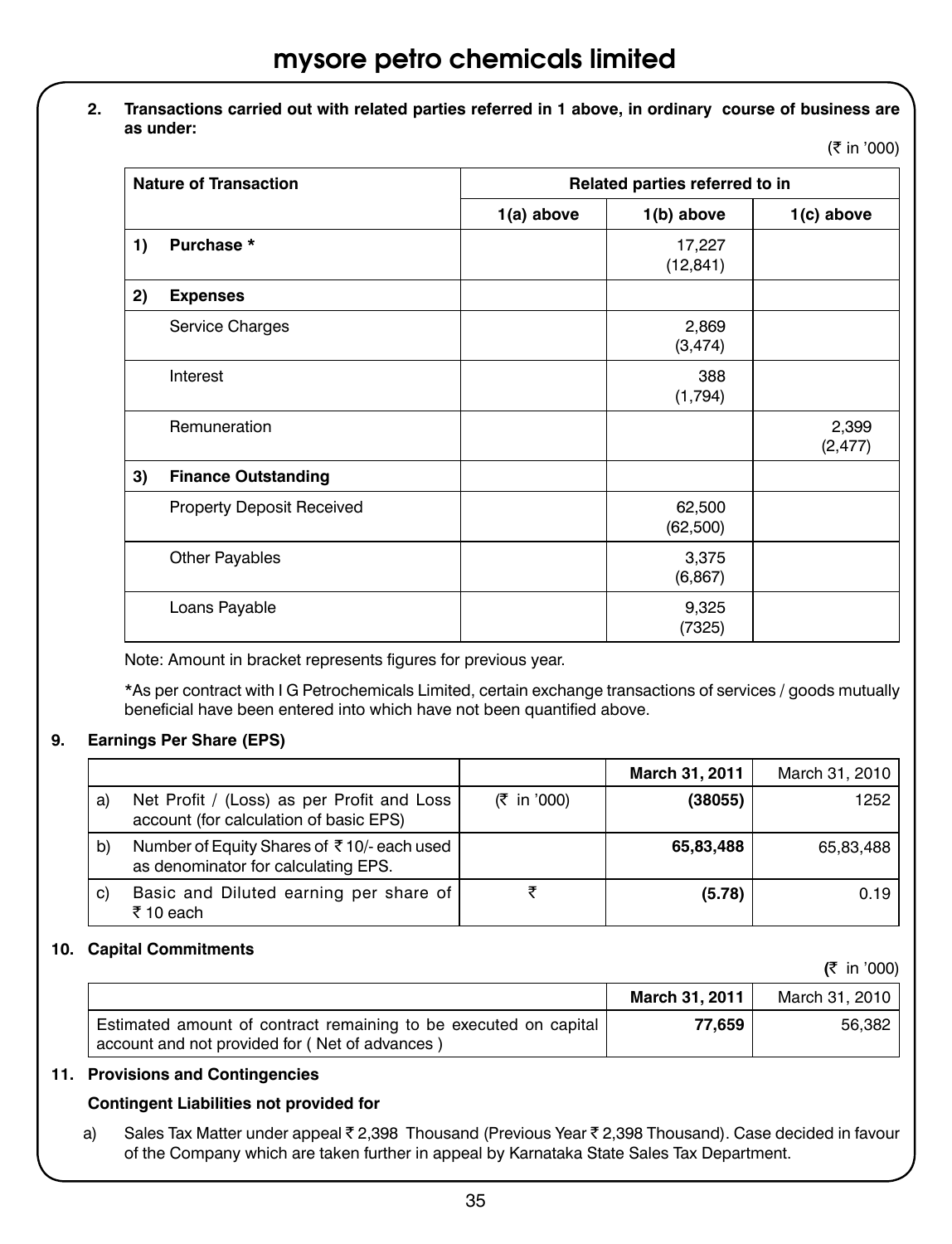b) Bill of Exchange discounted with others  $\bar{z}$  5,284 Thousand (Previous Year  $\bar{z}$  8,228 Thousand)

### **12. Employee Benefits**

### **i. General Description of defined benefit plan**

### **Gratuity**

The Company has a defined benefit gratuity plan. Every employee who has completed five years or more of service gets a gratuity on departure at 15 days salary (last drawn salary) for each completed year of service. The scheme is funded with an insurance company in the form of a qualifying insurance policy.

The following tables summarise the components of net benefit expense recognized in the profit and loss account and the funded status and amounts recognized in the balance sheet.

### **a. Profit and Loss account**

 Net employee benefit expense (recognized in Personnel Expenses in Schedule 15)

|                                                    | <b>Gratuity (funded)</b><br>March 31, 2011<br>(₹ in '000) | Gratuity (funded)<br>March 31, 2010<br>$(3 \times 10^{-10})$ |
|----------------------------------------------------|-----------------------------------------------------------|--------------------------------------------------------------|
| Current service cost                               | 1,805                                                     | 1,672                                                        |
| Interest cost on benefit obligation                | 2,141                                                     | 1,789                                                        |
| Expected return on plan assets                     | 8%                                                        | 7%                                                           |
| Net actuarial (gain) / loss recognized in the year | 6,450                                                     | 1,033                                                        |
| Actual return on plan assets                       | 918                                                       | 762                                                          |
| Net Benefit / Cost                                 | 9,478                                                     | 3,732                                                        |

### **b. Balance sheet**

 Details of Provision for gratuity

|                                                                  | <b>Gratuity (funded)</b><br>March 31, 2011<br>(₹ in '000) | Gratuity (funded)<br>March 31, 2010<br>$(3 \times 10^{-10})$ |
|------------------------------------------------------------------|-----------------------------------------------------------|--------------------------------------------------------------|
| Defined benefit obligation                                       | 34,931                                                    | 26,767                                                       |
| Fair value of plan assets                                        | 11,461                                                    | 9,649                                                        |
| Less: Unrecognised past service cost<br>Plan asset / (liability) | 23,470                                                    | 17,118                                                       |

#### **c. Changes in the present value of the defined benefit obligation are as follows:**

|                                          | <b>Gratuity (funded)</b><br>March 31, 2011<br>(₹ in '000) | Gratuity (funded)<br>March 31, 2010<br>(₹ in '000) |
|------------------------------------------|-----------------------------------------------------------|----------------------------------------------------|
| Opening defined benefit obligation       | 26,767                                                    | 25,556                                             |
| Interest cost                            | 2,141                                                     | 1,789                                              |
| Current service cost                     | 1,805                                                     | 1,672                                              |
| Benefits paid                            | 2,232                                                     | 3,283                                              |
| Actuarial (gains) / losses on obligation | 6,450                                                     | 1,033                                              |
| Closing defined benefit obligation       | 34,931                                                    | 26,767                                             |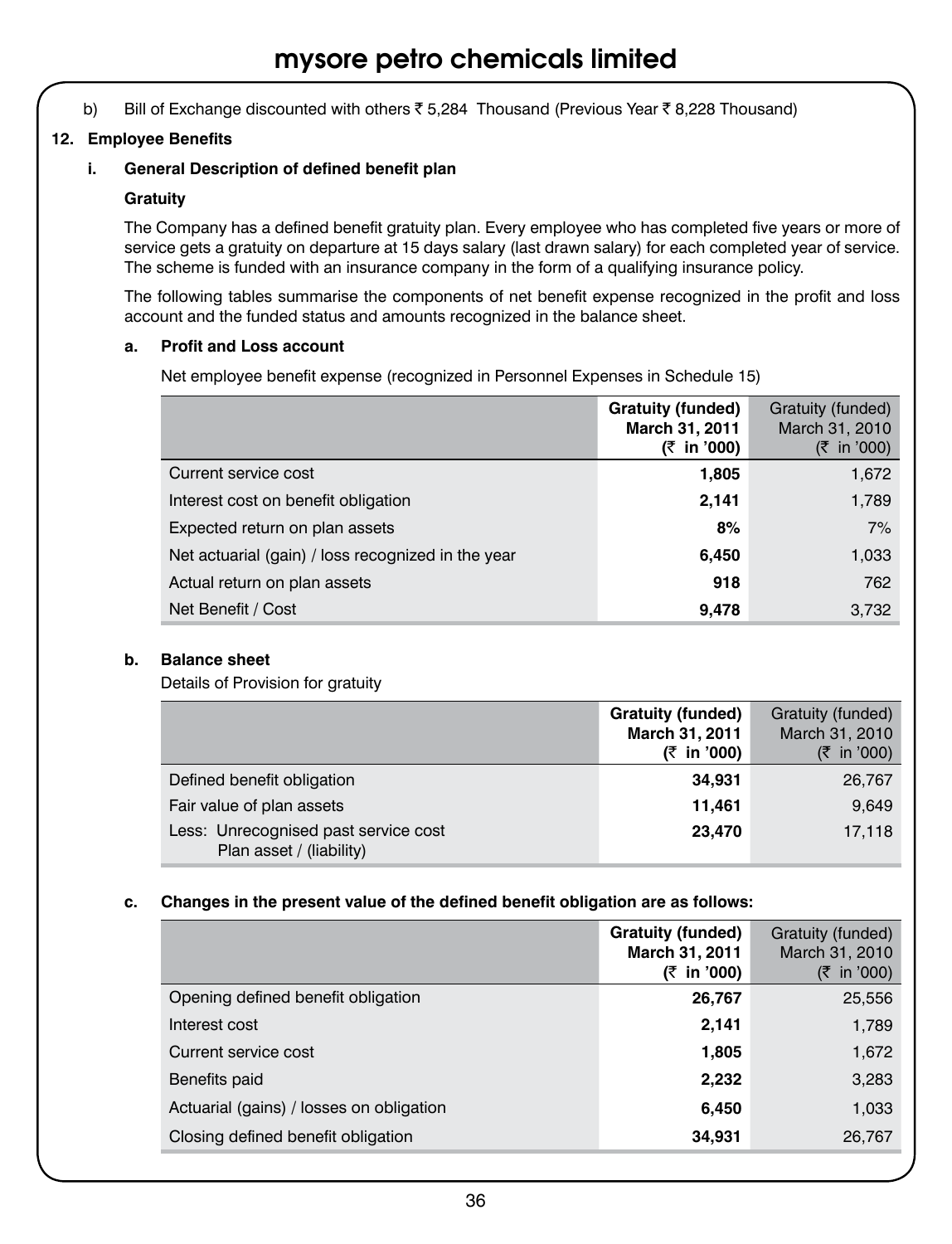### **d. Changes in the fair value of plan assets are as follows:**

|                                                       | Gratuity (funded)<br>March 31, 2011<br>(₹ in '000) | Gratuity (funded)<br>March 31, 2010<br>(₹ in '000) |
|-------------------------------------------------------|----------------------------------------------------|----------------------------------------------------|
| Opening fair value of plan assets                     | 9649                                               | 7725                                               |
| Expected return                                       | 8%                                                 | 7%                                                 |
| Contributions by employer                             | 1056                                               | 1162                                               |
| Benefits paid                                         | 162                                                |                                                    |
| Actuarial gains / (losses)                            | (6450)                                             | (1033)                                             |
| Closing fair value of plan assets                     | 11461                                              | 9649                                               |
| Actual Return on plan Assets                          | 918                                                | 762                                                |
| Estimated contribution to be made in next annual year | 1200                                               | 1200                                               |

The major categories of plan assets as a percentage of the fair value of total plan assets are as follows:

|                          | <b>Gratuity (funded)</b><br>March 31, 2011<br>% | Gratuity (funded)<br>March 31, 2010<br>$\%$ |
|--------------------------|-------------------------------------------------|---------------------------------------------|
| Investments with insurer | 100                                             | 100                                         |

### **e. The principal assumptions used in determining gratuity obligations for the Company's plans are shown below:**

|                                   | March 31, 2011<br>%                  | March 31, 2010<br>$\%$        |
|-----------------------------------|--------------------------------------|-------------------------------|
| Discount rate                     | 8                                    |                               |
| Expected rate of return on assets | 9.52                                 | 9.88                          |
| Employee turnover                 |                                      |                               |
| <b>Salary Escalation</b>          | 4                                    |                               |
| Mortality                         | L.I.C (1994 - 96)<br><b>Ultimate</b> | L.I.C (1994 - 96)<br>Ultimate |

The estimates of future salary increases considered in actuarial valuation take account of inflation, seniority, promotion and other relevant factors such as supply and demand in the employment market.

### **Provident Fund**

Pending the issuance of Guidance Note from the Actuarial Society of India, the Company's Actuary has expressed his inability to reliably measure the Provident Fund Liability. There is no deficit in the fund as at March 31, 2011 and no provision has been made.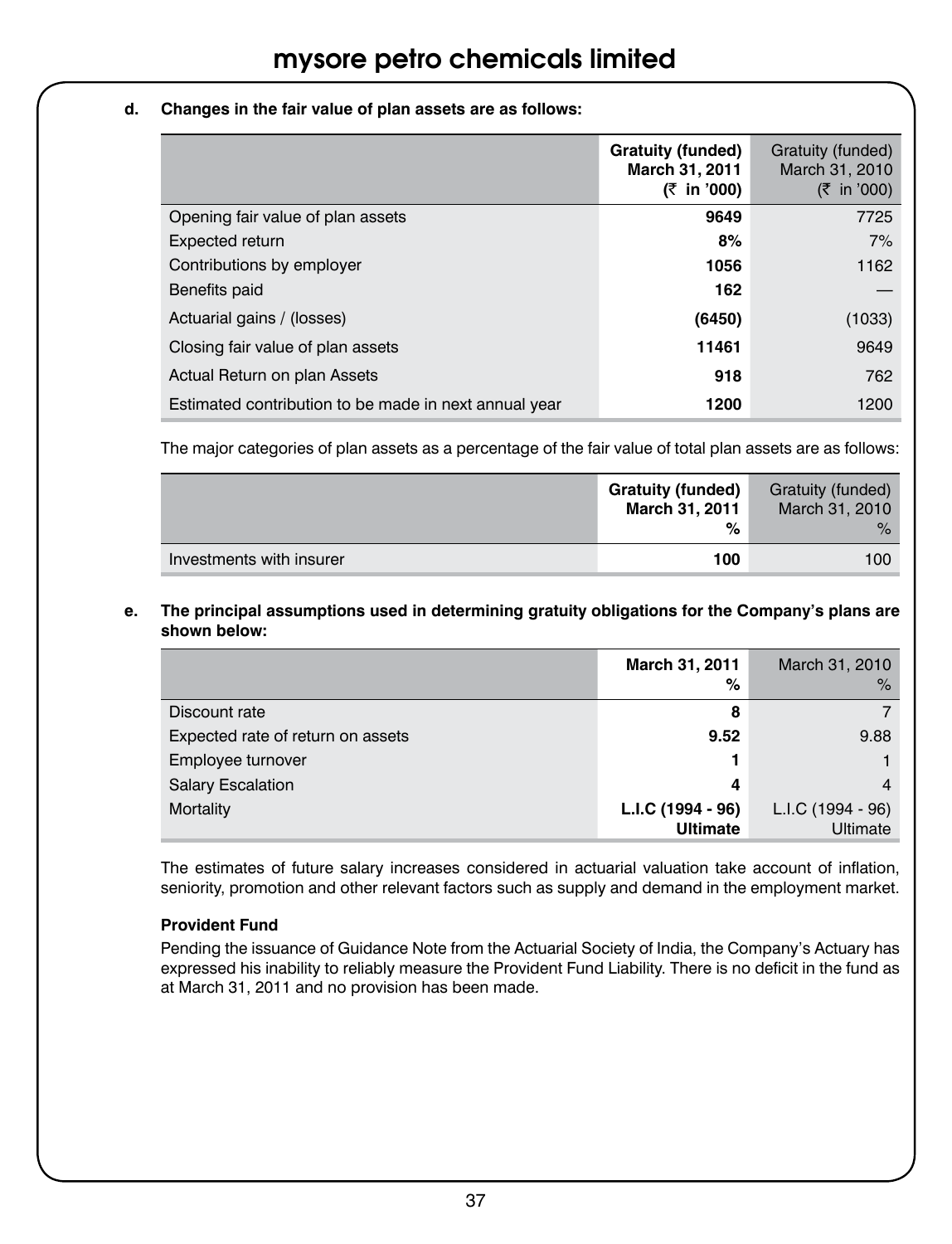### **ii. Defined Contribution Plan**

Personnel Expenses in Schedule 15 includes the following contributions to defined contribution plan

|                                                  |                | (₹ in '000)    |
|--------------------------------------------------|----------------|----------------|
|                                                  | March 31, 2011 | March 31, 2010 |
| <b>Contribution to Provident and Other Funds</b> |                |                |
| Contribution to Provident Fund                   | 5,529          | 4,823          |
| <b>Employees Pension Fund</b>                    | 1,839          | 1,799          |
| <b>EDLI</b>                                      | 228            | 206            |
| <b>Total</b>                                     | 7,596          | 6,828          |
| Workmen and Staff Welfare fund                   |                |                |
| <b>ESIC</b>                                      | 38             | 30             |
| Labour Welfare Fund                              | 5              | 5              |
| <b>Total</b>                                     | 43             | 35             |

### **13. Supplementary Statutory Information**

### **i. Directors Remuneration**

**(**` **in '000) March 31, 2011** March 31, 2010 Salary **2,100** 2,100 Company's Contribution to Provident and Other Funds **216** 216 Perquisites **83** 161 **Total 2,399** 2,477

As the future liability for gratuity and leave encashment is provided on an actuarial basis for the Company as a whole, the amount pertaining to the directors not ascertainable and therefore not included above.

As per terms of contract no commission is payable & hence the computation U/S 349 of the Companies Act, 1956 has not been given.

### **ii. Auditors Remuneration**

|  | in '000) |
|--|----------|
|  |          |

|                                                                                                                | March 31, 2011 | March 31, 2010 |
|----------------------------------------------------------------------------------------------------------------|----------------|----------------|
| Audit Fees (excluding service tax of ₹ 15 Thousand, Previous<br>Year ₹ 15 Thousand)                            | 150            | 150            |
| Tax Audit (excluding service tax of ₹8 Thousand, Previous Year<br>₹8 Thousand)                                 | 75             | 75             |
| Other Services and Certification (excluding service tax of $\bar{z}$ 5<br>Thousand, Previous Year ₹5 Thousand) | 50             | 50             |
| Reimbursement of expenses                                                                                      |                | 15             |
| <b>Total</b>                                                                                                   | 275            | 290            |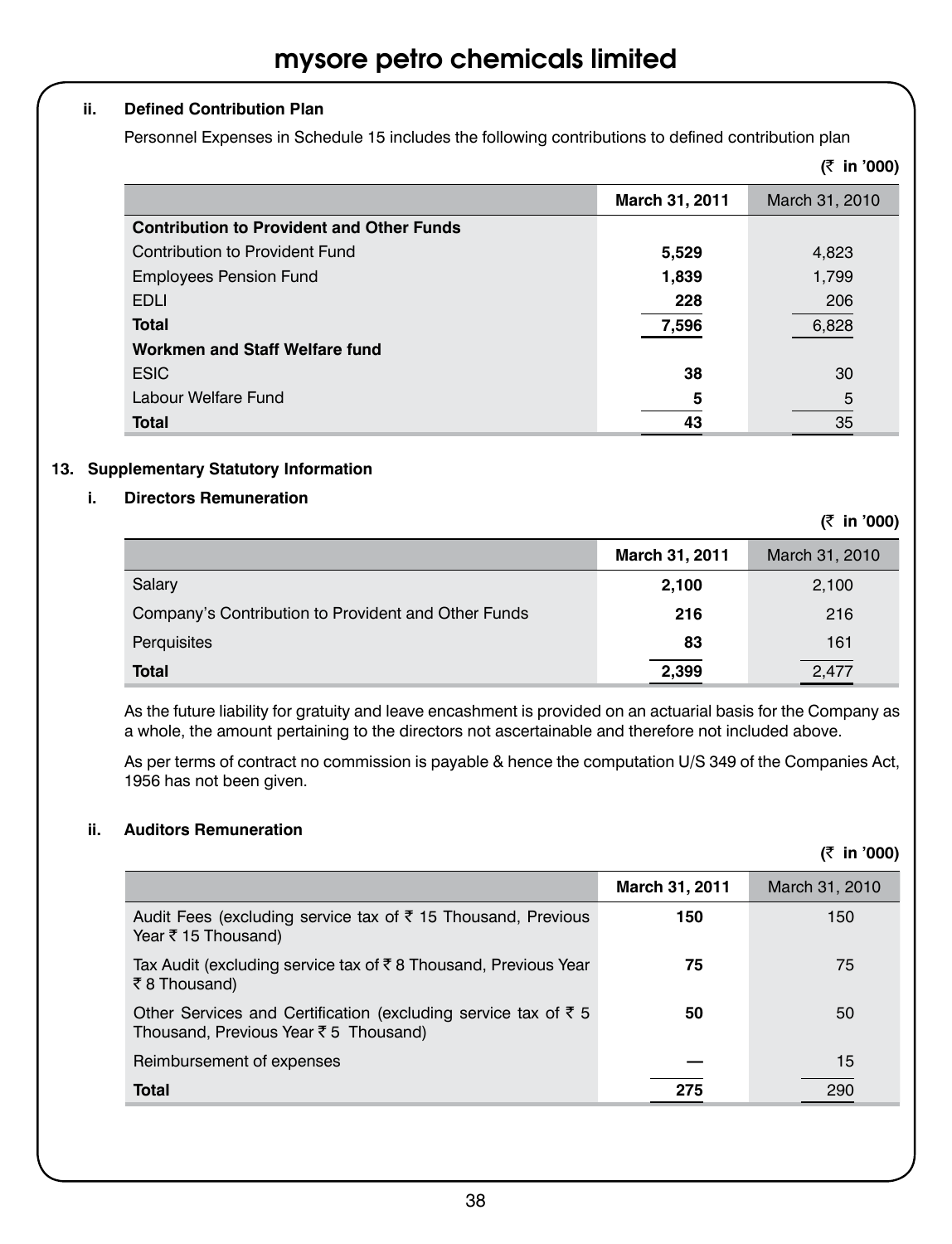### **iii. Expenditure in foreign currency (Accrual basis)**

|              |                | $(1 \text{ m } \circ \circ \circ)$ |
|--------------|----------------|------------------------------------|
|              | March 31, 2011 | March 31, 2010                     |
| Travelling   | 1.188          | 1,505                              |
| <b>Total</b> | _____<br>1.188 | 1,505                              |

### **iv. Value of imports calculated on CIF basis**

### **(including High Seas purchases)**

**(**` **in '000)**

**(**` **in '000**)

|                      | March 31, 2011 | March 31, 2010 |
|----------------------|----------------|----------------|
| <b>Raw Materials</b> | 11.436         | 3.617          |
| Stores & Spares      | 1,134          | 907            |
| <b>Total</b>         | 12,570         | 4,524          |

### **v. Details of dues to Micro, Small and Medium Enterprises as per MSMED Act, 2006**

There are no outstanding to parties covered under the Micro, Small and Medium Enterprises as per MSMED Act, 2006. This information has been determined to the extent such parties have been identified on the basis of information available with the Company. This has been relied upon by the Auditors.

**14.** Fixed Deposits of ₹ 3,600 Thousand (Previous Year ₹ 13,380 Thousand) have been lodged with Banks and ₹ 15 Thousand (Previous Year  $\bar{\tau}$  15 Thousand) with Government Departments as a security.

### 15. Additional information pursuant to the provisions of paragraphs 3, 4C and 4D of Part II of Schedule VI to **the Companies Act, 1956**

### **i. Details of Licensed Capacity, Installed capacity,**

#### **Production, Stock and turnover**

|                           | Unit      | March 31, 2011 | March 31, 2010 |
|---------------------------|-----------|----------------|----------------|
| <b>Licensed Capacity</b>  |           |                |                |
| <b>Phthalic Anhydride</b> | <b>MT</b> | 12000          | 12000          |
| Maleic Anhydride          | <b>MT</b> | 5400           | 5400           |

(As per Industrial Entrepreneur's Memorandum filed with the Ministry of Industry)

Note: The need for licensing no longer exists following the amendment to the Industries (Development & Regulation) Act, 1951. As such no IDR Licences are now required by us to operate our plants and the figures of Licences above, are based on the original documents issued before such amendments.

| Installed Capacity (as certified by the Management) |           |       |       |  |
|-----------------------------------------------------|-----------|-------|-------|--|
| <b>Phthalic Anhydride</b>                           | МT        | 12000 | 12000 |  |
| Maleic Anhydride                                    | MT        | 5400  | 5400  |  |
| <b>Production</b>                                   |           |       |       |  |
| <b>Phthalic Anhydride</b>                           | MT        | 9452  | 12072 |  |
| Maleic Anhydride                                    | <b>MT</b> | 2756  | 2553  |  |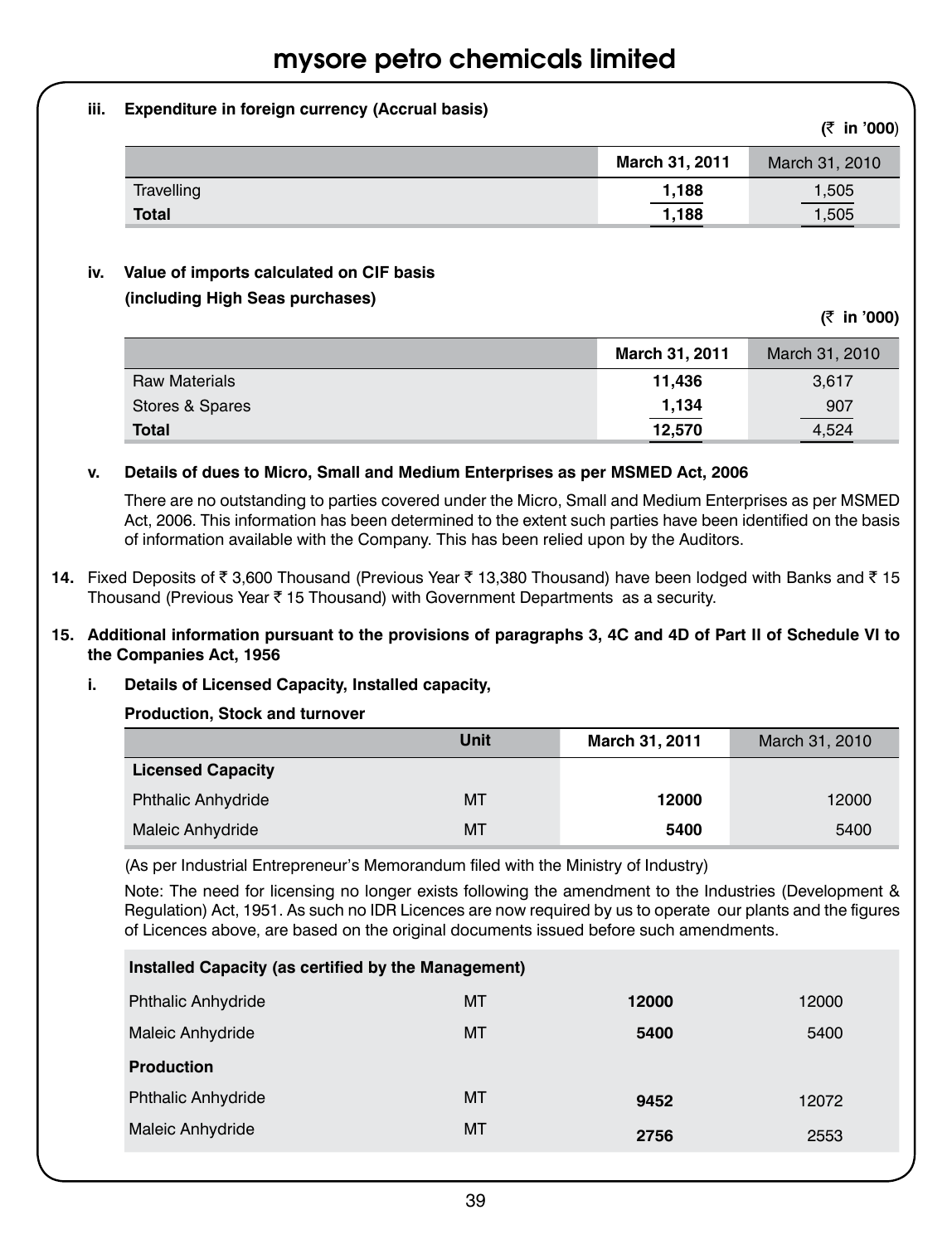### **ii. Sales**

| -----                     |                |           |                |           |
|---------------------------|----------------|-----------|----------------|-----------|
| <b>Product</b>            | March 31, 2011 |           | March 31, 2010 |           |
|                           | Quantity (MT)  | ₹ in '000 | Quantity (MT)  | ₹ in '000 |
| <b>Phthalic Anhydride</b> | 9363           | 628,885   | 12114          | 718,785   |
| Maleic Anhydride          | 2756           | 227,144   | 2609           | 174,251   |
| <b>Total</b>              |                | 856,029   |                | 893,036   |

### **iii. Consumption of raw materials**

| <b>Product</b>          | March 31, 2011       |           | March 31, 2010 |           |
|-------------------------|----------------------|-----------|----------------|-----------|
|                         | <b>Quantity (MT)</b> | ₹ in '000 | Quantity (MT)  | ₹ in '000 |
| Orthoxylene *           | 8848                 | 495,453   | 10813          | 524,597   |
| Phthalic Anhydride dust | 106                  | 2,177     | 335            | 6,871     |
| <b>Others</b>           |                      | 3,330     |                | 3,559     |
| Total                   |                      | 500,960   |                | 535,027   |

\* Exclusive of 4 MT valued at <a> 212<br/>Thousand included in Stores & Spares consumed (Previous Year 7 MT valued at  $\bar{\tau}$  369 Thousand)

### **iv. Imported and indigenous raw materials consumed**

| <b>Product</b> | March 31, 2011 |           |            | March 31, 2010 |
|----------------|----------------|-----------|------------|----------------|
|                | % of Total     | ₹ in '000 | % of Total | ₹ in '000      |
| Imported       |                | 18,550    |            | 4,034          |
| Indigenous     | 96             | 482,410   | 99         | 530,993        |
| <b>Total</b>   | 100            | 500,960   | 100        | 535,027        |

### **v. Imported and indigenous spare parts consumed**

| <b>Product</b>                                | March 31, 2011 |           | March 31, 2010 |           |
|-----------------------------------------------|----------------|-----------|----------------|-----------|
|                                               | % of Total     | ₹ in '000 | % of Total     | ₹ in '000 |
| Imported                                      | 13             | 1,064     |                |           |
| Indigenous                                    | 87             | 7,102     | 100            | 4,377     |
| <b>Total</b>                                  | 100            | 8,166     | 100            | 4,377     |
| Part cost of Imported<br>Catalyst Written Off |                | 2,193     |                | 2,631     |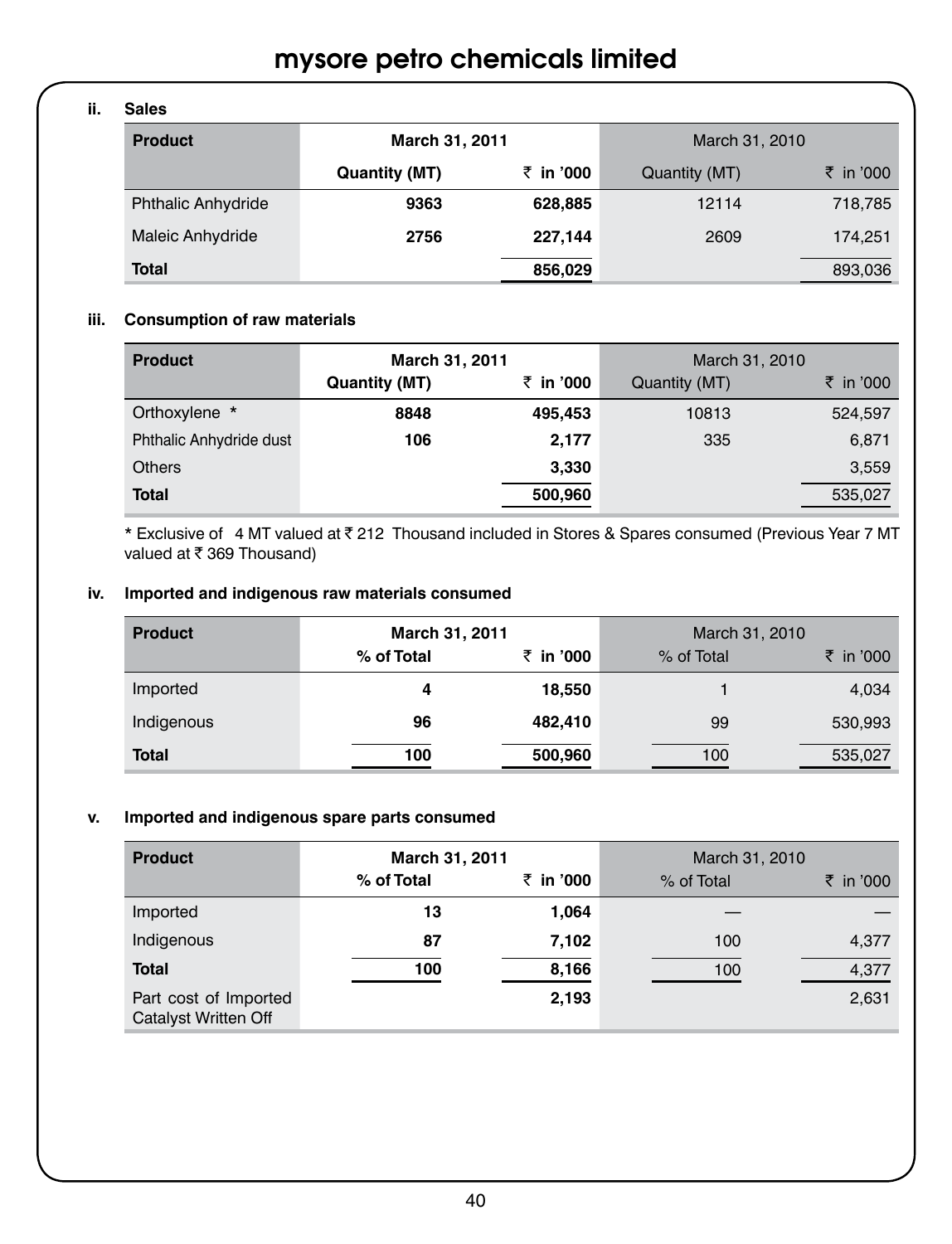### **vi. Details of Finished Goods**

| <b>Product</b>            | March 31, 2011       |           | March 31, 2010 |           |
|---------------------------|----------------------|-----------|----------------|-----------|
|                           | <b>Quantity (MT)</b> | ₹ in '000 | Quantity (MT)  | ₹ in '000 |
| <b>Opening Stock</b>      |                      |           |                |           |
| <b>Phthalic Anhydride</b> | 387                  | 26,690    | 429            | 23,970    |
| Maleic Anhydride          | 59                   | 2,595     | 115            | 4,602     |
| <b>Closing Stock</b>      |                      |           |                |           |
| <b>Phthalic Anhydride</b> | 476                  | 35,880    | 387            | 26,690    |
| Maleic Anhydride          | 59                   | 2,587     | 59             | 2,595     |

#### **15. Previous Year Comparatives**

Previous year's figures have been regrouped where necessary to conform to this year's classification.

Chartered Accountants 

**K Nagarajan Nikunj Dhanuka Partner M M** Jayakar Membership No. 16398<br> **Anil Kochar**<br>
Firm's Registration No: 001083S Firm's Registration No: 001083S<br>Mumbei **Mahesharian State Anand Kadkol Maheshwari** Maheshwarian Maheshwarian Maheshwari

manneal company Secretary Managing Director Directors 4th August, 2011

Mumbai **Anand Kadkol M M Dhanuka Shrikant Somani**

As per our report of even date **Assumed As a performance of the Board of Directors of Assumed Assumed Assumed Assumed Assumed Assumed Assumed Assumed Assumed Assumed Assumed Assumed Assumed Assumed Assumed Assumed Assumed** For **Hariharan & Co.**  Mysore Petro Chemical Limited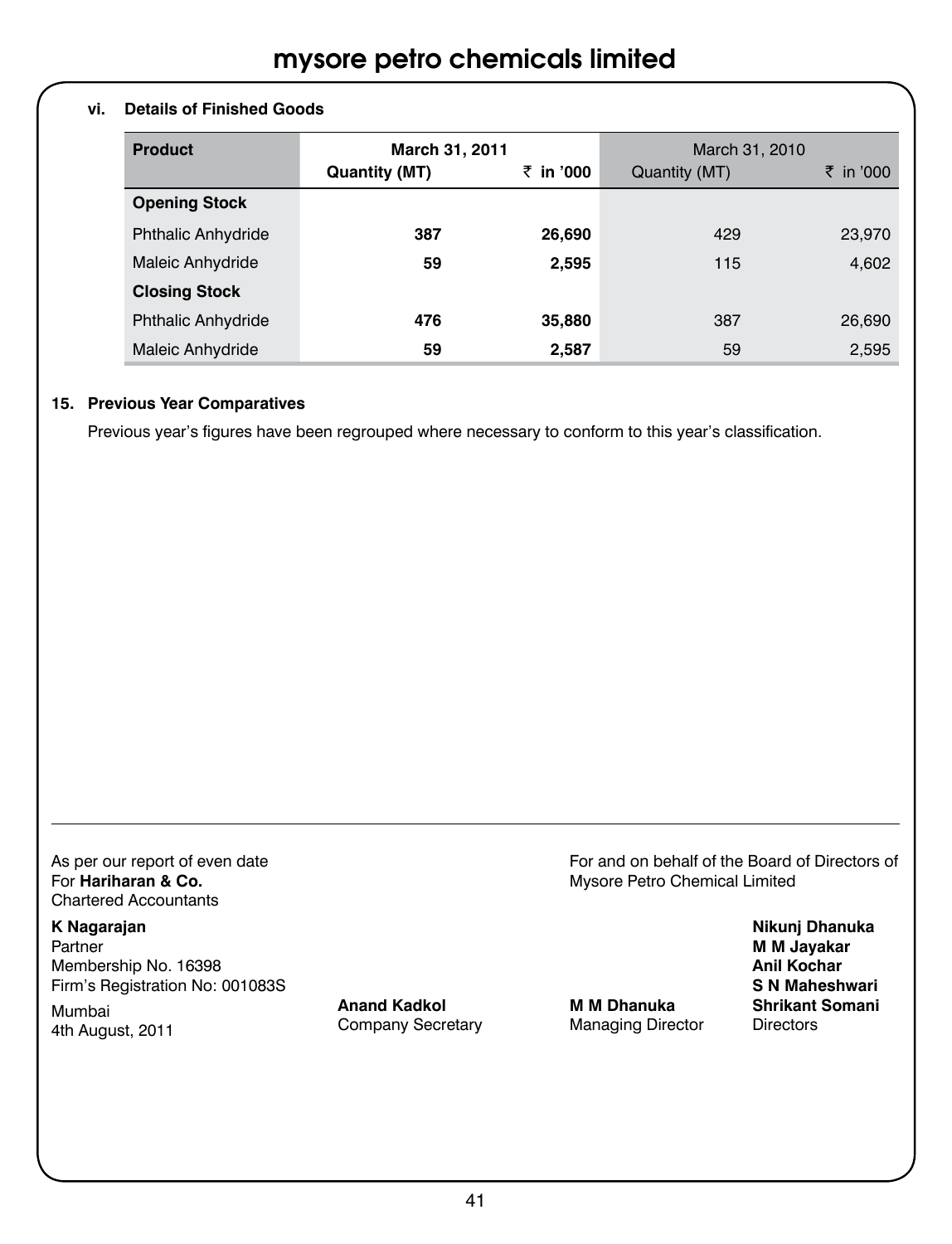mysore petro chemicals limited

|    | Balance Sheet abstract and Company's General Business Profile             |                | Additional Information as required under Part IV of Schedule VI to the Companies Act, 1956 |          |
|----|---------------------------------------------------------------------------|----------------|--------------------------------------------------------------------------------------------|----------|
| 1. | <b>Registration Details</b>                                               |                |                                                                                            |          |
|    | <b>State Code</b>                                                         | 08             |                                                                                            |          |
|    | Registration No.                                                          |                | 1799 (CIN - L24221KA1969PLC001799)                                                         |          |
|    | <b>Balance Sheet Date</b>                                                 | 31 March, 2011 |                                                                                            |          |
| 2. | Capital Raised during the year (Amount $\bar{z}$ in '000)                 |                |                                                                                            |          |
|    | <b>Public Issue</b>                                                       | Nil            | Bonus Issue                                                                                | Nil      |
|    | Rights Issue                                                              | Nil            | <b>Private Placement</b>                                                                   | Nil      |
| 3. | Position of Mobilisation and Deployment of Funds (Amount ₹ in '000)       |                |                                                                                            |          |
|    | <b>Total Liabilities</b>                                                  | 550,278        | <b>Total Assets</b>                                                                        | 550,278  |
|    | <b>Sources of Funds</b>                                                   |                | <b>Application of Funds</b>                                                                |          |
|    | Paid-up Capital                                                           | 65,876         | <b>Net Fixed Assets</b>                                                                    | 390,632  |
|    | Reserves & Surplus                                                        | 256,374        | Investments                                                                                | 85,258   |
|    | <b>Secured Loans</b>                                                      | 34,343         | <b>Net Current Assets</b>                                                                  | 74,388   |
|    | <b>Unsecured Loans</b>                                                    | 193,685        | Misc Expenditure                                                                           |          |
|    |                                                                           |                | <b>Accumulated Losses</b>                                                                  |          |
| 4. | Performance of Company (Amount ₹ in '000)                                 |                |                                                                                            |          |
|    | <b>Turnover</b><br>(including other income)                               | 778,586        | <b>Total Expenditure</b>                                                                   | 816,641  |
|    | Profit / (Loss) before tax                                                | (38,055)       | Profit / (Loss) after tax                                                                  | (38,055) |
|    | Earning per Share (₹)                                                     |                |                                                                                            |          |
|    | Basic & Diluted                                                           | (5.78)         | Dividend Rate                                                                              | Nil      |
| 5. | Generic Names of Principal Product of the Company (As per monetary terms) |                |                                                                                            |          |
|    | Item Code No.<br>1.<br>(ITC Code)                                         |                | 291735                                                                                     |          |
|    | <b>Product Description</b>                                                |                | PHTHALIC ANHYDRIDE                                                                         |          |
|    | Item Code No.<br>2.<br>(ITC Code)                                         |                | 291714                                                                                     |          |
|    | <b>Product Description</b>                                                |                | <b>MALEIC ANHYDRIDE</b>                                                                    |          |
|    |                                                                           |                |                                                                                            |          |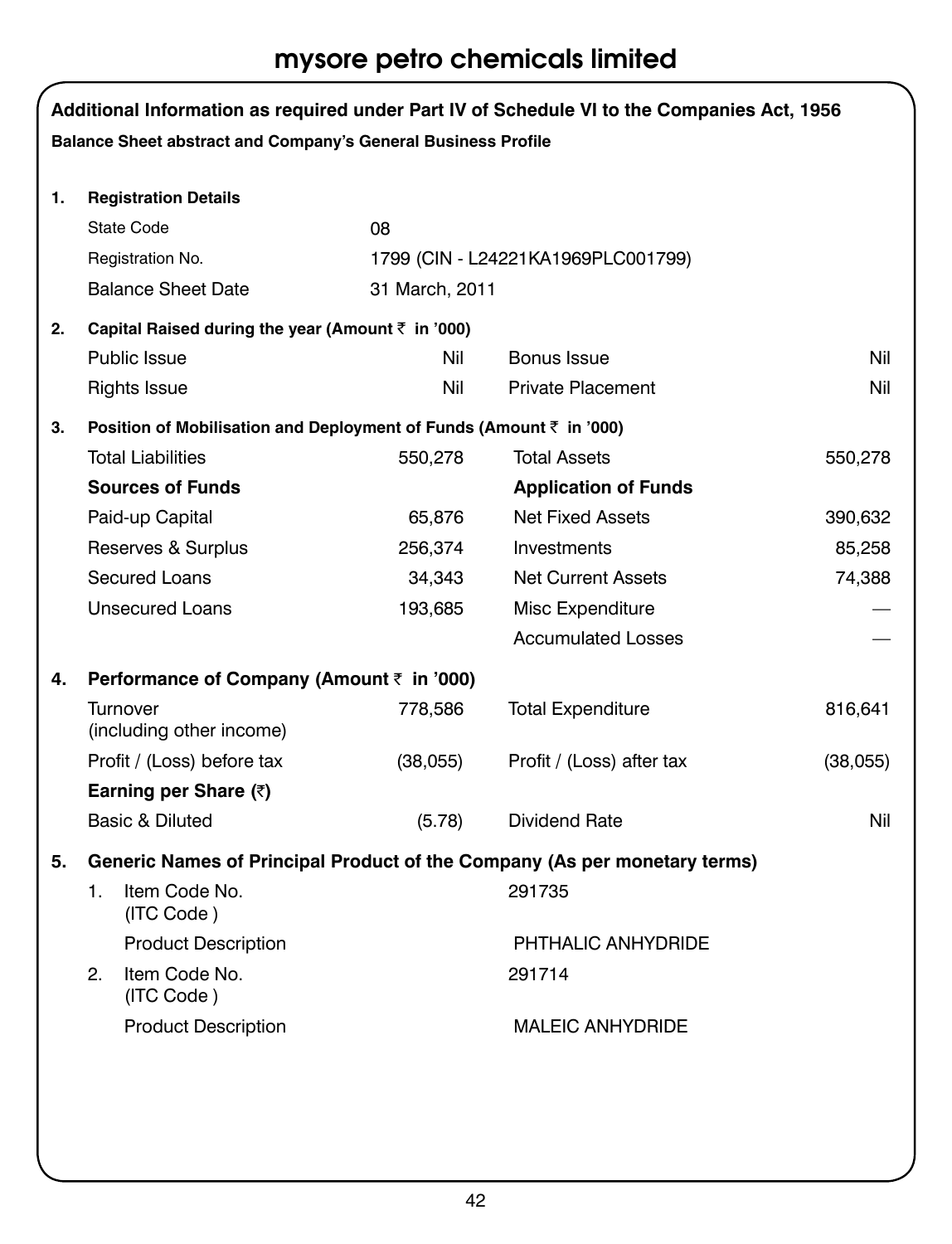|    |                                                                   | 2010-2011<br>(₹ in '000) | 2009-2010<br>(₹ in '000) |
|----|-------------------------------------------------------------------|--------------------------|--------------------------|
| А. | <b>CASH FLOW FROM OPERATING ACTIVITIES</b>                        |                          |                          |
|    | Net Profit / (Loss) before tax and Extraordinary Items            | (38,055)                 | 1,467                    |
|    | Adjustment for:                                                   |                          |                          |
|    | Depreciation/Amortisation                                         | 47,216                   | 46,695                   |
|    | Sundry Balances / Excess Provision Written Back                   | 101                      | (216)                    |
|    | Interest Expense                                                  | 23,689                   | 19,182                   |
|    | Interest Income                                                   | (745)                    | (1, 330)                 |
|    | Loss / (Profit) on Sale / Write off of Fixed Assets               | (1,786)                  | 1,556                    |
|    | OPERATING PROFIT /(LOSS) BEFORE WORKING CAPITAL<br><b>CHANGES</b> | 30,420                   | 67,354                   |
|    | <b>Movements in Working Capital</b>                               |                          |                          |
|    | Increase in Sundry Debtors/Other Receivables                      | (24, 740)                | 3,597                    |
|    | Decrease / Increase in Inventories                                | (18,043)                 | (5, 422)                 |
|    | Decrease / Increase in Current Liabilities                        | 16,238                   | (23, 540)                |
|    |                                                                   | (26, 545)                | (25, 365)                |
|    | <b>CASH GENERATED FROM OPERATIONS</b>                             | 3,875                    | 41,989                   |
|    | <b>Direct Taxes Paid</b>                                          | (2,990)                  | (344)                    |
|    | <b>NET CASH FLOW FROM OPERATING ACTIVITIES</b>                    | 885                      | 41,645                   |
| В. | <b>CASH FLOW FROM INVESTING ACTIVITIES</b>                        |                          |                          |
|    | <b>Purchase of Fixed Assets</b>                                   | (55, 957)                | (21, 573)                |
|    | Proceeds from Sale of Fixed Assets                                | 5,668                    | 2,791                    |
|    | Purchase of Investments                                           |                          | (25)                     |
|    | <b>Interest Received</b>                                          | 835                      | 1,404                    |
|    | <b>NET CASH FROM INVESTING ACTIVITIES</b>                         | (49, 454)                | (17, 403)                |
| C. | <b>CASH FLOW FROM FINANCING ACTIVITIES</b>                        |                          |                          |
|    | Short -term borrowings                                            | 20,781                   | 37,962                   |
|    | Dividend Paid                                                     |                          | (5)                      |
|    | <b>Interest Paid</b>                                              | (24, 801)                | (16, 255)                |
|    | <b>NET CASH USED IN FINANCIAL ACTIVITIES</b>                      | (4,020)                  | 21,702                   |

### **CASH FLOW STATEMENT FOR THE YEAR ENDED 31 MARCH, 2011**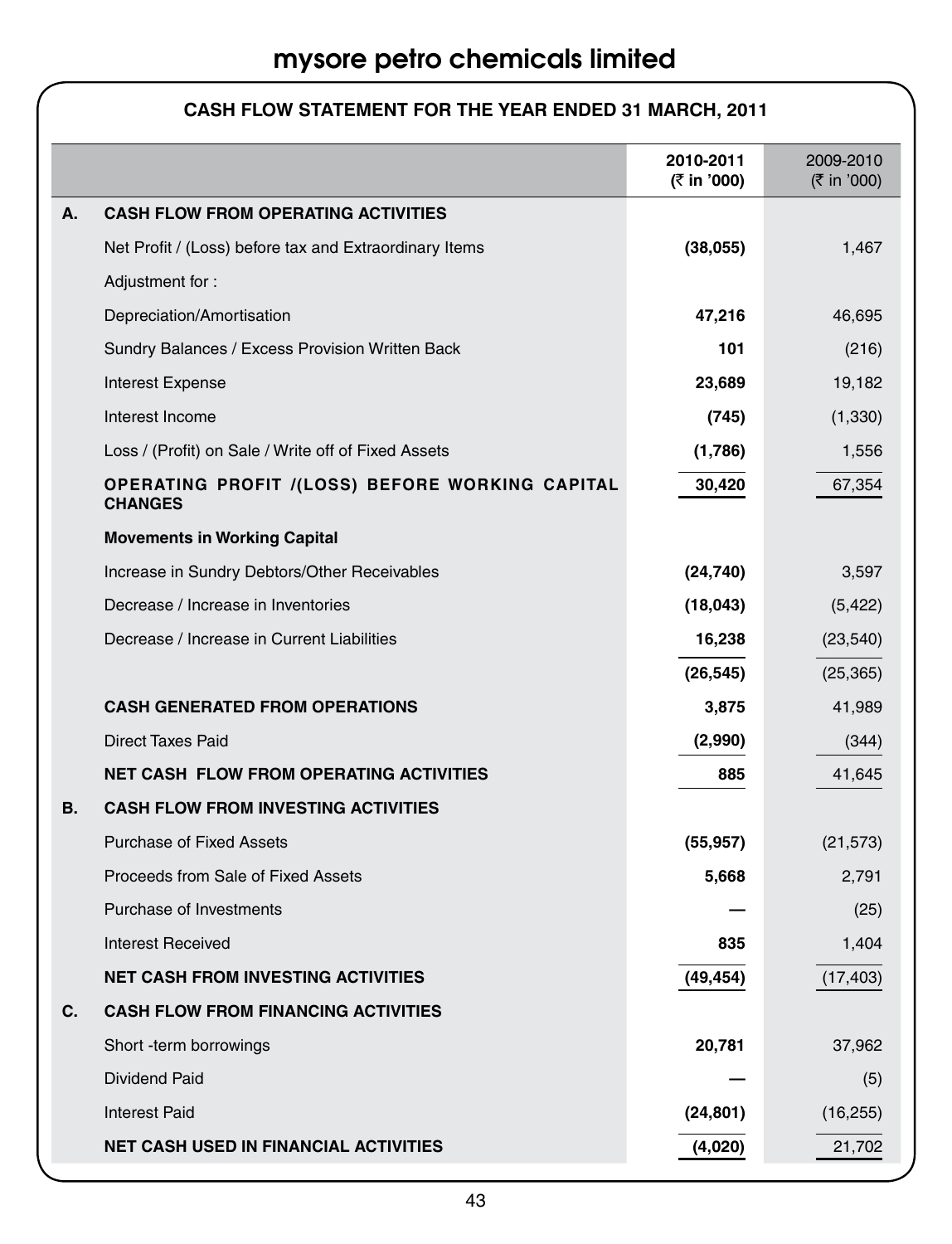|                                                                                                                   | 2010-2011<br>(₹ in '000) | 2009-2010<br>(₹ in '000) |
|-------------------------------------------------------------------------------------------------------------------|--------------------------|--------------------------|
| NET INCREASE IN CASH AND CASH EQUIVALENTS                                                                         | (52, 589)                | 45.944                   |
| CASH AND CASH EQUIVALENTS AS AT 1.4.2010 (Opening Balance)                                                        | 56.644                   | 10.700                   |
| CASH AND CASH EQUIVALENTS AS AT 31.3.2011 (Closing Balance)                                                       | 4,055                    | 56,644                   |
| <b>Reconciliation with Cash &amp; Bank Balances</b>                                                               |                          |                          |
| Cash and Cash equivalent as above                                                                                 | 4,055                    | 56.644                   |
| Add: Fixed Deposits with a maturity period of over 3 months pledged as<br>Security (Refer Note 14 to Schedule 18) | 3,615                    | 13,395                   |
| Cash and Bank Balance as per Schedule 9                                                                           | 7,670                    | 70,039                   |

Notes : Previous year figures have been regrouped / reclassified wherever applicable.

Chartered Accountants 

Membership No. 16398 Firm's Registration No: 001083S **Southern Control Control Control Control Control Control Control Control Control Control Control Control Control Control Control Control Control Control Control Control Control Control Cont** 

Mumbai **Anand Kadkol M M Dhanuka Shrikant Somani** Mumbai **Anang Kadkol Mumbai Shrikant Company Secretary**<br>4th August, 2011 Company Secretary Managing Director Directors

As per our report of even date<br>
For **Hariharan & Co. Co. Co. Co. Co. Co. Co. Co. Co. Co. Co. Co. Co. Co. Co. Co. Co. Co. Co. Co. Co. Co. Co. Co. Co. Co. Co. Co. Co. Mysore Petro Chemical Limited** 

**K Nagarajan Nikunj Dhanuka M** M Jayakar<br>Anil Kochar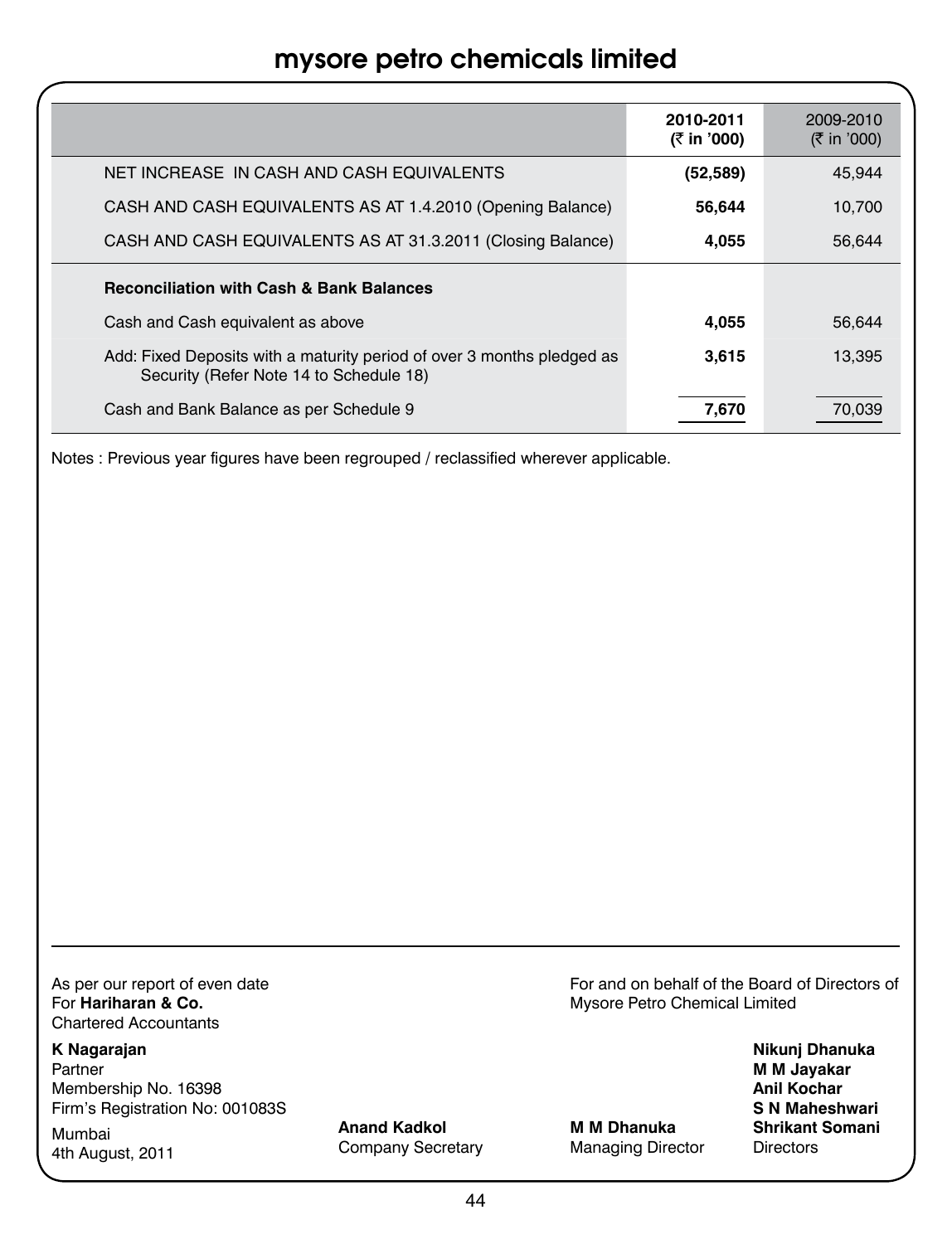### Mysore Petro Chemicals Limited

Registered Office : D - 4, Jyothi Complex, 134/1, Infantry Road, Bangalore - 560 001

### **PROXY FORM**

|                                                                                                                                                                                                                               |                        |                                                                                                                          | Folio No./Client ID No. 6. The Contract of the DP-ID No.                                                                   |
|-------------------------------------------------------------------------------------------------------------------------------------------------------------------------------------------------------------------------------|------------------------|--------------------------------------------------------------------------------------------------------------------------|----------------------------------------------------------------------------------------------------------------------------|
| I/Weisser and the state of the state of the state of the state of the state of the state of the state of the state of the state of the state of the state of the state of the state of the state of the state of the state of |                        |                                                                                                                          |                                                                                                                            |
| of                                                                                                                                                                                                                            |                        |                                                                                                                          | de de la contradición de la contradición de la contradición de la contradición de la contradición de la contra             |
|                                                                                                                                                                                                                               |                        |                                                                                                                          |                                                                                                                            |
| of                                                                                                                                                                                                                            |                        | or failing him                                                                                                           |                                                                                                                            |
| of                                                                                                                                                                                                                            |                        |                                                                                                                          |                                                                                                                            |
| as my/our proxy to attend and vote for me/us on my/our behalf at the 41st Annual General Meeting of the Company, to be held on Saturday<br>the 17th September, 2011 at 12.30 p.m. and any adjournment(s) thereof.             |                        |                                                                                                                          |                                                                                                                            |
| Signed this ________ day of _____________ 2011.                                                                                                                                                                               |                        |                                                                                                                          | Affix<br>1 Re.                                                                                                             |
|                                                                                                                                                                                                                               |                        | Signature                                                                                                                | Revenue                                                                                                                    |
|                                                                                                                                                                                                                               |                        |                                                                                                                          | Stamp                                                                                                                      |
| N.B.: This proxy must be deposited at the Company's registered office not later than 48 hours before the time for holding the meeting.                                                                                        |                        |                                                                                                                          |                                                                                                                            |
|                                                                                                                                                                                                                               |                        | <b>MYSORE PETRO CHEMICALS LIMITED</b>                                                                                    |                                                                                                                            |
|                                                                                                                                                                                                                               |                        | Registered Office : D - 4, Jyothi Complex, 134/1, Infantry Road, Bangalore - 560 001                                     |                                                                                                                            |
|                                                                                                                                                                                                                               | <b>ATTENDANCE SLIP</b> |                                                                                                                          |                                                                                                                            |
| I hereby record my presence at the 41st Annual General Meeting of the Company being held on Saturday, the 17 <sup>th</sup> September 2011 at<br>12.30 p.m. at Woodland Hotel, 5 Raja Rammohan Roy Road, Bangalore 560 025.    |                        |                                                                                                                          |                                                                                                                            |
|                                                                                                                                                                                                                               |                        |                                                                                                                          |                                                                                                                            |
|                                                                                                                                                                                                                               |                        |                                                                                                                          |                                                                                                                            |
| Name of the Member                                                                                                                                                                                                            |                        |                                                                                                                          | Signature                                                                                                                  |
| (in Block Capitals)                                                                                                                                                                                                           |                        |                                                                                                                          | Member/Proxy/Authorised Representative                                                                                     |
| Notes:<br>it over at the entrance of the meeting hall.                                                                                                                                                                        |                        | 1. A Member / Proxy / Authorised Representative wishing to attend the meeting must complete the attendance slip and hand |                                                                                                                            |
| office at least 48 hours before the Meeting.                                                                                                                                                                                  |                        |                                                                                                                          | 2. If you intend to appoint a proxy, please complete, stamp, sign and deposit the Proxy Form given above at the Registered |

**A TEAR HERE** TEAR here

 $\overline{\phantom{a}}$